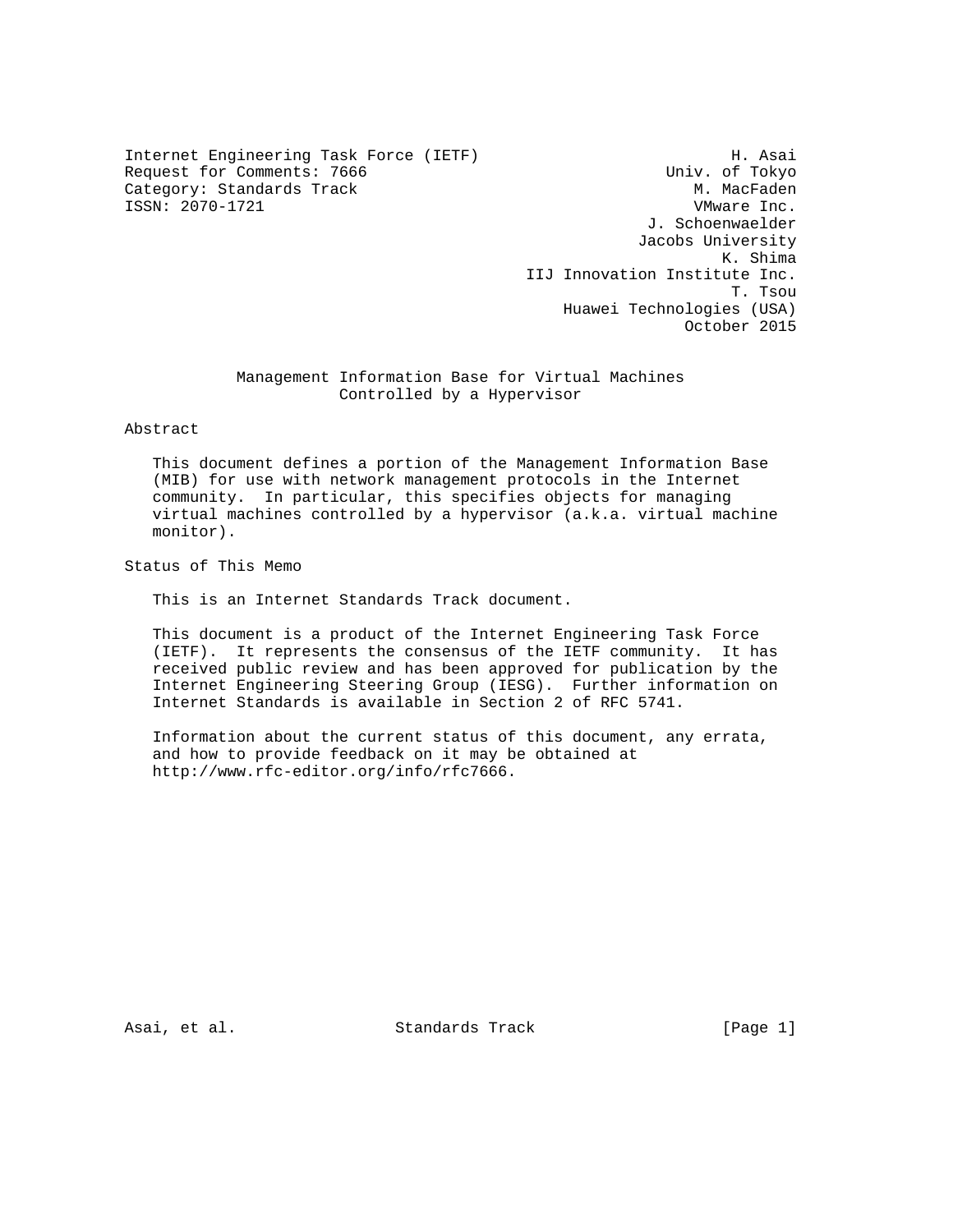#### Copyright Notice

 Copyright (c) 2015 IETF Trust and the persons identified as the document authors. All rights reserved.

 This document is subject to BCP 78 and the IETF Trust's Legal Provisions Relating to IETF Documents (http://trustee.ietf.org/license-info) in effect on the date of

 publication of this document. Please review these documents carefully, as they describe your rights and restrictions with respect to this document. Code Components extracted from this document must include Simplified BSD License text as described in Section 4.e of the Trust Legal Provisions and are provided without warranty as described in the Simplified BSD License.

Table of Contents

| 2.1            | The Internet-Standard Management Framework |                      |  |  |  |  |  |  |  |  |  | 3              |
|----------------|--------------------------------------------|----------------------|--|--|--|--|--|--|--|--|--|----------------|
| $\mathcal{R}$  |                                            |                      |  |  |  |  |  |  |  |  |  | 3              |
|                | Structure of the VM-MIB Module             |                      |  |  |  |  |  |  |  |  |  | 5              |
| 5.             | Relationship to Other MIB Modules          |                      |  |  |  |  |  |  |  |  |  | 7              |
| რ.             |                                            |                      |  |  |  |  |  |  |  |  |  | 8              |
|                | 6.1.                                       |                      |  |  |  |  |  |  |  |  |  | $\overline{8}$ |
|                | 6.2. IANA-STORAGE-MEDIA-TYPE-MIB           |                      |  |  |  |  |  |  |  |  |  | 43             |
| $7^{\circ}$    |                                            |                      |  |  |  |  |  |  |  |  |  | 45             |
| 8 <sub>1</sub> |                                            |                      |  |  |  |  |  |  |  |  |  | 45             |
| 9.             |                                            |                      |  |  |  |  |  |  |  |  |  | 46             |
|                | 9.1.                                       | Normative References |  |  |  |  |  |  |  |  |  | 46             |
|                | 9.2. Informative References                |                      |  |  |  |  |  |  |  |  |  | 47             |
|                | Appendix A. State Transition Table         |                      |  |  |  |  |  |  |  |  |  | 49             |
|                |                                            |                      |  |  |  |  |  |  |  |  |  | 51             |
|                |                                            |                      |  |  |  |  |  |  |  |  |  | 51             |
|                |                                            |                      |  |  |  |  |  |  |  |  |  | 52             |
|                |                                            |                      |  |  |  |  |  |  |  |  |  |                |

# 1. Introduction

 This document defines a portion of the Management Information Base (MIB) for use with network management protocols in the Internet community. In particular, this specifies objects for managing virtual machines controlled by a hypervisor (a.k.a. virtual machine monitor). A hypervisor controls multiple virtual machines on a single physical machine by allocating resources to each virtual machine using virtualization technologies. Therefore, this MIB module contains information on virtual machines and their resources controlled by a hypervisor as well as information about a hypervisor's hardware and software.

Asai, et al. Standards Track [Page 2]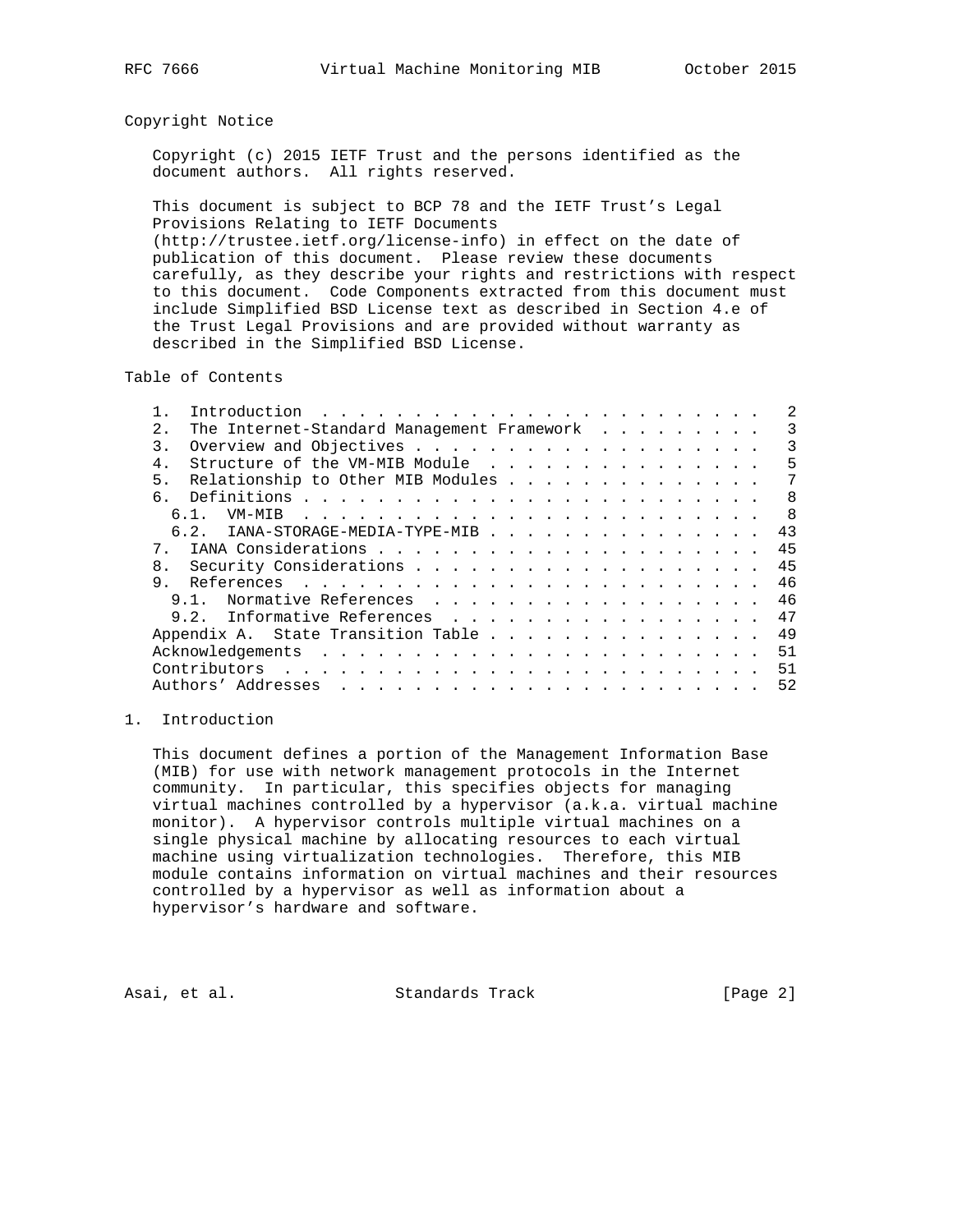The design of this MIB module has been derived from product-specific MIB modules -- namely, a MIB module for managing guests of the Xen hypervisor [Xen], a MIB module for managing virtual machines controlled by the VMware hypervisor [VMware], and a MIB module using the libvirt programming interface [libvirt] to access different hypervisors. However, this MIB module attempts to generalize the managed objects to support other implementations of hypervisors.

 The key words "MUST", "MUST NOT", "REQUIRED", "SHALL", "SHALL NOT", "SHOULD", "SHOULD NOT", "RECOMMENDED", "MAY", and "OPTIONAL" in this document are to be interpreted as described in RFC 2119 [RFC2119].

2. The Internet-Standard Management Framework

 For a detailed overview of the documents that describe the current Internet-Standard Management Framework, please refer to section 7 of RFC 3410 [RFC3410].

 Managed objects are accessed via a virtual information store, termed the Management Information Base or MIB. MIB objects are generally accessed through the Simple Network Management Protocol (SNMP). Objects in the MIB are defined using the mechanisms defined in the Structure of Management Information (SMI). This memo specifies a MIB module that is compliant to the SMIv2, which is described in STD 58, RFC 2578 [RFC2578], STD 58, RFC 2579 [RFC2579] and STD 58, RFC 2580 [RFC2580].

3. Overview and Objectives

 This document defines a portion of MIB for the management of virtual machines controlled by a hypervisor. This MIB module consists of the managed objects related to system and software information of a hypervisor, the list of virtual machines controlled by the hypervisor, and information of virtual resources allocated to virtual machines by the hypervisor. This document specifies four specific types of virtual resources that are common to many hypervisor implementations: processors (CPUs), memory, network interfaces (NICs), and storage devices. These managed objects are independent of the families of hypervisors or operating systems running on virtual machines.

Asai, et al. Standards Track [Page 3]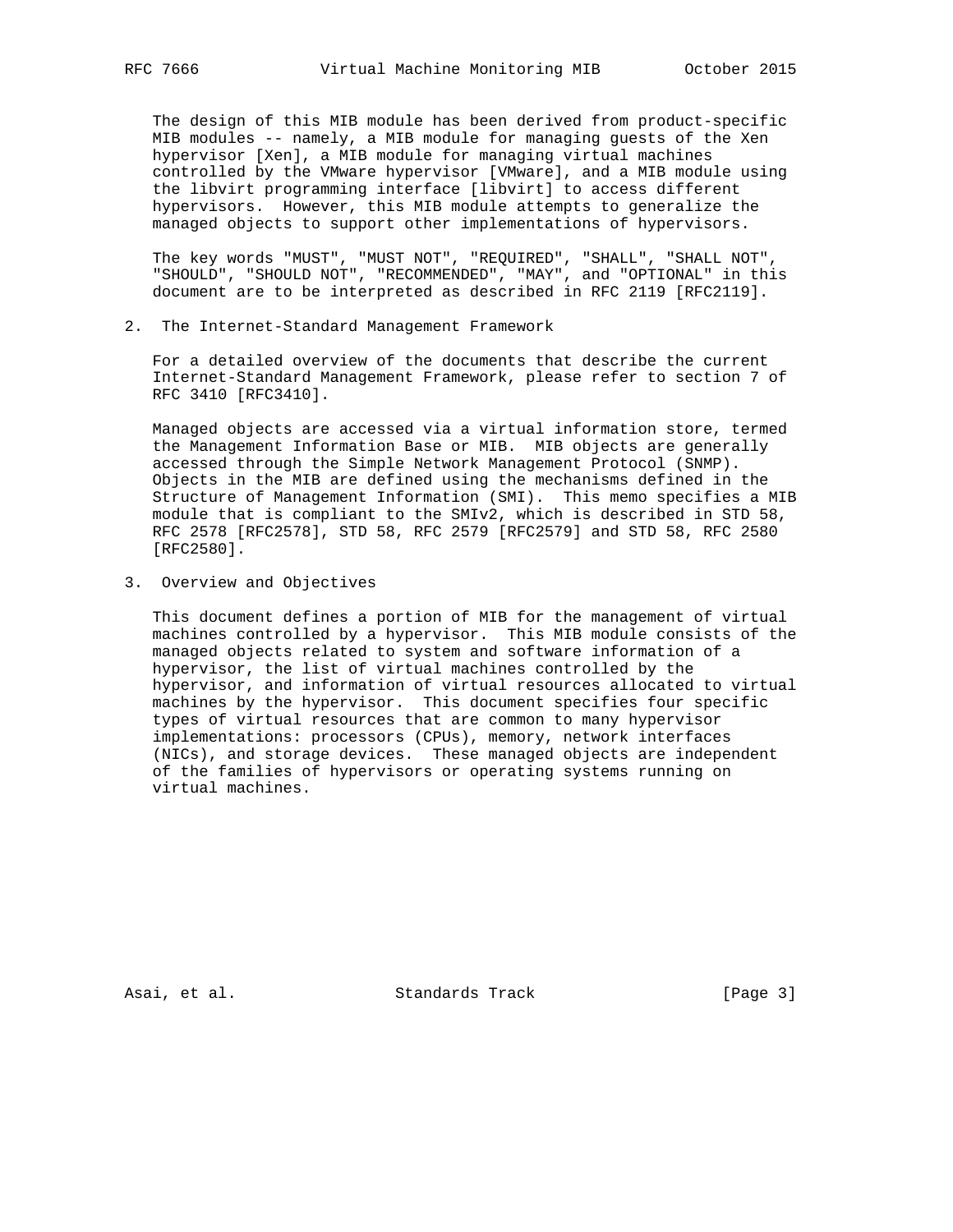



Figure 1: An Example of a Virtualization Environment

 On the common implementations of hypervisors, a hypervisor allocates virtual resources from physical resources: virtual CPUs, virtual memory, virtual storage devices, and virtual network interfaces to virtual machines as shown in Figure 1. Since the virtual resources allocated to virtual machines are managed by the hypervisor, the MIB objects are managed at the hypervisor. In case that the objects are accessed through the SNMP, an SNMP agent is launched at the hypervisor to provide access to the objects.

 The objects are managed from the viewpoint of the operators of hypervisors, but not the operators of virtual machines; that is, the objects do not take into account the actual resource utilization on each virtual machine but rather the resource allocation from the physical resources. For example, vmNetworkIfIndex indicates the virtual interface associated with an interface of a virtual machine at the hypervisor, and consequently, the 'in' and 'out' directions denote 'from a virtual machine to the hypervisor' and 'from the hypervisor to a virtual machine', respectively. Moreover, vmStorageAllocatedSize denotes the size allocated by the hypervisor, but not the size actually used by the operating system on the virtual machine. This means that vmStorageDefinedSize and vmStorageAllocatedSize do not take different values when the vmStorageSourceType is 'block' or 'raw'.

Asai, et al. Standards Track [Page 4]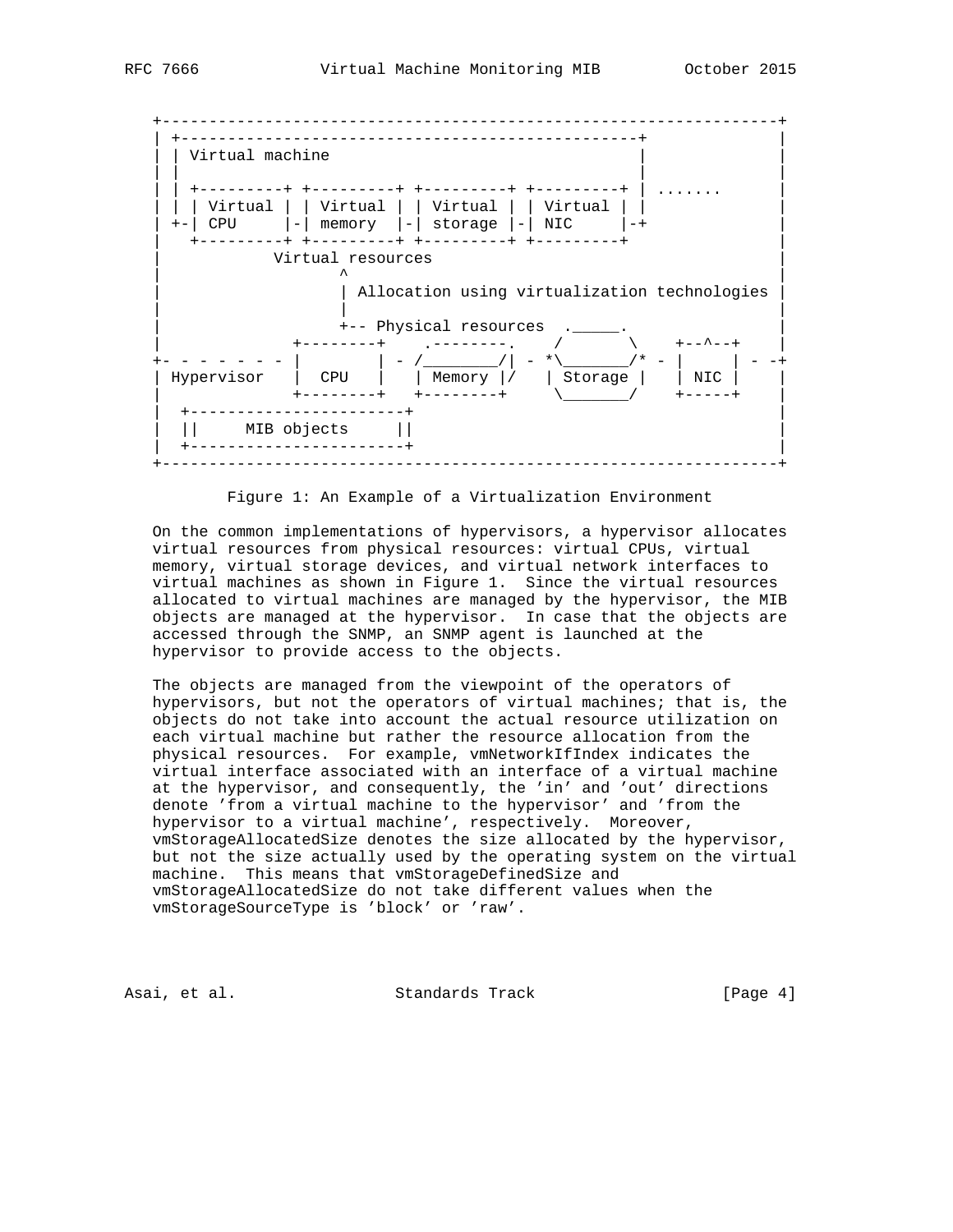The objectives of this document are the following: 1) this document defines the MIB objects common to many hypervisors for the management of virtual machines controlled by a hypervisor, and 2) this document clarifies the relationship with other MIB modules for managing host computers and network devices.

### 4. Structure of the VM-MIB Module

 The MIB module is organized into a group of scalars and tables. The scalars below 'vmHypervisor' provide basic information about the hypervisor. The 'vmTable' lists the virtual machines (guests) that are known to the hypervisor. The 'vmCpuTable' provides the mapping table of virtual CPUs to virtual machines, including CPU time used by each virtual CPU. The 'vmCpuAffinityTable' provides the affinity of each virtual CPU to a physical CPU. The 'vmStorageTable' provides the list of virtual storage devices and their mapping to virtual machines. In case that an entry in the 'vmStorageTable' has a corresponding parent physical storage device managed in 'vmStorageTable' of HOST-RESOURCES-MIB [RFC2790], the entry contains a pointer 'vmStorageParent' to the physical storage device. The 'vmNetworkTable' provides the list of virtual network interfaces and their mapping to virtual machines. Each entry in the 'vmNetworkTable' also provides a pointer 'vmNetworkIfIndex' to the corresponding entry in the 'ifTable' of IF-MIB [RFC2863]. In case that an entry in the 'vmNetworkTable' has a corresponding parent physical network interface managed in the 'ifTable' of IF-MIB, the entry contains a pointer 'vmNetworkParent' to the physical network interface.

Asai, et al. Standards Track [Page 5]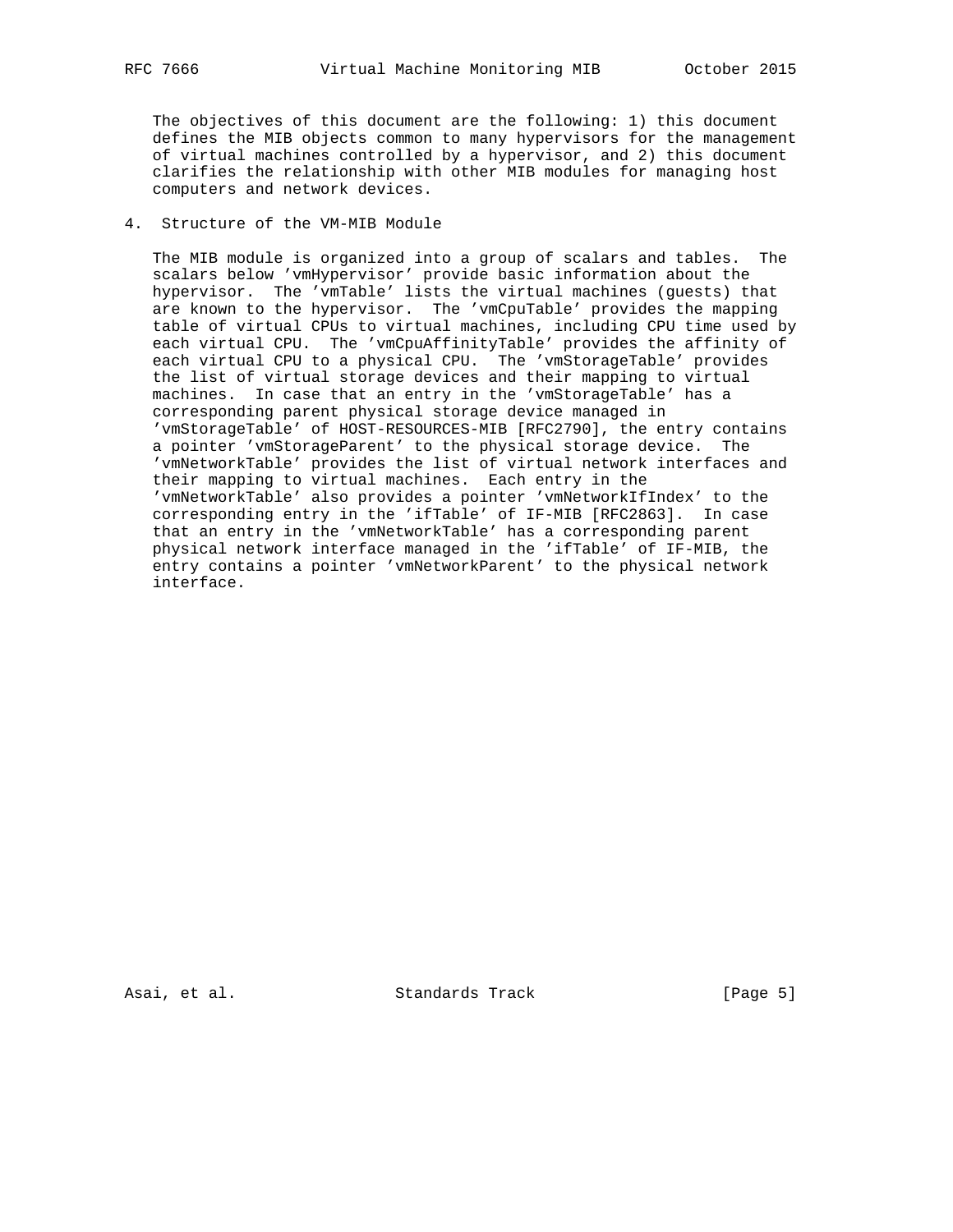Notation:

 +-------------+ | vmOperState | : Finite state; the first line presents the | | 'vmOperState', and the second line presents a +-------------+ notification generated if applicable. + - - - - - - + | vmOperState | : Transient state; first line presents the | 'vmOperState', and the second line presents a  $+ - - - - - +$  notification generated if applicable. ! : Notification; a text followed by the symbol "!" denotes a notification generated. ===================================================================== +---------------+ + - - - - - - - -+ +------------+ | suspended(6)  $|---|$  suspending(5) | | paused(8) | | !vmSuspended | | !vmSuspending | | !vmPaused | +---------------+ + - - - - - - - -+ +------------+  $\qquad \qquad \wedge$  | | | v | | + - - - - - - -+ +-------------+<----------+ + - - - - - - - + | resuming(7) |-->| running(4) |<-------------->| migrating(9) | | !vmResuming | | !vmRunning | | !vmMigrating | + - - - - - - -+ +-------------+ + - - - - - - - + | ^ ^ | | | | +-------------------+ | | | | v v v + - - - - - - - - - + +---------------+ | shuttingdown(10) |--------->| shutdown(11) | | !vmShuttingdown | | !vmShutdown | + - - - - - - - - - + +---------------+ ^ |<br>| v !vmDeleted | v !vmDeleted +--------------+ + - - - - - - - -+ (Deleted from | crashed(12) | | preparing(3) | vmTable) | !vmCrashed | | | +--------------+ + - - - - - - - -+

Figure 2: State Transition of a Virtual Machine

Asai, et al. Standards Track (Page 6)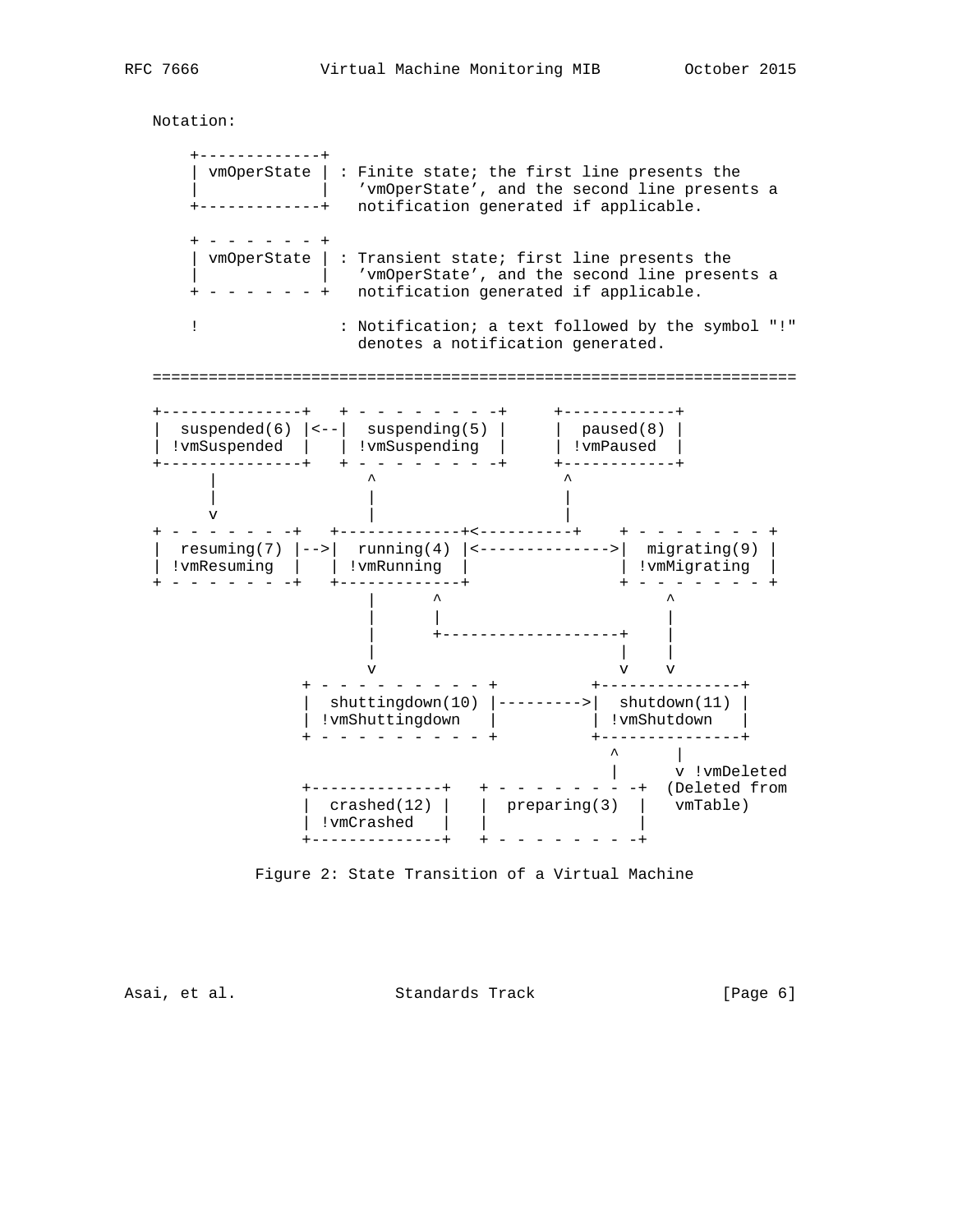The 'vmAdminState' and 'vmOperState' textual conventions define an administrative state and an operational state model for virtual machines. Events causing transitions between major operational states will cause the generation of notifications. Per virtual machine (per-VM) notifications (vmRunning, vmShutdown, vmPaused, vmSuspended, vmCrashed, vmDeleted) are generated if vmPerVMNotificationsEnabled is true(1). Bulk notifications (vmBulkRunning, vmBulkShutdown, vmBulkPaused, vmBulkSuspended, vmBulkCrashed, vmBulkDeleted) are generated if vmBulkNotificationsEnabled is true(1). The overview of the transition of 'vmOperState' by the write access to 'vmAdminState' and the notifications generated by the operational state changes are illustrated in Figure 2. The detailed state transition is summarized in Appendix A. Note that the notifications shown in this figure are per-VM notifications. In the case of Bulk notifications, the prefix 'vm' is replaced with 'vmBulk'.

 The bulk notification mechanism is designed to reduce the number of notifications that are trapped by an SNMP manager. This is because the number of virtual machines managed by a bunch of hypervisors in a data center possibly becomes several thousands or more, and consequently, many notifications could be trapped if these virtual machines frequently change their administrative state. The per-VM notifications carry more detailed information, but the scalability is a problem. The notification filtering mechanism described in Section 6 of RFC 3413 [RFC3413] is used by the management applications to control the notifications.

5. Relationship to Other MIB Modules

 The HOST-RESOURCES-MIB [RFC2790] defines the MIB objects for managing host systems. On systems implementing the HOST-RESOURCES-MIB, the objects of HOST-RESOURCES-MIB indicate resources of a hypervisor. Some objects of HOST-RESOURCES-MIB are used to indicate physical resources through indexes. On systems implementing HOST-RESOURCES-MIB, the 'vmCpuPhysIndex' points to the processor's 'hrDeviceIndex' in the 'hrProcessorTable'. The 'vmStorageParent' also points to the storage device's 'hrStorageIndex' in the 'hrStorageTable'.

 The IF-MIB [RFC2863] defines the MIB objects for managing network interfaces. Both physical and virtual network interfaces are required to be contained in the 'ifTable' of IF-MIB. The virtual network interfaces in the 'ifTable' of IF-MIB are pointed from the 'vmNetworkTable' defined in this document through a pointer 'vmNetworkIfIndex'. In case that an entry in the 'vmNetworkTable'

Asai, et al. Standards Track [Page 7]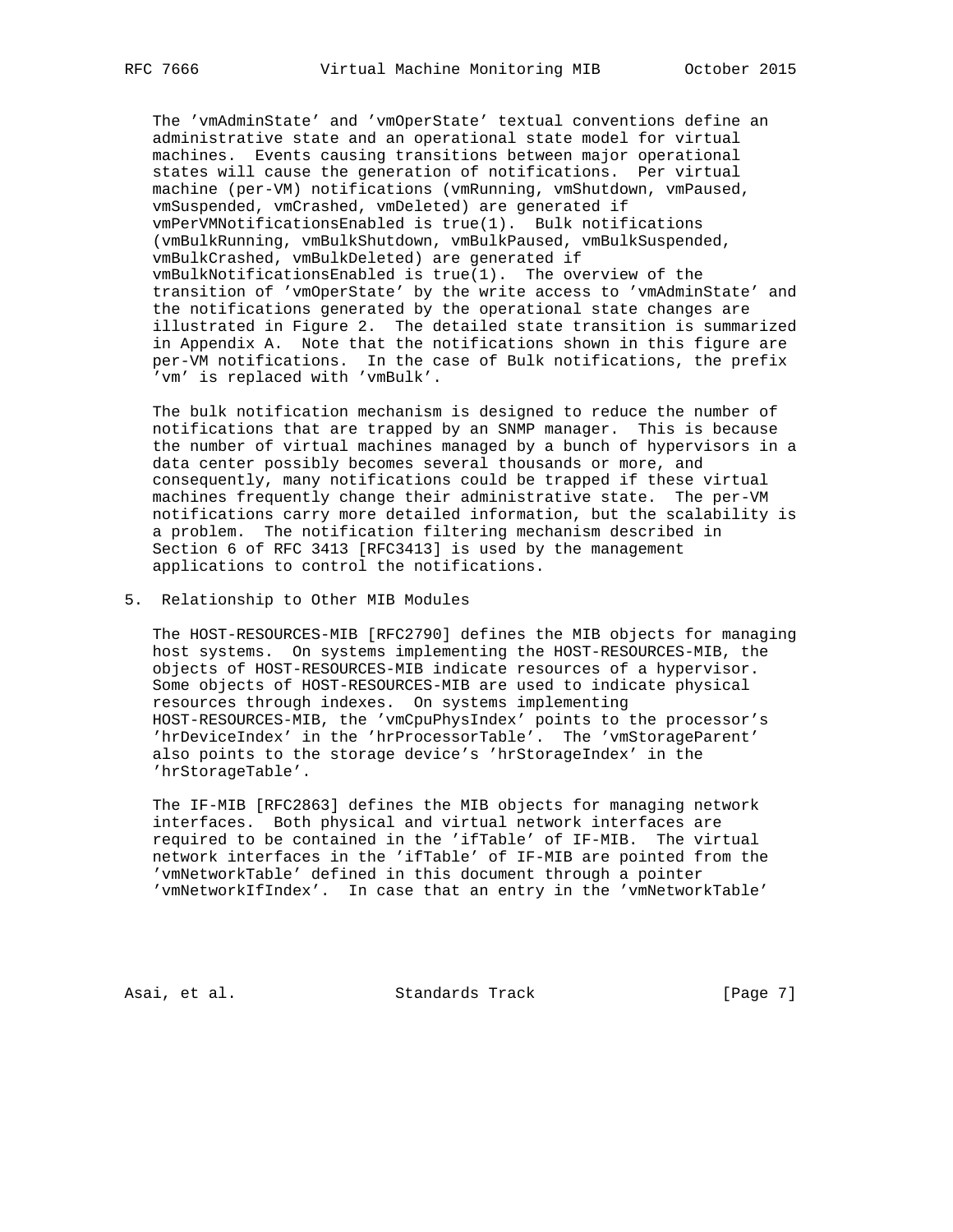has a corresponding parent physical network interface managed in the 'ifTable' of IF-MIB, the entry contains a pointer 'vmNetworkParent' to the physical network interface.

 The objects related to virtual switches are not included in the MIB module defined in this document though virtual switches MAY be placed on a hypervisor. This is because the virtual network interfaces are the lowest abstraction of network resources allocated to a virtual machine. Instead of including the objects related to virtual switches, for example, IEEE8021-BRIDGE-MIB [IEEE8021-BRIDGE-MIB] and IEEE8021-Q-BRIDGE-MIB [IEEE8021-Q-BRIDGE-MIB] could be used.

 The other objects related to virtual machines such as management IP addresses of a virtual machine are not included in this MIB module because this MIB module defines the objects common to general hypervisors, but they are specific to some hypervisors. They may be included in the entLogicalTable of ENTITY-MIB [RFC6933].

 The SNMPv2-MIB [RFC3418] provides an object 'sysObjectID' that identifies the network management subsytem and an object 'sysUpTime' that reports the uptime of the network management portion of the system. The HOST-RESOURCES-MIB [RFC2790] provides an object 'hrSystemUptime' that reports the uptime of the host's operating system. To complement these objects, the new 'vmHvUpTime' object reports the time since the hypervisor was last re-initialized, and the new 'vmHvObjectID' provides an identification of the hypervisor software.

- 6. Definitions
- 6.1. VM-MIB

VM-MIB DEFINITIONS ::= BEGIN

IMPORTS

 MODULE-IDENTITY, OBJECT-TYPE, NOTIFICATION-TYPE, TimeTicks, Counter64, Integer32, mib-2 FROM SNMPv2-SMI OBJECT-GROUP, MODULE-COMPLIANCE, NOTIFICATION-GROUP FROM SNMPv2-CONF TEXTUAL-CONVENTION, PhysAddress, TruthValue FROM SNMPv2-TC SnmpAdminString FROM SNMP-FRAMEWORK-MIB UUIDorZero FROM UUID-TC-MIB InterfaceIndexOrZero FROM IF-MIB

Asai, et al. Standards Track [Page 8]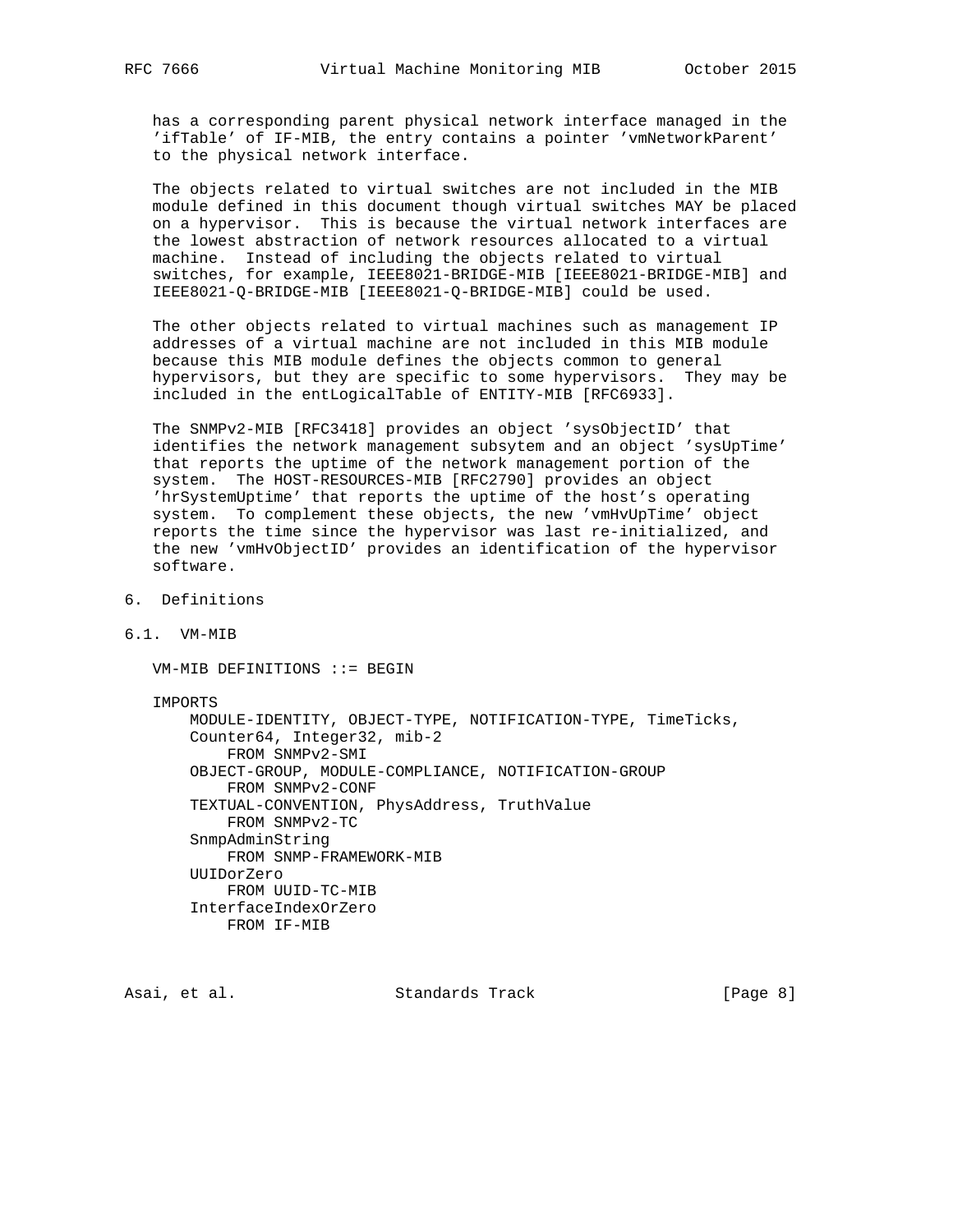IANAStorageMediaType FROM IANA-STORAGE-MEDIA-TYPE-MIB; vmMIB MODULE-IDENTITY LAST-UPDATED "201510120000Z" -- 12 October 2015 ORGANIZATION "IETF Operations and Management Area Working Group" CONTACT-INFO "WG Email: opsawg@ietf.org Mailing list subscription info: https://www.ietf.org/mailman/listinfo/opsawg Hirochika Asai The University of Tokyo 7-3-1 Hongo Bunkyo-ku, Tokyo 113-8656 Japan Phone: +81 3 5841 6748 Email: panda@hongo.wide.ad.jp Michael MacFaden VMware Inc. Email: mrm@vmware.com Juergen Schoenwaelder Jacobs University Campus Ring 1 Bremen 28759 Germany Email: j.schoenwaelder@jacobs-university.de Keiichi Shima IIJ Innovation Institute Inc. 3-13 Kanda-Nishikicho Chiyoda-ku, Tokyo 101-0054 Japan Email: keiichi@iijlab.net Tina Tsou Huawei Technologies (USA) 2330 Central Expressway Santa Clara, CA 95050 United States Email: tina.tsou.zouting@huawei.com" DESCRIPTION "This MIB module is for use in managing a hypervisor and virtual machines controlled by the hypervisor.

Asai, et al. Standards Track [Page 9]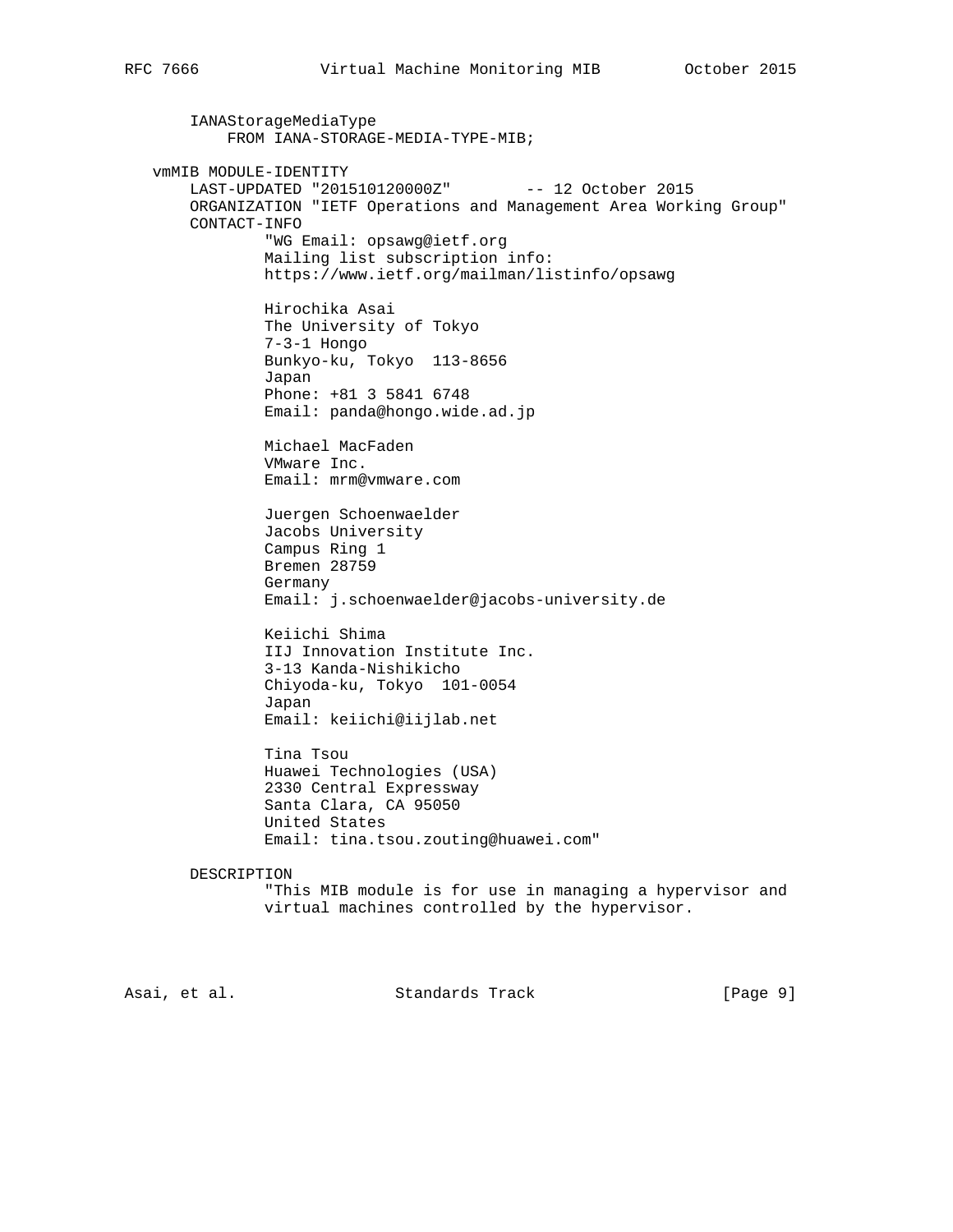Copyright (c) 2015 IETF Trust and the persons identified as authors of the code. All rights reserved. Redistribution and use in source and binary forms, with or without modification, is permitted pursuant to, and subject to the license terms contained in, the Simplified BSD License set forth in Section 4.c of the IETF Trust's Legal Provisions Relating to IETF Documents (http://trustee.ietf.org/license-info)." REVISION "201510120000Z" -- 12 October 2015 DESCRIPTION "The initial version of this MIB, published as RFC 7666."  $::=$  { mib-2 236 } vmNotifications OBJECT IDENTIFIER ::= { vmMIB 0 }  $vmObjects$  OBJECT IDENTIFIER ::= {  $vmMIB$  1 }  $vmConformance$  OBJECT IDENTIFIER ::=  $\hat{ }$  vmMIB 2  $\hat{ }$  -- Textual conversion definitions -- VirtualMachineIndex ::= TEXTUAL-CONVENTION DISPLAY-HINT "d" STATUS current DESCRIPTION "A unique value, greater than zero, identifying a virtual machine. The value for each virtual machine MUST remain constant at least from one re-initialization of the hypervisor to the next re-initialization." SYNTAX Integer32 (1..2147483647) VirtualMachineIndexOrZero ::= TEXTUAL-CONVENTION DISPLAY-HINT "d" STATUS current DESCRIPTION "This textual convention is an extension of the VirtualMachineIndex convention. This extension permits the additional value of zero. The meaning of the value zero is object-specific and MUST therefore be defined as part of the description of any object that uses this syntax. Examples of the usage of zero might include situations where a virtual machine is unknown, or when none or all virtual machines need to be referenced." SYNTAX Integer32 (0..2147483647) VirtualMachineAdminState ::= TEXTUAL-CONVENTION

Asai, et al. Standards Track [Page 10]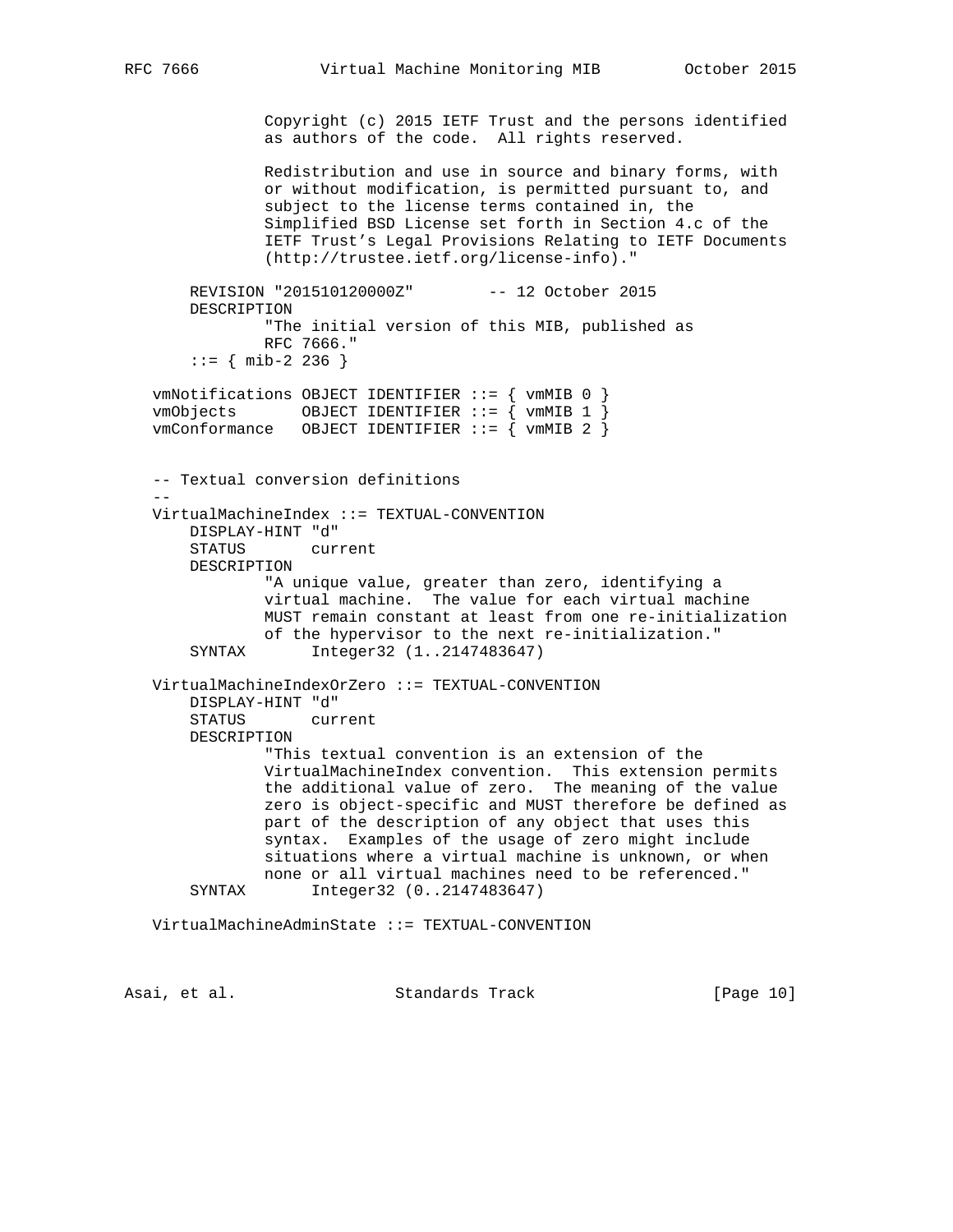```
 STATUS current
       DESCRIPTION
                "The administrative state of a virtual machine:
                running(1) The administrative state of the virtual
                             machine indicating the virtual machine
                             is currently online or should be brought
                             online.
                suspended(2) The administrative state of the virtual
                             machine where its memory and CPU execution
                             state has been saved to persistent store
                             and will be restored at next running(1).
                paused(3) The administrative state indicating the
                             virtual machine is resident in memory but
                             is no longer scheduled to execute by the
                             hypervisor.
               shutdown(4) The administrative state of the virtual
                             machine indicating the virtual machine
                             is currently offline or should be
                             shutting down."
       SYNTAX INTEGER {
                       running(1),
                      suspended(2),
                       paused(3),
                    shutdown(4)<br>}
 }
   VirtualMachineOperState ::= TEXTUAL-CONVENTION
        STATUS current
       DESCRIPTION
                "The operational state of a virtual machine:
              unknown(1) The operational state of the virtual
                              machine is unknown, e.g., because the
                               implementation failed to obtain the state
                              from the hypervisor.
                other(2) The operational state of the virtual
                              machine indicating that an operational
                              state is obtained from the hypervisor, but
                              it is not a state defined in this MIB
                              module.
               preparing(3) The operational state of the virtual
                              machine indicating the virtual machine is
Asai, et al.                   Standards Track               [Page 11]
```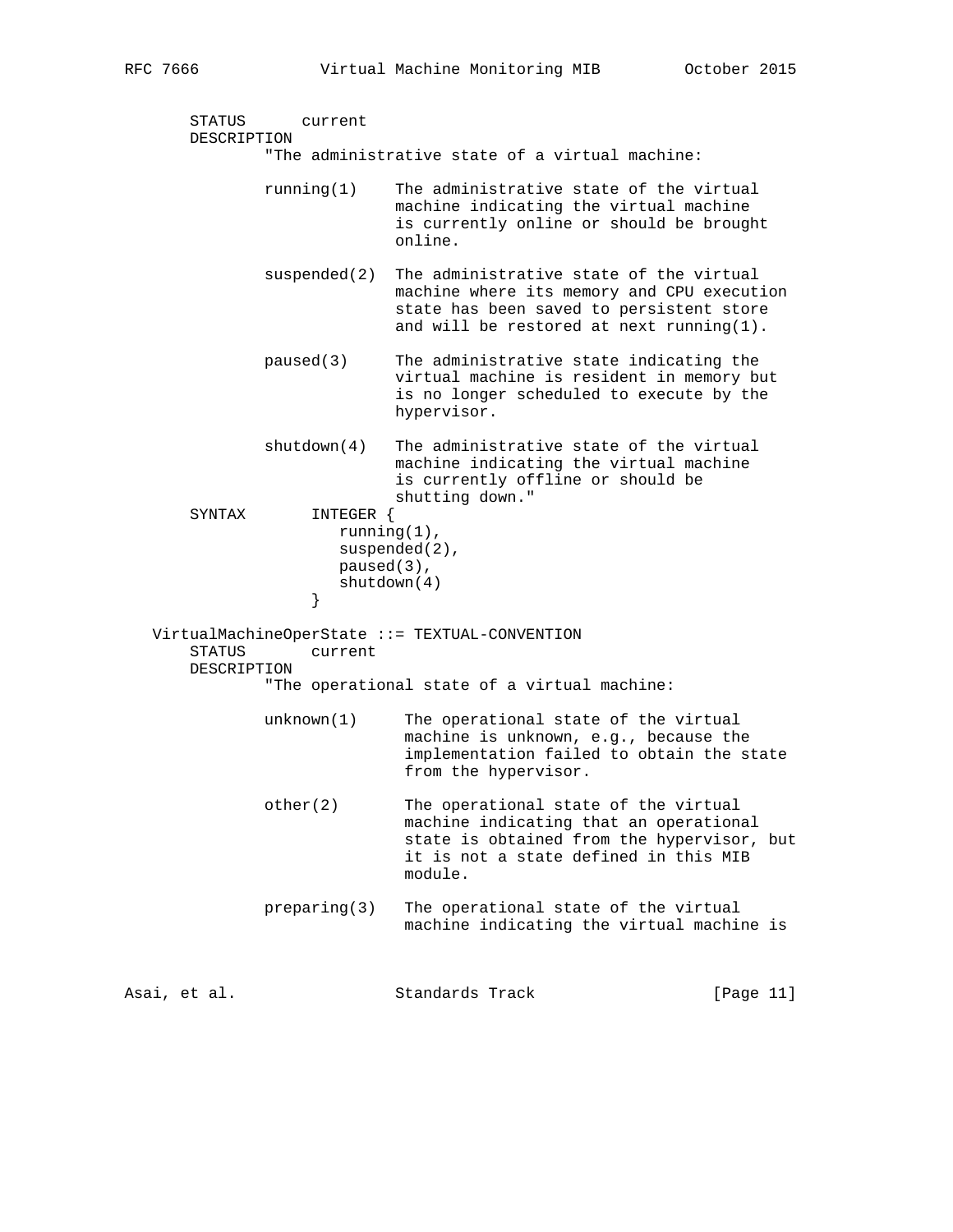currently in the process of preparation, e.g., allocating and initializing virtual storage after creating (defining) the virtual machine.

- running(4) The operational state of the virtual machine indicating the virtual machine is currently executed, but it is not in the process of preparing(3), suspending(5), resuming(7), migrating(9), and shuttingdown(10).
- suspending(5) The operational state of the virtual machine indicating the virtual machine is currently in the process of suspending to save its memory and CPU execution state to persistent store. This is a transient state from running(4) to suspended(6).
- suspended(6) The operational state of the virtual machine indicating the virtual machine is currently suspended, which means the memory and CPU execution state of the virtual machine are saved to persistent store. During this state, the virtual machine is not scheduled to execute by the hypervisor.
	- resuming(7) The operational state of the virtual machine indicating the virtual machine is currently in the process of resuming to restore its memory and CPU execution state from persistent store. This is a transient state from suspended(6) to running(4).
	- paused(8) The operational state of the virtual machine indicating the virtual machine is resident in memory but no longer scheduled to execute by the hypervisor.
	- migrating(9) The operational state of the virtual machine indicating the virtual machine is currently in the process of migration from/to another hypervisor.

shuttingdown(10)

Asai, et al. Standards Track [Page 12]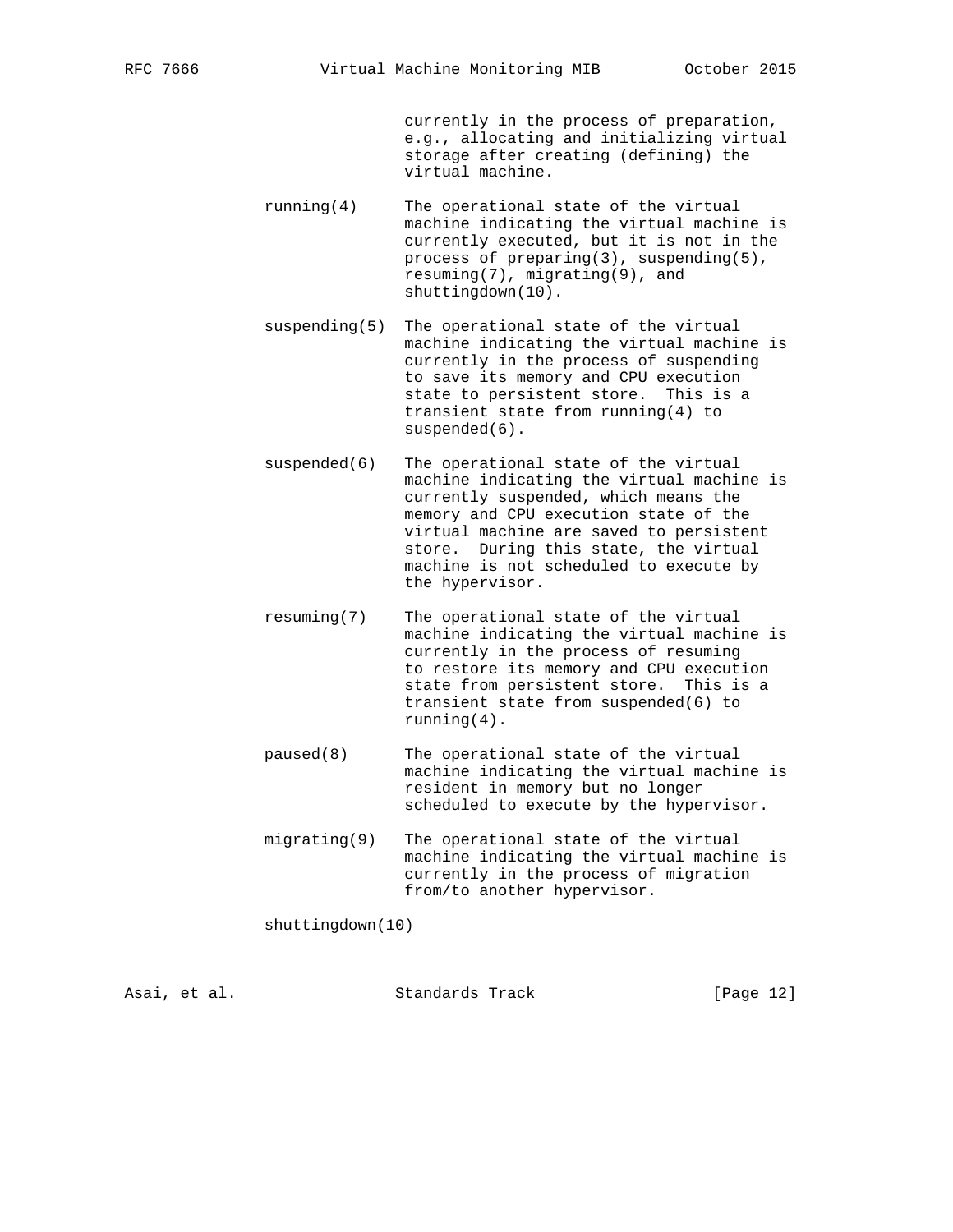The operational state of the virtual machine indicating the virtual machine is currently in the process of shutting down. This is a transient state from running(4) to shutdown(11). shutdown(11) The operational state of the virtual machine indicating the virtual machine is down, and CPU execution is no longer scheduled by the hypervisor and its memory is not resident in the hypervisor. crashed(12) The operational state of the virtual machine indicating the virtual machine has crashed." SYNTAX INTEGER { unknown(1), other(2), preparing(3), running(4), suspending(5), suspended(6), resuming(7), paused(8), migrating(9), shuttingdown(10), shutdown(11), crashed(12)  $\}$  } VirtualMachineAutoStart ::= TEXTUAL-CONVENTION STATUS current DESCRIPTION "The autostart configuration of a virtual machine: unknown(1) The autostart configuration is unknown, e.g., because the implementation failed to obtain the autostart configuration from the hypervisor. enabled(2) The autostart configuration of the virtual machine is enabled. The virtual machine should be automatically brought online at the next re-initialization of the hypervisor. disabled(3) The autostart configuration of the virtual machine is disabled. The virtual

Asai, et al. Standards Track [Page 13]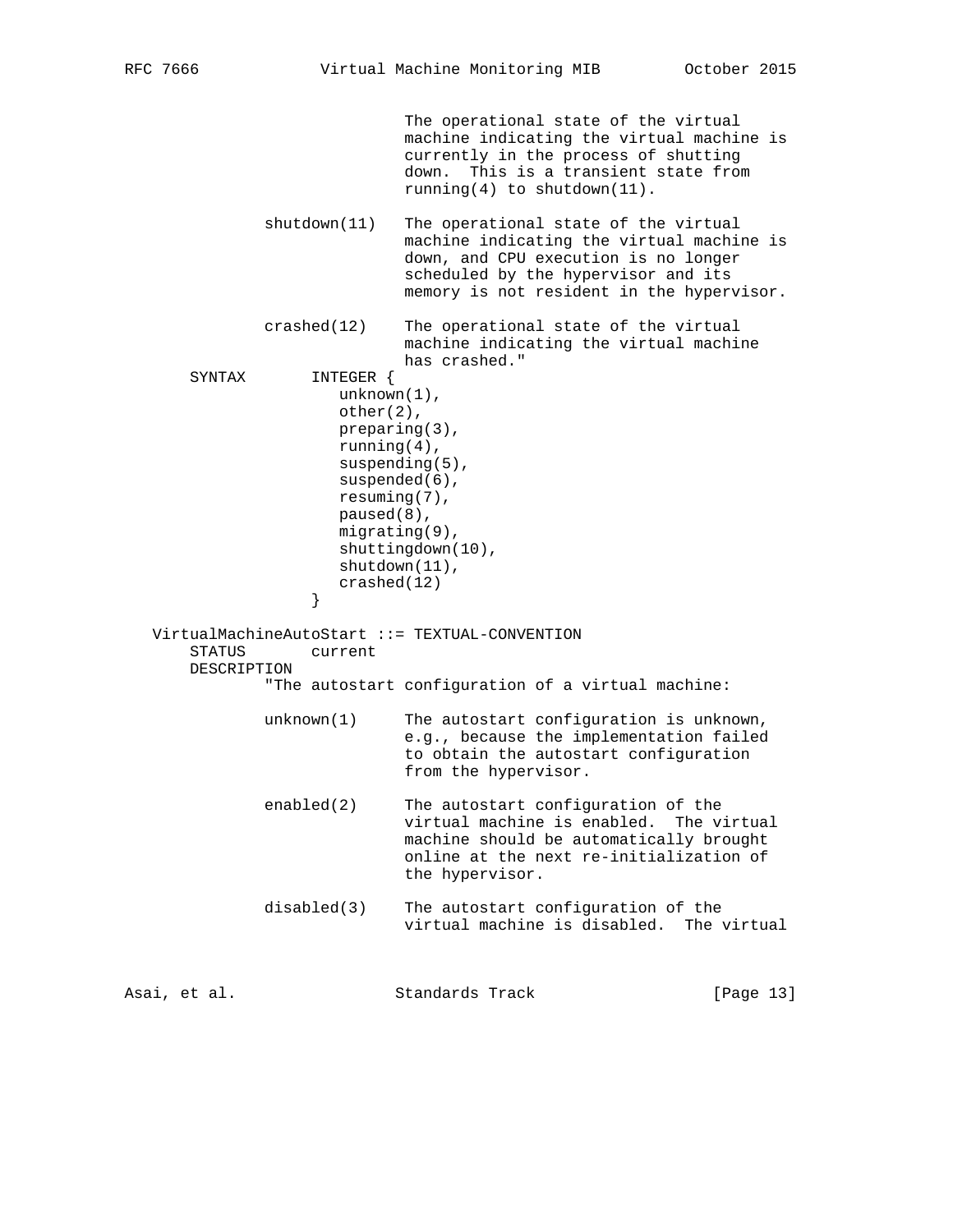machine should not be automatically brought online at the next re-initialization of the hypervisor." SYNTAX INTEGER { unknown(1), enabled(2), disabled(3)<br>} } VirtualMachinePersistent ::= TEXTUAL-CONVENTION STATUS current DESCRIPTION "This value indicates whether a virtual machine has a persistent configuration, which means the virtual machine will still exist after shutting down: unknown(1) The persistent configuration is unknown, e.g., because the implementation failed to obtain the persistent configuration from the hypervisor. (read-only) persistent(2) The virtual machine is persistent, i.e., the virtual machine will exist after it shuts down. transient(3) The virtual machine is transient, i.e., the virtual machine will not exist after it shuts down."<br>SYNTAX 1NTEGER { INTEGER { unknown(1), persistent(2), transient(3)<br>} } VirtualMachineCpuIndex ::= TEXTUAL-CONVENTION DISPLAY-HINT "d" current DESCRIPTION "A unique value for each virtual machine, greater than zero, identifying a virtual CPU assigned to a virtual machine. The value for each virtual CPU MUST remain constant at least from one re-initialization of the hypervisor to the next re-initialization." SYNTAX Integer32 (1..2147483647) VirtualMachineStorageIndex ::= TEXTUAL-CONVENTION DISPLAY-HINT "d" STATUS current

Asai, et al. Standards Track [Page 14]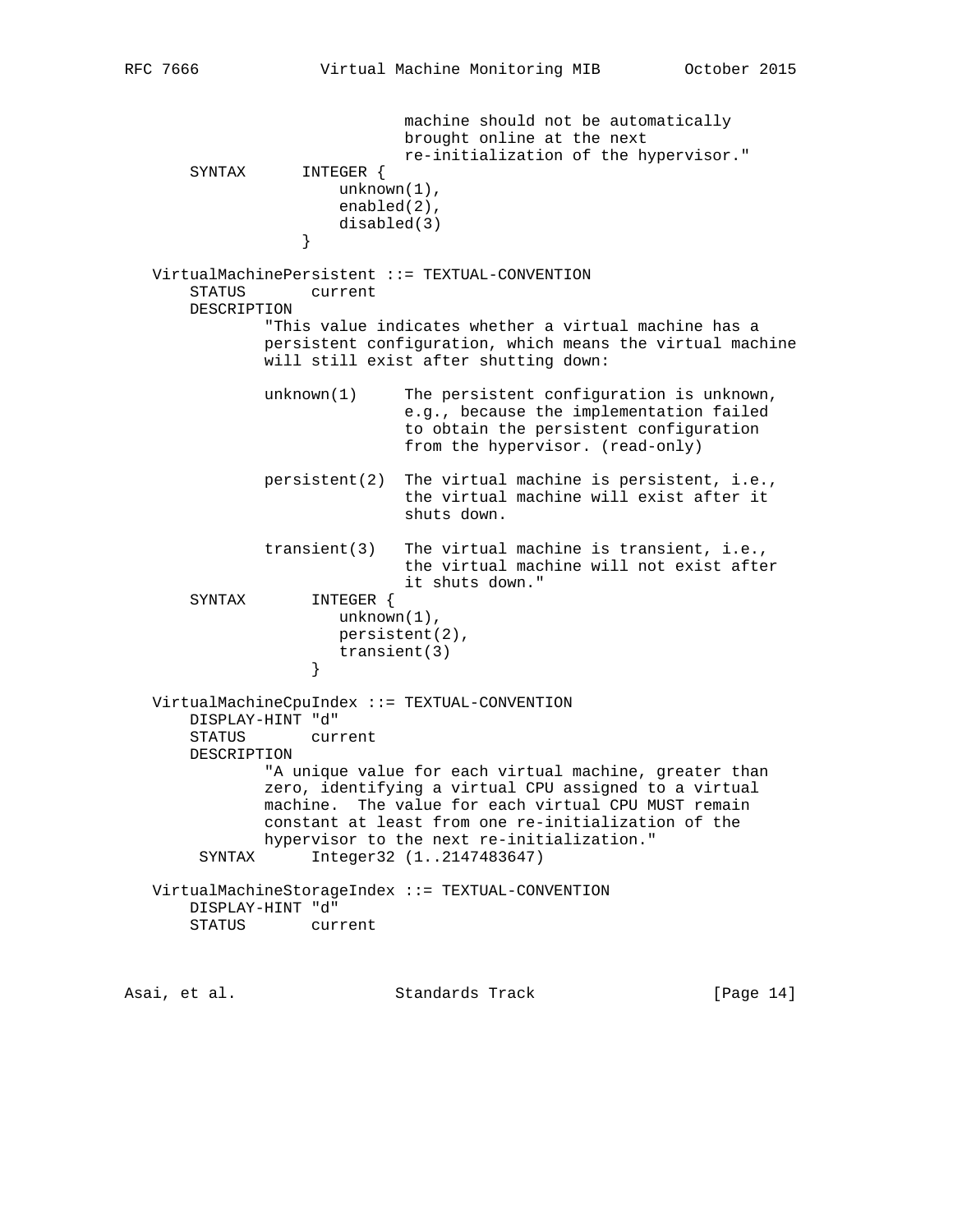DESCRIPTION "A unique value for each virtual machine, greater than zero, identifying a virtual storage device allocated to a virtual machine. The value for each virtual storage device MUST remain constant at least from one re-initialization of the hypervisor to the next re-initialization." SYNTAX Integer32 (1..2147483647) VirtualMachineStorageSourceType ::= TEXTUAL-CONVENTION STATUS current DESCRIPTION "The source type of a virtual storage device: unknown(1) The source type is unknown, e.g., because the implementation failed to obtain the media type from the hypervisor. other(2) The source type is other than those defined in this conversion. block(3) The source type is a block device. raw(4) The source type is a raw-formatted file. sparse(5) The source type is a sparse file.  $network(6)$  The source type is a network device." SYNTAX INTEGER { unknown(1), other(2), block(3), raw $(4)$ , sparse(5), network(6)<br>} } VirtualMachineStorageAccess ::= TEXTUAL-CONVENTION STATUS current DESCRIPTION "The access permission of a virtual storage: unknown(1) The access permission of the virtual storage is unknown. readwrite(2) The virtual storage is a read-write device.

Asai, et al. Standards Track [Page 15]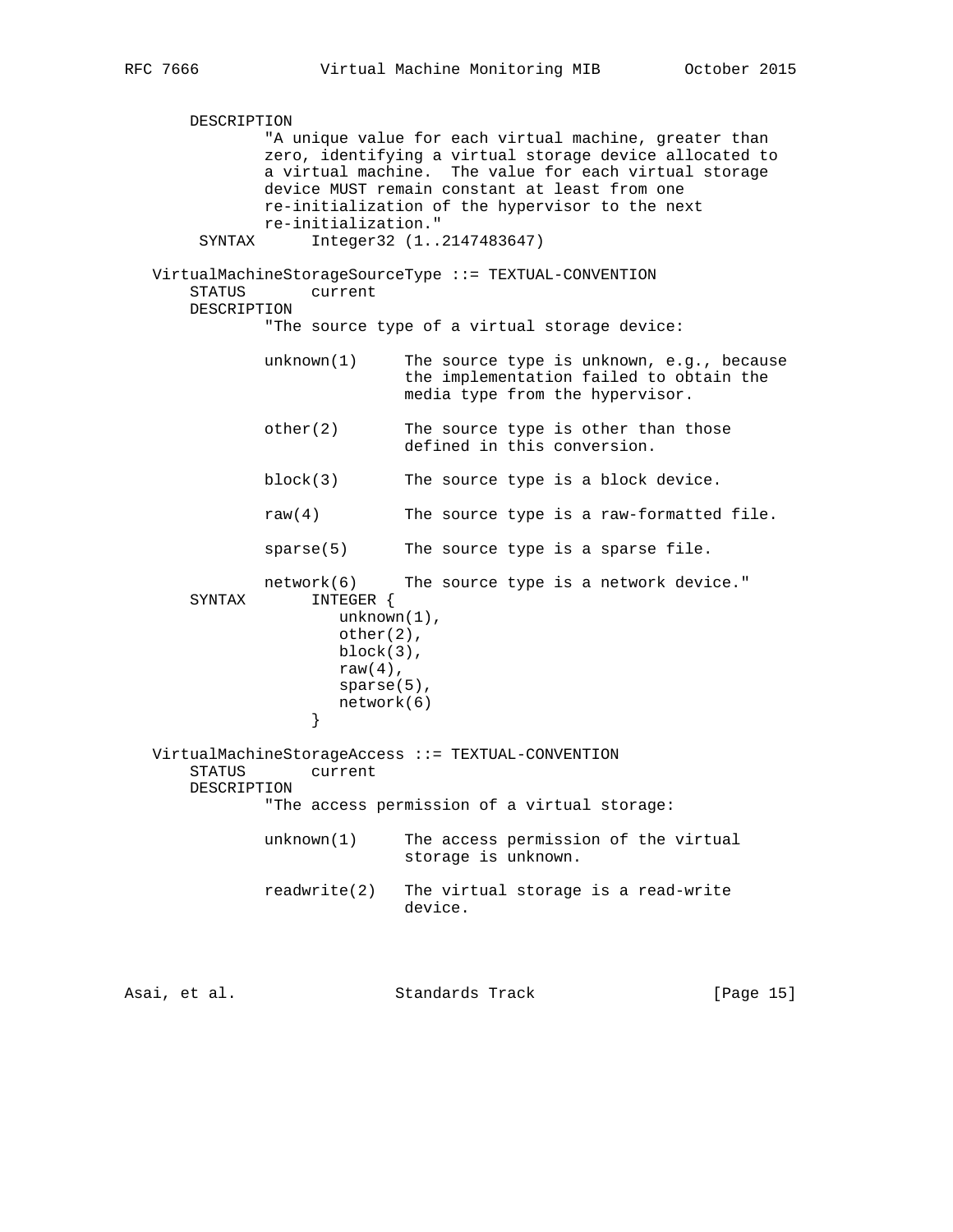readonly(3) The virtual storage is a read-only device." SYNTAX INTEGER { unknown(1), readwrite(2),  $readonly(3)$  } VirtualMachineNetworkIndex ::= TEXTUAL-CONVENTION DISPLAY-HINT "d" STATUS current DESCRIPTION "A unique value for each virtual machine, greater than zero, identifying a virtual network interface allocated to the virtual machine. The value for each virtual network interface MUST remain constant at least from one re-initialization of the hypervisor to the next re-initialization." SYNTAX Integer32 (1..2147483647) VirtualMachineList ::= TEXTUAL-CONVENTION DISPLAY-HINT "1x" STATUS current DESCRIPTION "Each octet within this value specifies a set of eight virtual machine vmIndex values, with the first octet specifying virtual machine 1 through 8, the second octet specifying virtual machine 9 through 16, etc. Within each octet, the most significant bit represents the lowest-numbered vmIndex, and the least significant bit represents the highest-numbered vmIndex. Thus, each virtual machine of the host is represented by a single bit within the value of this object. If that bit has a value of '1', then that virtual machine is included in the set of virtual machines; the virtual machine is not included if its bit has a value of '0'." SYNTAX OCTET STRING -- The hypervisor group -- -- A collection of objects common to all hypervisors.  $$  vmHypervisor OBJECT IDENTIFIER ::= { vmObjects 1 } vmHvSoftware OBJECT-TYPE SYNTAX SnmpAdminString (SIZE (0..255)) MAX-ACCESS read-only STATUS current

Asai, et al. Standards Track [Page 16]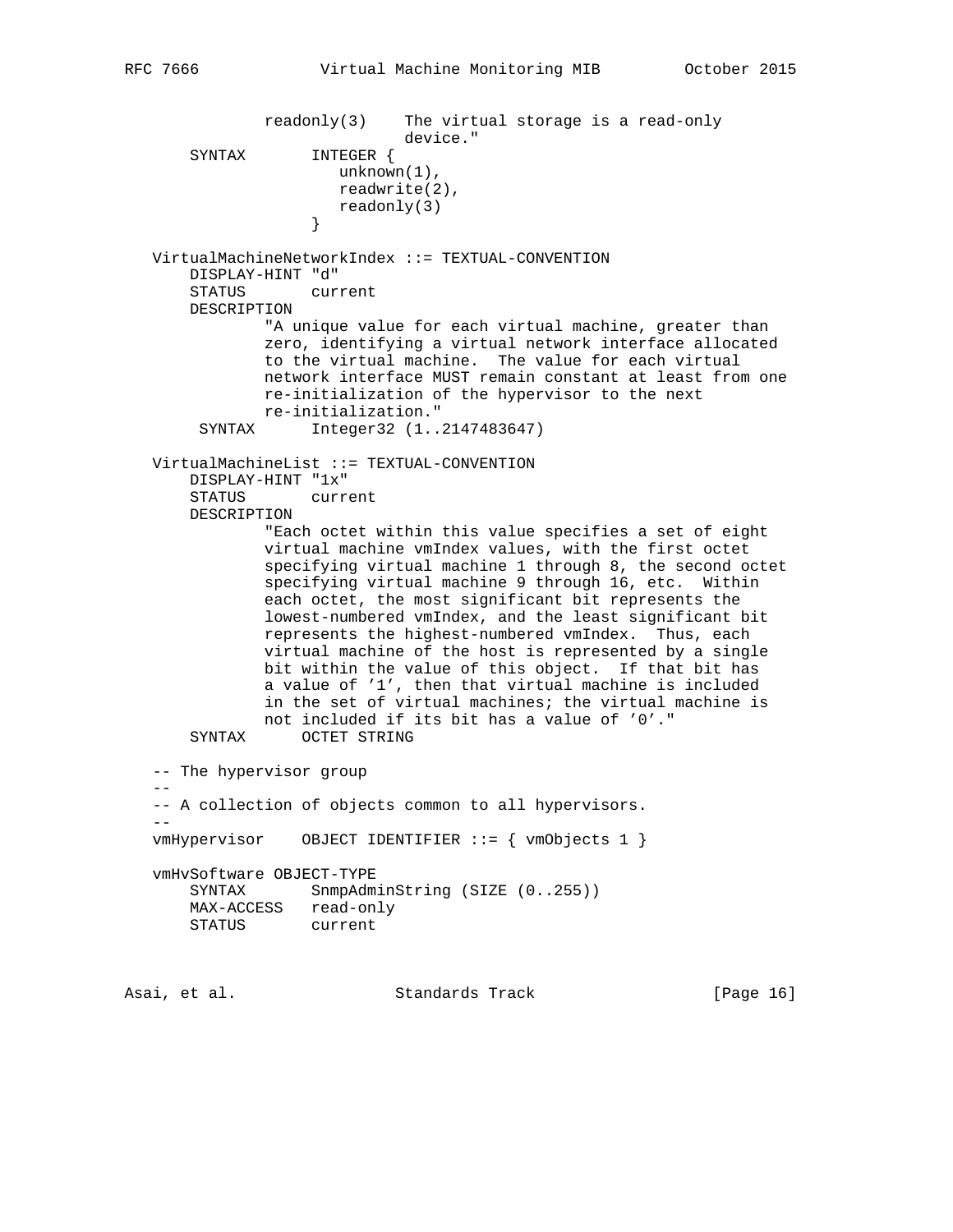```
 DESCRIPTION
             "A textual description of the hypervisor software. This
             value SHOULD NOT include its version as it SHOULD be
             included in 'vmHvVersion'."
    ::= { vmHypervisor 1 }
 vmHvVersion OBJECT-TYPE
   SYNTAX SnmpAdminString (SIZE (0..255))
    MAX-ACCESS read-only
    STATUS current
    DESCRIPTION
            "A textual description of the version of the hypervisor
            software."
    ::= { vmHypervisor 2 }
 vmHvObjectID OBJECT-TYPE
    SYNTAX OBJECT IDENTIFIER
    MAX-ACCESS read-only
    STATUS current
    DESCRIPTION
             "The vendor's authoritative identification of the
            hypervisor software contained in the entity. This value
            is allocated within the SMI enterprises
            subtree (1.3.6.1.4.1). Note that this is different from
            sysObjectID in the SNMPv2-MIB (RFC 3418) because
            sysObjectID is not the identification of the hypervisor
            software but the device, firmware, or management
            operating system."
     ::= { vmHypervisor 3 }
 vmHvUpTime OBJECT-TYPE
    SYNTAX TimeTicks
    MAX-ACCESS read-only
    STATUS current
    DESCRIPTION
            "The time (in centiseconds) since the hypervisor was
            last re-initialized. Note that this is different from
            sysUpTime in the SNMPv2-MIB (RFC 3418) and hrSystemUptime
             in the HOST-RESOURCES-MIB (RFC 2790) because sysUpTime is
            the uptime of the network management portion of the
            system, and hrSystemUptime is the uptime of the
            management operating system but not the hypervisor
            software."
     ::= \{ vmHypervisor 4 \} -- The virtual machine information
-
```
Asai, et al. Standards Track [Page 17]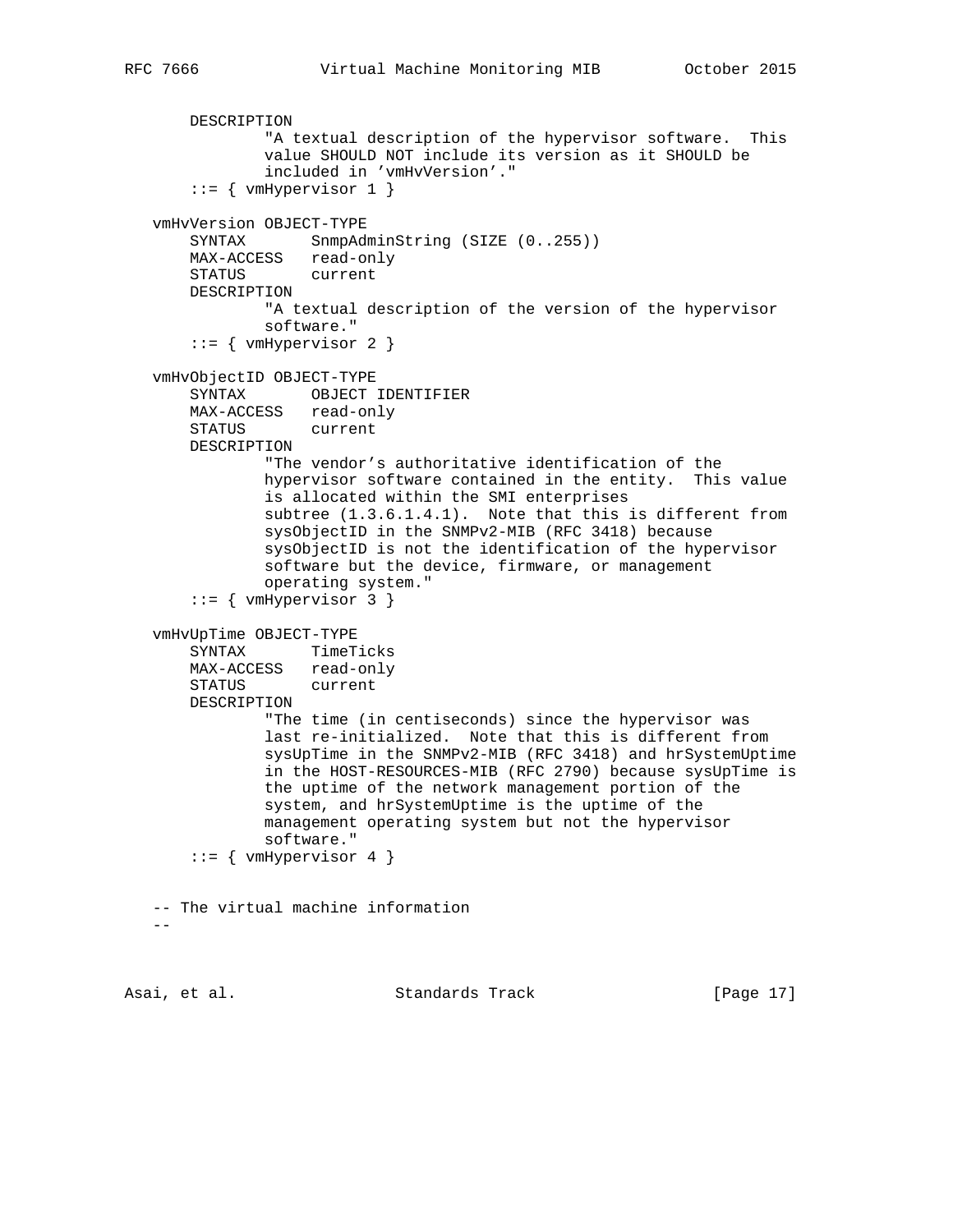```
 -- A collection of objects common to all virtual machines.
 --
   vmNumber OBJECT-TYPE
       SYNTAX Integer32 (0..2147483647)
       MAX-ACCESS read-only
       STATUS current
       DESCRIPTION
              "The number of virtual machines (regardless of their
              current state) present on this hypervisor."
      ::= { vmObjects 2 }
   vmTableLastChange OBJECT-TYPE
       SYNTAX TimeTicks
      MAX-ACCESS read-only
       STATUS current
       DESCRIPTION
              "The value of vmHvUpTime at the time of the last creation
              or deletion of an entry in the vmTable."
      ::= { vmObjects 3 }
   vmTable OBJECT-TYPE
      SYNTAX SEQUENCE OF VmEntry
       MAX-ACCESS not-accessible
       STATUS current
       DESCRIPTION
              "A list of virtual machine entries. The number of
              entries is given by the value of vmNumber."
      ::= { vmObjects 4 }
   vmEntry OBJECT-TYPE
       SYNTAX VmEntry
       MAX-ACCESS not-accessible
       STATUS current
       DESCRIPTION
              "An entry containing management information applicable
             to a particular virtual machine."
       INDEX { vmIndex }
      ::= { vmTable 1 }
   VmEntry ::=
       SEQUENCE {
         vmIndex VirtualMachineIndex,<br>vmName SnmpAdminString,
                             SnmpAdminString,
vmUUID UUIDorZero,
vmOSType SnmpAdminString,
 vmAdminState VirtualMachineAdminState,
vmOperState VirtualMachineOperState,
 vmAutoStart VirtualMachineAutoStart,
Asai, et al. Standards Track [Page 18]
```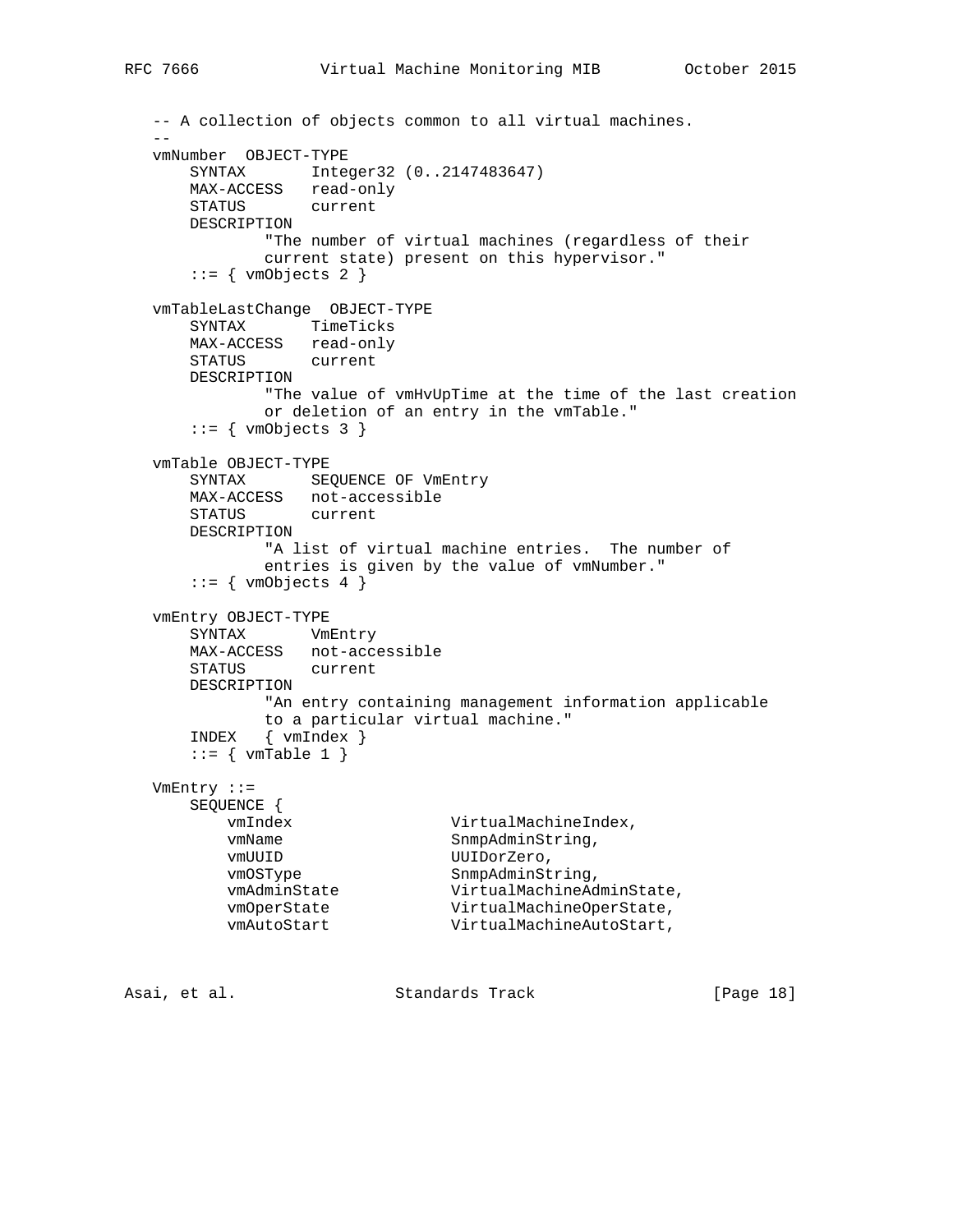```
vmPersistent VirtualMachinePersistent,<br>
vmCurCpuNumber Integer32,<br>
vmMinCpuNumber Integer32,
vmCurCpuNumber 1nteger32,
vmMinCpuNumber 1nteger32,
vmMaxCpuNumber 1nteger32,
         vmMemUnit Integer32,<br>vmCurMem Integer32,
vmCurMem Integer32,
vmMinMem 1nteger32,
vmMaxMem Integer32,
vmUpTime TimeTicks,
vmCpuTime Counter64
       }
   vmIndex OBJECT-TYPE
       SYNTAX VirtualMachineIndex
      MAX-ACCESS not-accessible
       STATUS current
      DESCRIPTION
              "A unique value, greater than zero, identifying the
              virtual machine. The value assigned to a given virtual
              machine may not persist across re-initialization of the
              hypervisor. A command generator MUST use the vmUUID to
              identify a given virtual machine of interest."
      ::= { vmEntry 1 }
   vmName OBJECT-TYPE
      SYNTAX SnmpAdminString (SIZE (0..255))
 MAX-ACCESS read-only
 STATUS current
      DESCRIPTION
              "A textual name of the virtual machine."
      ::= { vmEntry 2 }
   vmUUID OBJECT-TYPE
       SYNTAX UUIDorZero
      MAX-ACCESS read-only
      STATUS current
      DESCRIPTION
              "The virtual machine's 128-bit Universally Unique
              Identifier (UUID) or the zero-length string when a
              UUID is not available. If set, the UUID MUST uniquely
              identify a virtual machine from all other virtual
              machines in an administrative domain. A zero-length
              octet string is returned if no UUID information is
              known."
      ::= { vmEntry 3 }
   vmOSType OBJECT-TYPE
     SYNTAX SnmpAdminString (SIZE (0..255))
```
Asai, et al. Standards Track [Page 19]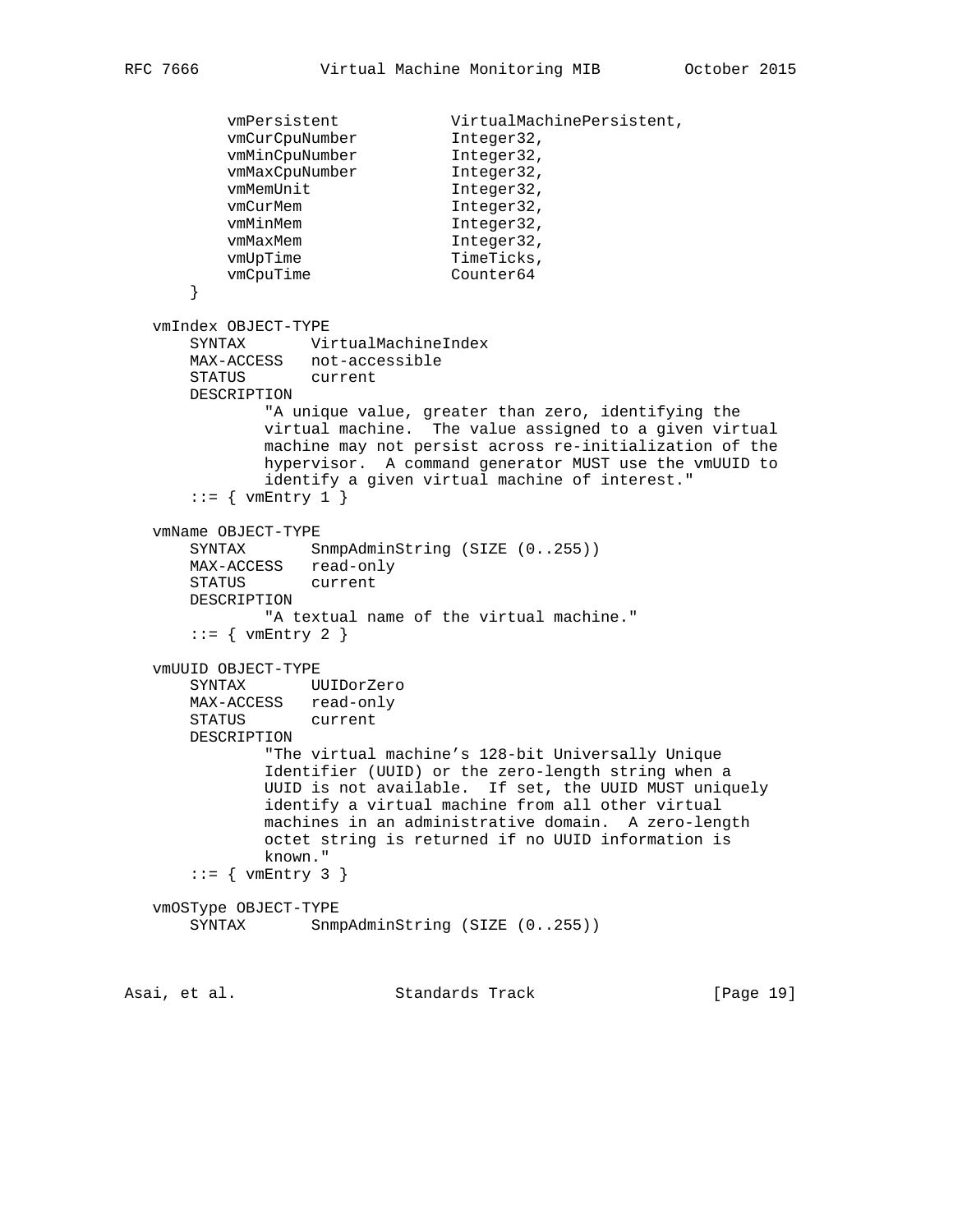```
 MAX-ACCESS read-only
    STATUS current
    DESCRIPTION
             "A textual description containing operating system
             information installed on the virtual machine. This
            value corresponds to the operating system the hypervisor
            assumes to be running when the virtual machine is
            started. This may differ from the actual operating
            system in case the virtual machine boots into a
            different operating system."
    ::= { vmEntry 4 }
 vmAdminState OBJECT-TYPE
    SYNTAX VirtualMachineAdminState
    MAX-ACCESS read-only
    STATUS current
    DESCRIPTION
            "The administrative state of the virtual machine."
    ::= { vmEntry 5 }
 vmOperState OBJECT-TYPE
    SYNTAX VirtualMachineOperState
    MAX-ACCESS read-only
    STATUS current
    DESCRIPTION
            "The operational state of the virtual machine."
    ::= { vmEntry 6 }
 vmAutoStart OBJECT-TYPE
    SYNTAX VirtualMachineAutoStart
    MAX-ACCESS read-only
    STATUS current
    DESCRIPTION
            "The autostart configuration of the virtual machine. If
            this value is enable(2), the virtual machine
            automatically starts at the next initialization of the
            hypervisor."
    ::= { vmEntry 7 }
 vmPersistent OBJECT-TYPE
    SYNTAX VirtualMachinePersistent
   MAX-ACCESS read-only<br>STATUS current
   STATUS
    DESCRIPTION
            "This value indicates whether the virtual machine has a
            persistent configuration, which means the virtual machine
            will still exist after its shutdown."
    ::= { vmEntry 8 }
```
Asai, et al. Standards Track [Page 20]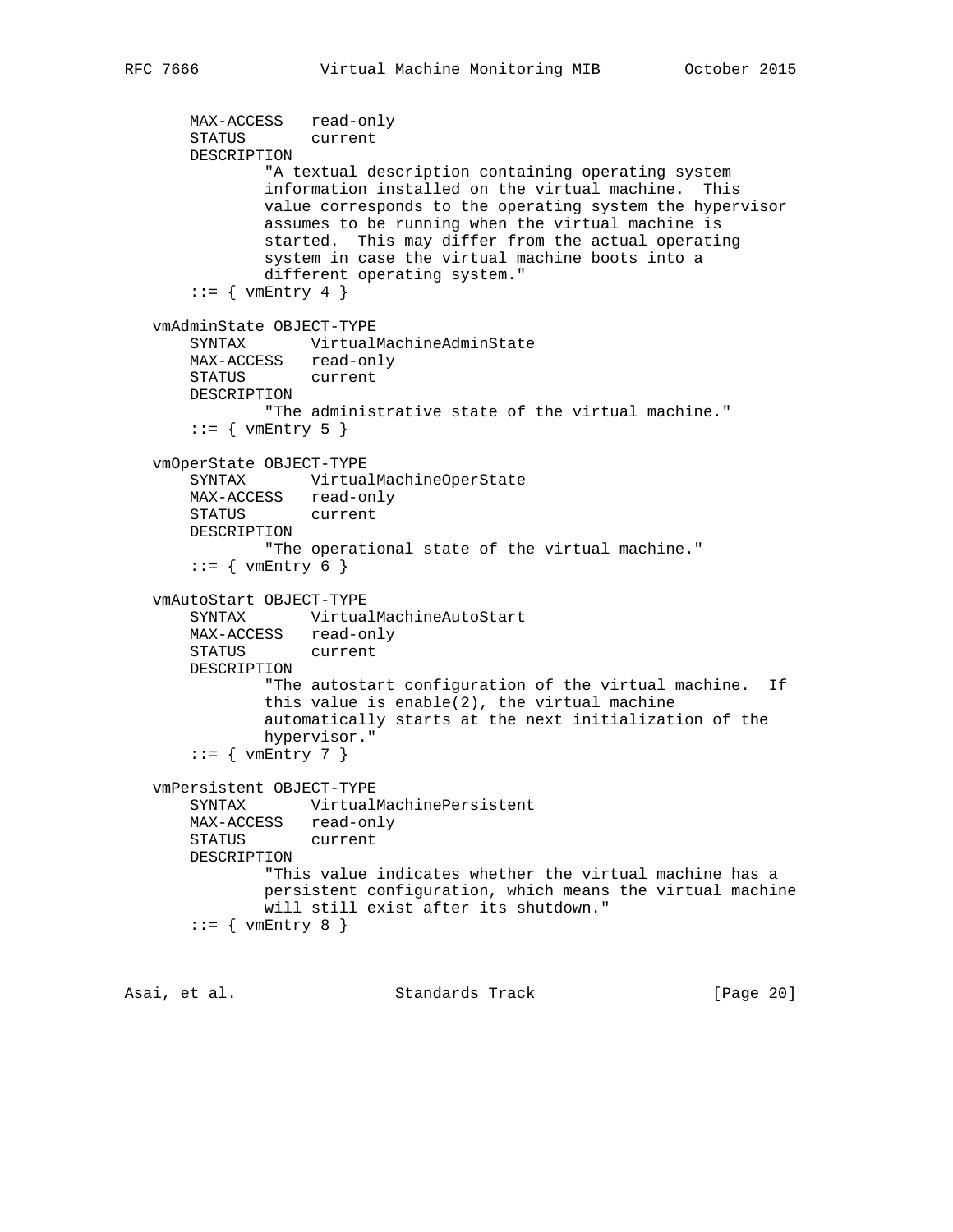```
 vmCurCpuNumber OBJECT-TYPE
    SYNTAX Integer32 (0..2147483647)
    MAX-ACCESS read-only
    STATUS current
    DESCRIPTION
            "The number of virtual CPUs currently assigned to the
            virtual machine."
    ::= { vmEntry 9 }
 vmMinCpuNumber OBJECT-TYPE
   SYNTAX Integer32 (-1|0..2147483647)
    MAX-ACCESS read-only
    STATUS current
    DESCRIPTION
            "The minimum number of virtual CPUs that are assigned to
            the virtual machine when it is in a power-on state. The
            value -1 indicates that there is no hard boundary for
            the minimum number of virtual CPUs."
    ::= { vmEntry 10 }
 vmMaxCpuNumber OBJECT-TYPE
   SYNTAX Integer32 (-1|0..2147483647)
    MAX-ACCESS read-only
    STATUS current
    DESCRIPTION
            "The maximum number of virtual CPUs that are assigned to
            the virtual machine when it is in a power-on state. The
            value -1 indicates that there is no limit."
    ::= { vmEntry 11 }
 vmMemUnit OBJECT-TYPE
    SYNTAX Integer32 (1..2147483647)
    MAX-ACCESS read-only
    STATUS current
    DESCRIPTION
            "The multiplication unit in bytes for vmCurMem, vmMinMem,
            and vmMaxMem. For example, when this value is 1024, the
            memory size unit for vmCurMem, vmMinMem, and vmMaxMem is
            KiB."
    ::= { vmEntry 12 }
 vmCurMem OBJECT-TYPE
    SYNTAX Integer32 (0..2147483647)
    MAX-ACCESS read-only
    STATUS current
    DESCRIPTION
            "The current memory size currently allocated to the
            virtual memory module in the unit designated by
```
Asai, et al. Standards Track [Page 21]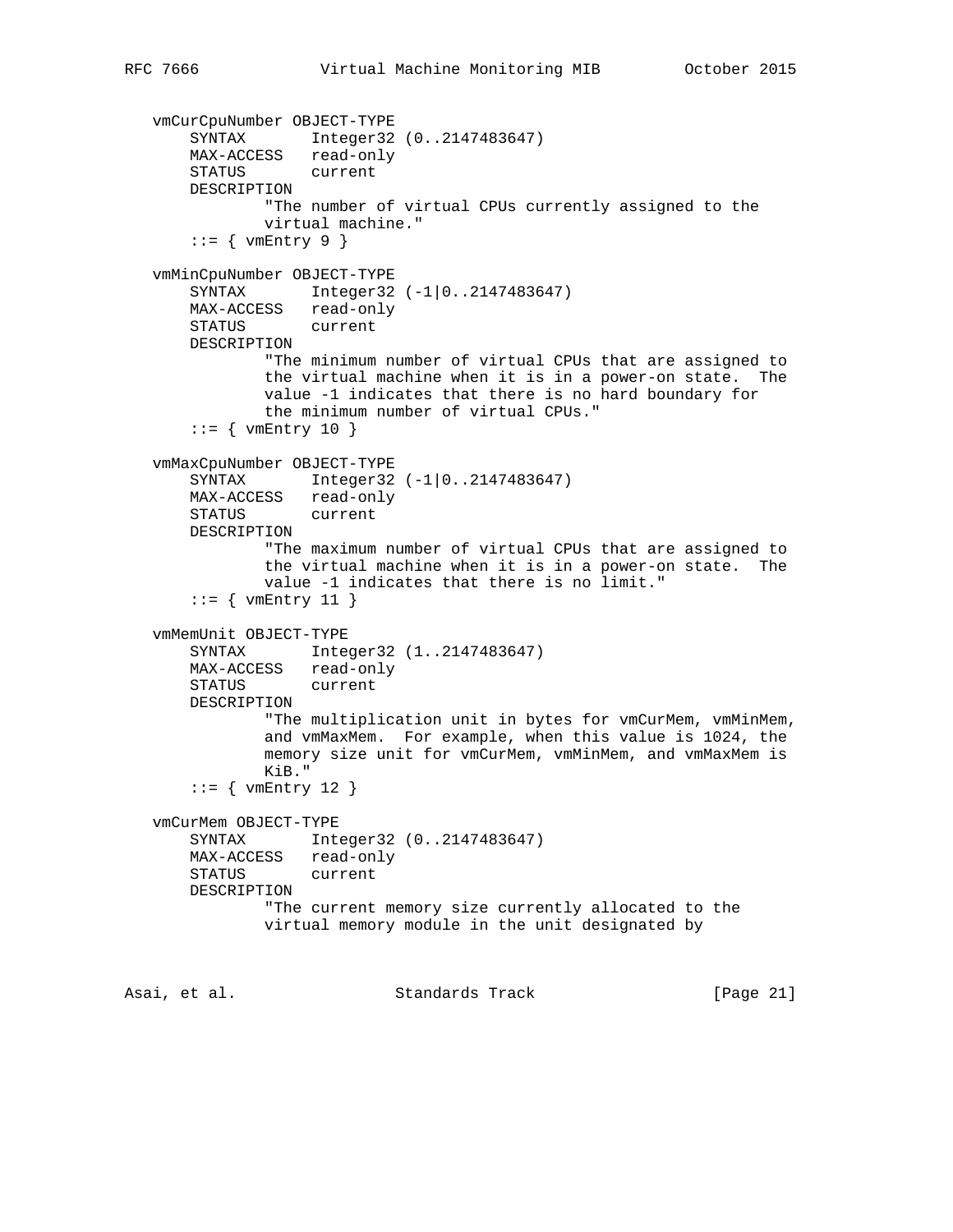```
 vmMemUnit."
       ::= { vmEntry 13 }
    vmMinMem OBJECT-TYPE
      SYNTAX Integer32 (-1|0..2147483647)
       MAX-ACCESS read-only
       STATUS current
       DESCRIPTION
               "The minimum memory size defined to the virtual machine
               in the unit designated by vmMemUnit. The value -1
               indicates that there is no hard boundary for the minimum
               memory size."
       ::= { vmEntry 14 }
    vmMaxMem OBJECT-TYPE
      SYNTAX Integer32 (-1|0..2147483647)
      MAX-ACCESS read-only<br>STATUS current
      STATUS
       DESCRIPTION
               "The maximum memory size defined to the virtual machine
               in the unit designated by vmMemUnit. The value -1
               indicates that there is no limit."
       ::= { vmEntry 15 }
    vmUpTime OBJECT-TYPE
 SYNTAX TimeTicks
 MAX-ACCESS read-only
       STATUS current
       DESCRIPTION
               "The time (in centiseconds) since the administrative
               state of the virtual machine was last changed from
              shutdown(4) to running(1)."
       ::= { vmEntry 16 }
    vmCpuTime OBJECT-TYPE
SYNTAX Counter64
 UNITS "microsecond"
       MAX-ACCESS read-only
       STATUS current
       DESCRIPTION
               "The total CPU time used in microseconds. If the number
               of virtual CPUs is larger than 1, vmCpuTime may exceed
               real time.
               Discontinuities in the value of this counter can occur
               at re-initialization of the hypervisor and
               administrative state (vmAdminState) changes of the
Asai, et al.                   Standards Track               [Page 22]
```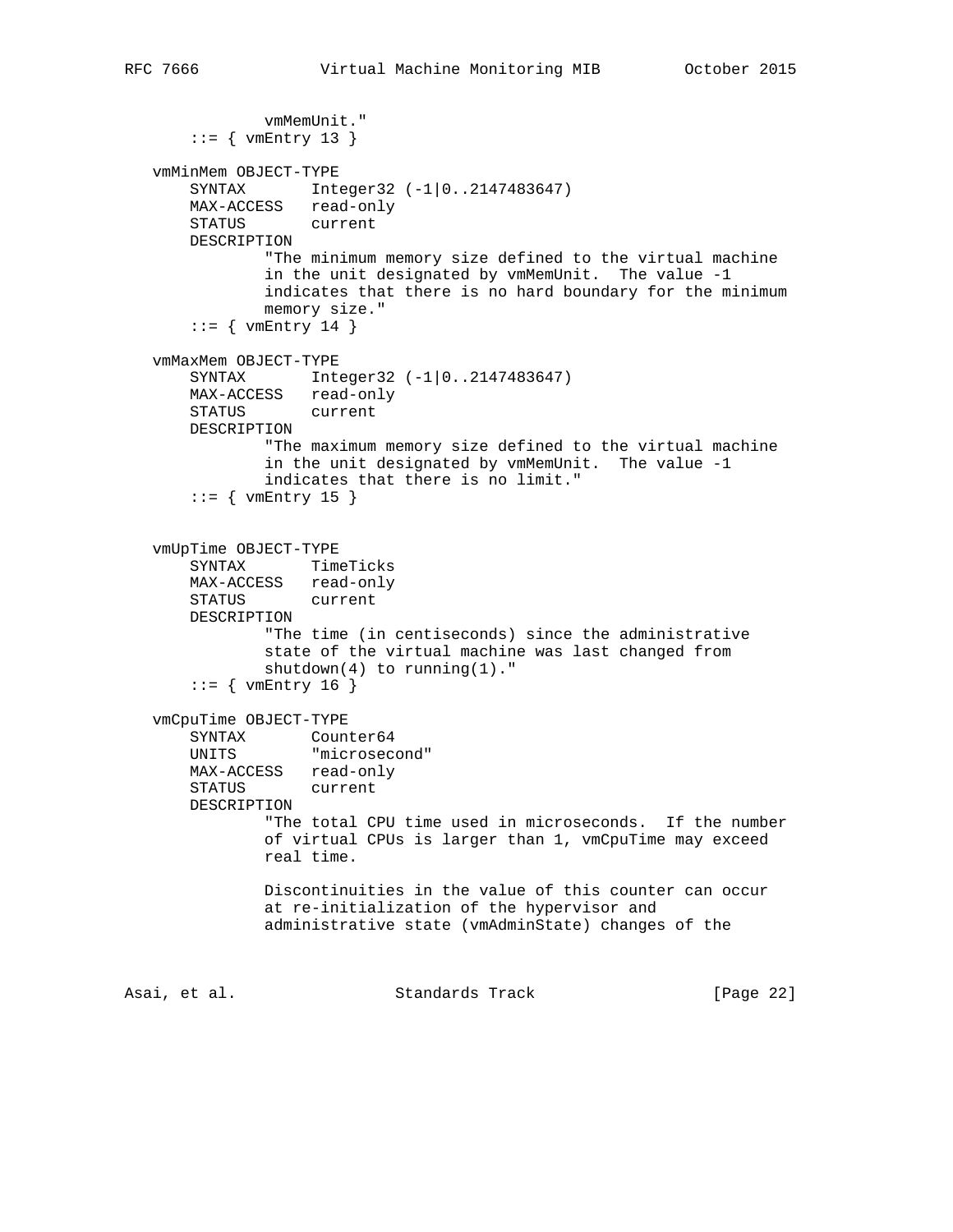```
 virtual machine."
      ::= { vmEntry 17 }
   -- The virtual CPU on each virtual machines
   vmCpuTable OBJECT-TYPE
      SYNTAX SEQUENCE OF VmCpuEntry
       MAX-ACCESS not-accessible
       STATUS current
       DESCRIPTION
               "The table of virtual CPUs provided by the hypervisor."
      ::= { vmObjects 5 }
   vmCpuEntry OBJECT-TYPE
       SYNTAX VmCpuEntry
       MAX-ACCESS not-accessible
       STATUS current
       DESCRIPTION
              "An entry for one virtual processor assigned to a
              virtual machine."
       INDEX { vmIndex, vmCpuIndex }
      ::= { vmCpuTable 1 }
   VmCpuEntry ::=
       SEQUENCE {
 vmCpuIndex VirtualMachineCpuIndex,
vmCpuCoreTime Counter64
       }
   vmCpuIndex OBJECT-TYPE
       SYNTAX VirtualMachineCpuIndex
       MAX-ACCESS not-accessible
       STATUS current
       DESCRIPTION
               "A unique value identifying a virtual CPU assigned to
               the virtual machine."
      ::= { vmCpuEntry 1 }
   vmCpuCoreTime OBJECT-TYPE
 SYNTAX Counter64
 UNITS "microsecond"
       MAX-ACCESS read-only
       STATUS current
       DESCRIPTION
               "The total CPU time used by this virtual CPU in
               microseconds.
               Discontinuities in the value of this counter can occur
               at re-initialization of the hypervisor and
Asai, et al.                     Standards Track                 [Page 23]
```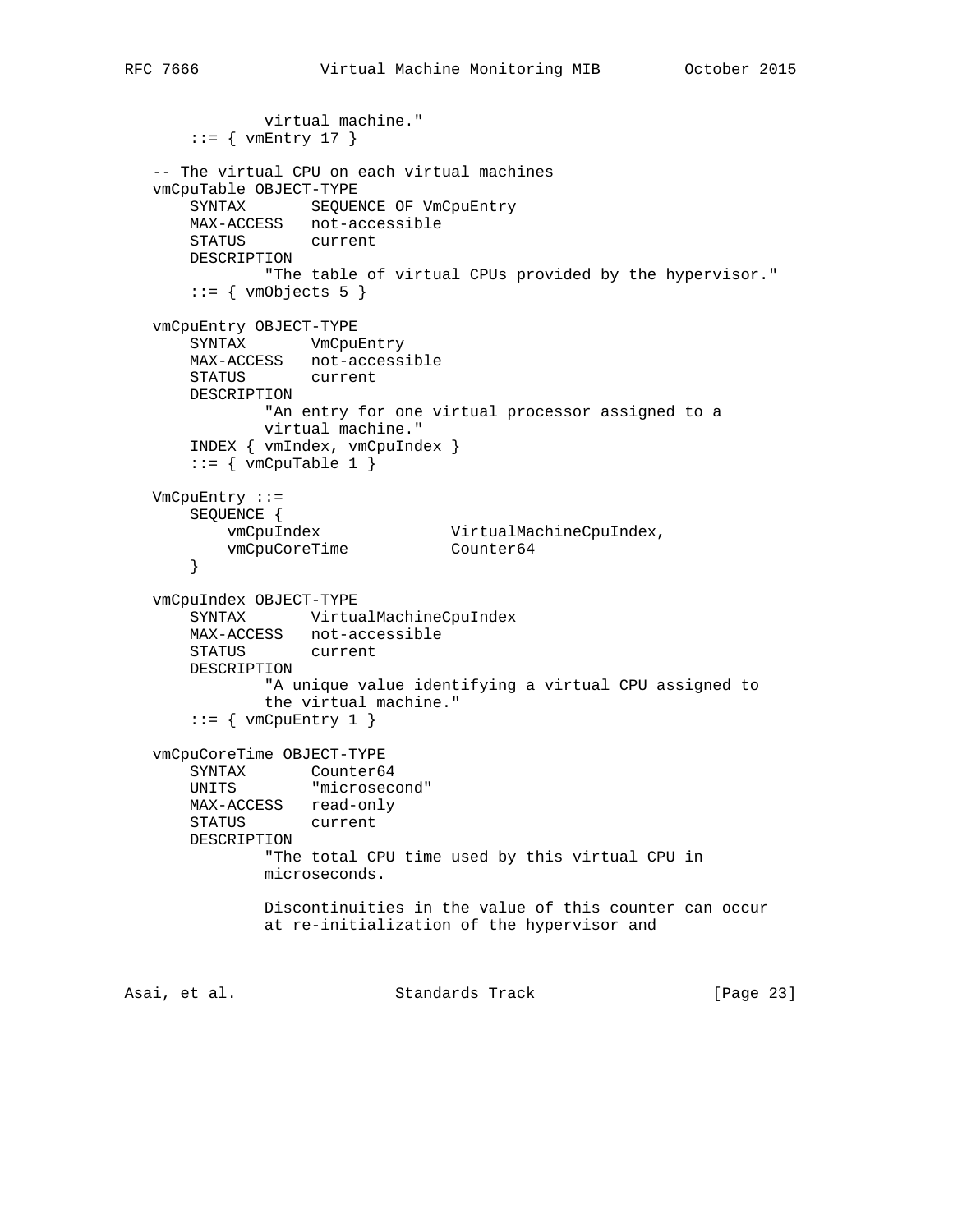```
 administrative state (vmAdminState) changes of the
              virtual machine."
      ::= { vmCpuEntry 2 }
   -- The virtual CPU affinity on each virtual machines
   vmCpuAffinityTable OBJECT-TYPE
       SYNTAX SEQUENCE OF VmCpuAffinityEntry
       MAX-ACCESS not-accessible
       STATUS current
       DESCRIPTION
             "A list of CPU affinity entries of a virtual CPU."
      ::= { vmObjects 6 }
   vmCpuAffinityEntry OBJECT-TYPE
       SYNTAX VmCpuAffinityEntry
      MAX-ACCESS not-accessible<br>STATUS current
      STATUS
       DESCRIPTION
              "An entry containing CPU affinity associated with a
              particular virtual machine."
       INDEX { vmIndex, vmCpuIndex, vmCpuPhysIndex }
       ::= { vmCpuAffinityTable 1 }
   VmCpuAffinityEntry ::=
       SEQUENCE {
vmCpuPhysIndex 1nteger32,
 vmCpuAffinity INTEGER
       }
   vmCpuPhysIndex OBJECT-TYPE
       SYNTAX Integer32 (1..2147483647)
       MAX-ACCESS not-accessible
       STATUS current
       DESCRIPTION
              "A value identifying a physical CPU on the hypervisor.
              On systems implementing the HOST-RESOURCES-MIB, the
              value MUST be the same value that is used as the index
              in the hrProcessorTable (hrDeviceIndex)."
       ::= { vmCpuAffinityEntry 2 }
   vmCpuAffinity OBJECT-TYPE
       SYNTAX INTEGER {
                     unknown(0), -- unknown
enable(1), -- enabled
 disable(2) -- disabled
 }
       MAX-ACCESS read-only
```
Asai, et al. Standards Track [Page 24]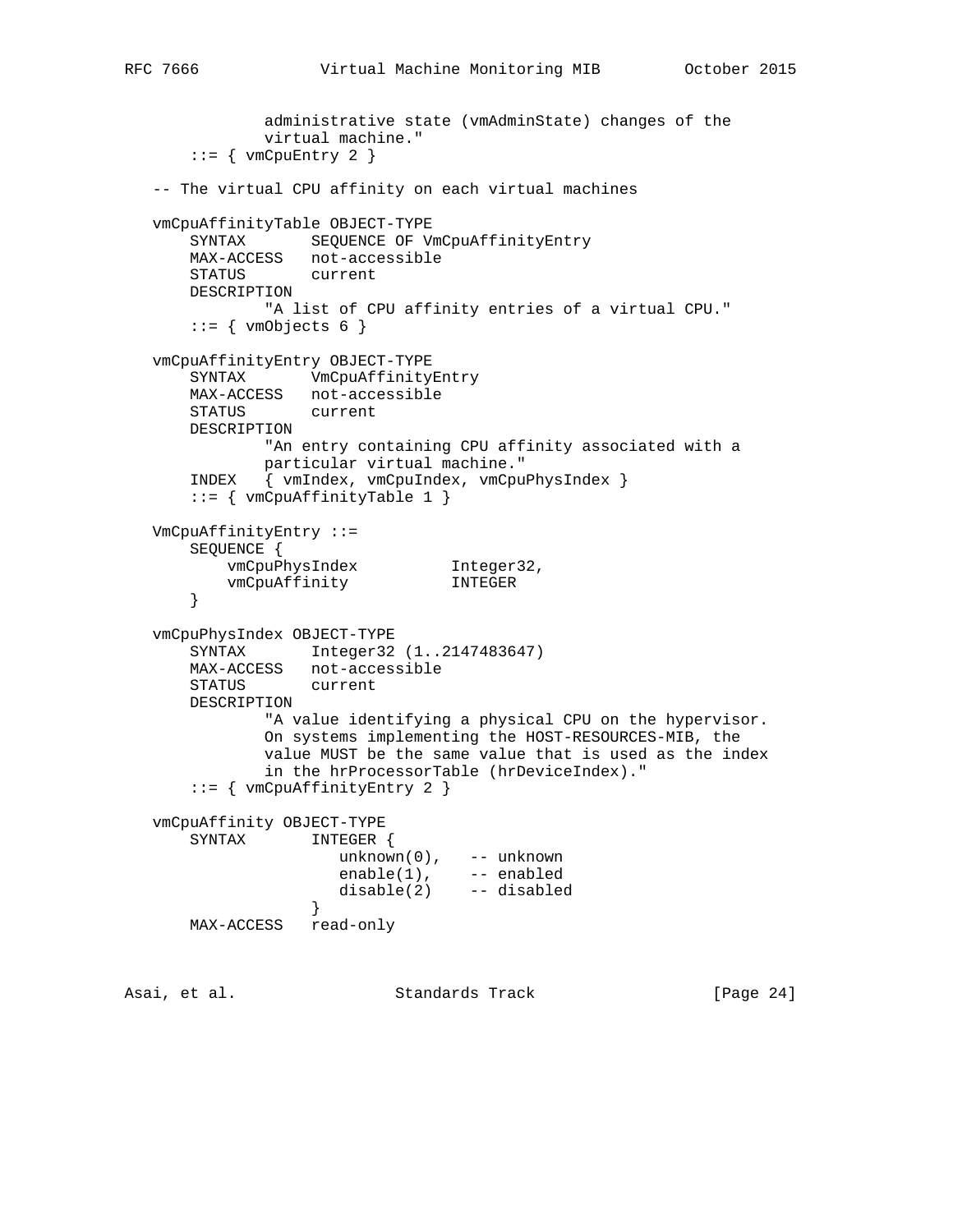```
 STATUS current
       DESCRIPTION
              "The CPU affinity of this virtual CPU to the physical
              CPU represented by 'vmCpuPhysIndex'."
       ::= { vmCpuAffinityEntry 3 }
   -- The virtual storage devices on each virtual machine. This
   -- document defines some overlapped objects with hrStorage in
   -- HOST-RESOURCES-MIB (RFC 2790), because virtual resources are
   -- allocated from the hypervisor's resources, which is the 'host
   -- resources'.
   vmStorageTable OBJECT-TYPE
      SYNTAX SEQUENCE OF VmStorageEntry
      MAX-ACCESS not-accessible
      STATUS current
      DESCRIPTION
              "The conceptual table of virtual storage devices
              attached to the virtual machine."
      ::= { vmObjects 7 }
   vmStorageEntry OBJECT-TYPE
       SYNTAX VmStorageEntry
      MAX-ACCESS not-accessible
      STATUS current
      DESCRIPTION
              "An entry for one virtual storage device attached to the
              virtual machine."
       INDEX { vmStorageVmIndex, vmStorageIndex }
      ::= { vmStorageTable 1 }
   VmStorageEntry ::=
       SEQUENCE {
          vmStorageVmIndex VirtualMachineIndexOrZero,
 vmStorageIndex VirtualMachineStorageIndex,
vmStorageParent Integer32,
 vmStorageSourceType VirtualMachineStorageSourceType,
          vmStorageSourceTypeString
                              SnmpAdminString,
 vmStorageResourceID SnmpAdminString,
 vmStorageAccess VirtualMachineStorageAccess,
 vmStorageMediaType IANAStorageMediaType,
          vmStorageMediaTypeString
                               SnmpAdminString,
vmStorageSizeUnit Integer32,
 vmStorageDefinedSize Integer32,
          vmStorageAllocatedSize Integer32,
vmStorageReadIOs Counter64,
vmStorageWriteIOs Counter64,
```
Asai, et al. Standards Track [Page 25]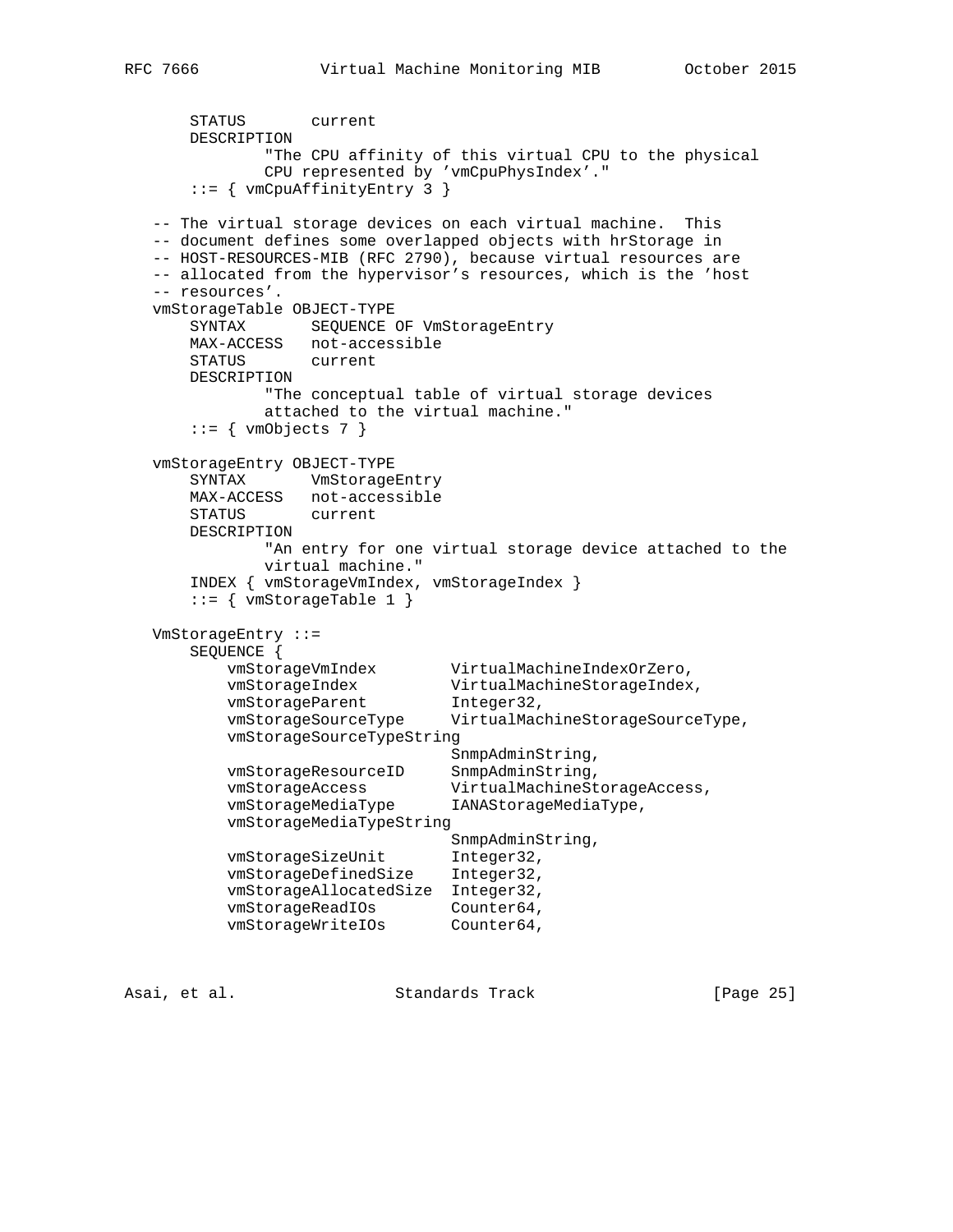```
vmStorageReadOctets Counter64,
 vmStorageWriteOctets Counter64,
 vmStorageReadLatency Counter64,
           vmStorageWriteLatency Counter64
        }
    vmStorageVmIndex OBJECT-TYPE
       SYNTAX VirtualMachineIndexOrZero
       MAX-ACCESS not-accessible
       STATUS current
       DESCRIPTION
               "This value identifies the virtual machine (guest) this
               storage device has been allocated to. The value zero
               indicates that the storage device is currently not
               allocated to any virtual machines."
        ::= { vmStorageEntry 1 }
    vmStorageIndex OBJECT-TYPE
       SYNTAX VirtualMachineStorageIndex
       MAX-ACCESS not-accessible
       STATUS current
       DESCRIPTION
               "A unique value identifying a virtual storage device
               allocated to the virtual machine."
        ::= { vmStorageEntry 2 }
    vmStorageParent OBJECT-TYPE
       SYNTAX Integer32 (0..2147483647)
       MAX-ACCESS read-only
       STATUS current
       DESCRIPTION
               "The value of hrStorageIndex, which is the parent (i.e.,
               physical) device of this virtual device on systems
               implementing the HOST-RESOURCES-MIB. The value zero
               denotes this virtual device is not any child
               represented in the hrStorageTable."
        ::= { vmStorageEntry 3 }
    vmStorageSourceType OBJECT-TYPE
       SYNTAX VirtualMachineStorageSourceType
       MAX-ACCESS read-only
       STATUS current
       DESCRIPTION
               "The source type of the virtual storage device."
      ::= { vmStorageEntry 4 }
   vmStorageSourceTypeString OBJECT-TYPE
      SYNTAX SnmpAdminString (SIZE (0..255))
Asai, et al.                   Standards Track                 [Page 26]
```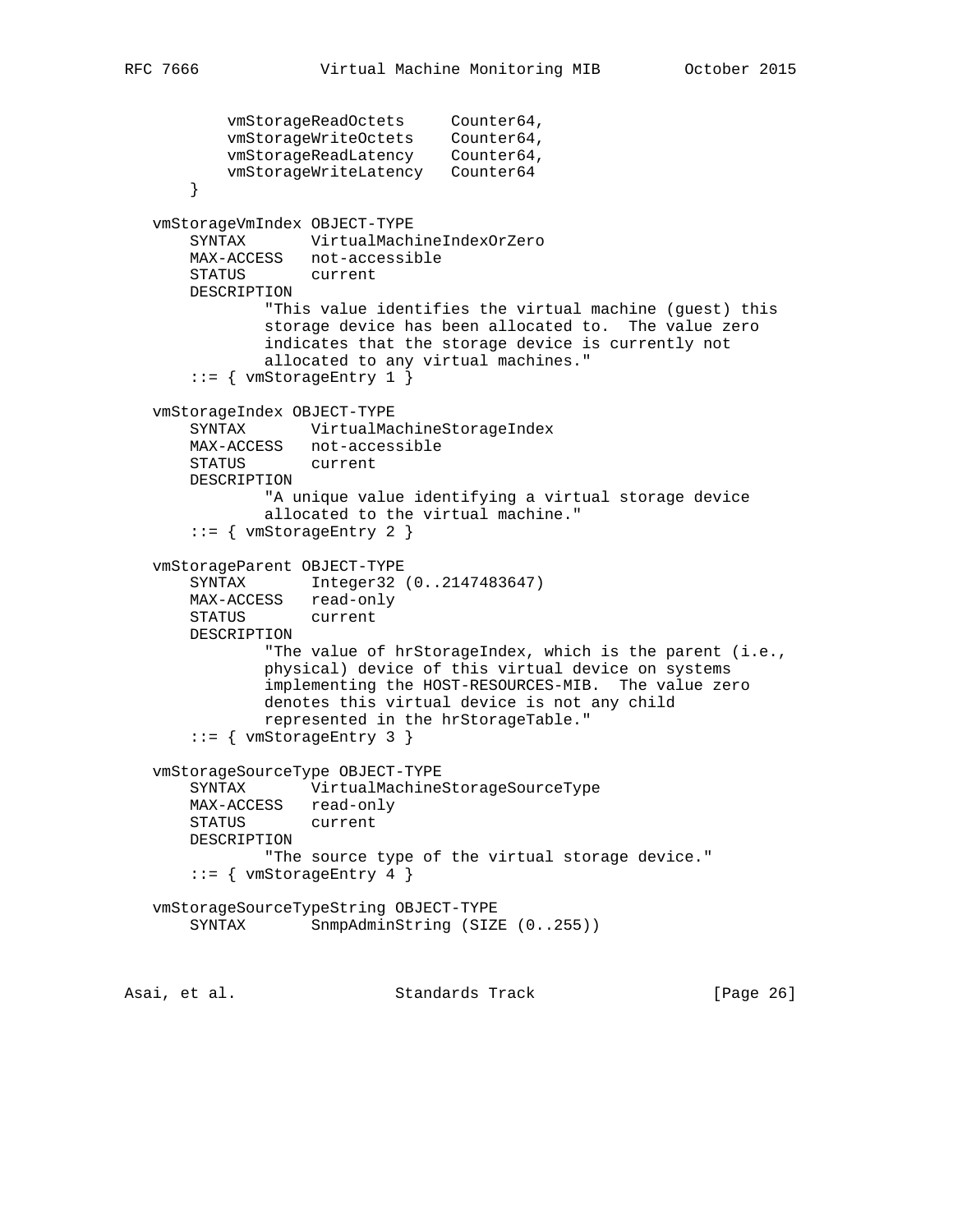```
 MAX-ACCESS read-only
       STATUS current
       DESCRIPTION
               "A (detailed) textual string of the source type of the
               virtual storage device. For example, this represents
               the specific format name of the sparse file."
       ::= { vmStorageEntry 5 }
   vmStorageResourceID OBJECT-TYPE
      SYNTAX SnmpAdminString (SIZE (0..255))
       MAX-ACCESS read-only
       STATUS current
       DESCRIPTION
               "A textual string that represents the resource
               identifier of the virtual storage. For example, this
               contains the path to the disk image file that
               corresponds to the virtual storage."
      ::= { vmStorageEntry 6 }
   vmStorageAccess OBJECT-TYPE
       SYNTAX VirtualMachineStorageAccess
       MAX-ACCESS read-only
       STATUS current
       DESCRIPTION
               "The access permission of the virtual storage device."
      ::= { vmStorageEntry 7 }
   vmStorageMediaType OBJECT-TYPE
 SYNTAX IANAStorageMediaType
 MAX-ACCESS read-only
       STATUS current
       DESCRIPTION
               "The media type of the virtual storage device."
       ::= { vmStorageEntry 8 }
   vmStorageMediaTypeString OBJECT-TYPE
      SYNTAX SnmpAdminString (SIZE (0..255))
       MAX-ACCESS read-only
       STATUS current
       DESCRIPTION
               "A (detailed) textual string of the virtual storage
               media. For example, this represents the specific driver
               name of the emulated media such as 'IDE' and 'SCSI'."
       ::= { vmStorageEntry 9 }
   vmStorageSizeUnit OBJECT-TYPE
       SYNTAX Integer32 (1..2147483647)
       MAX-ACCESS read-only
```
Asai, et al. Standards Track [Page 27]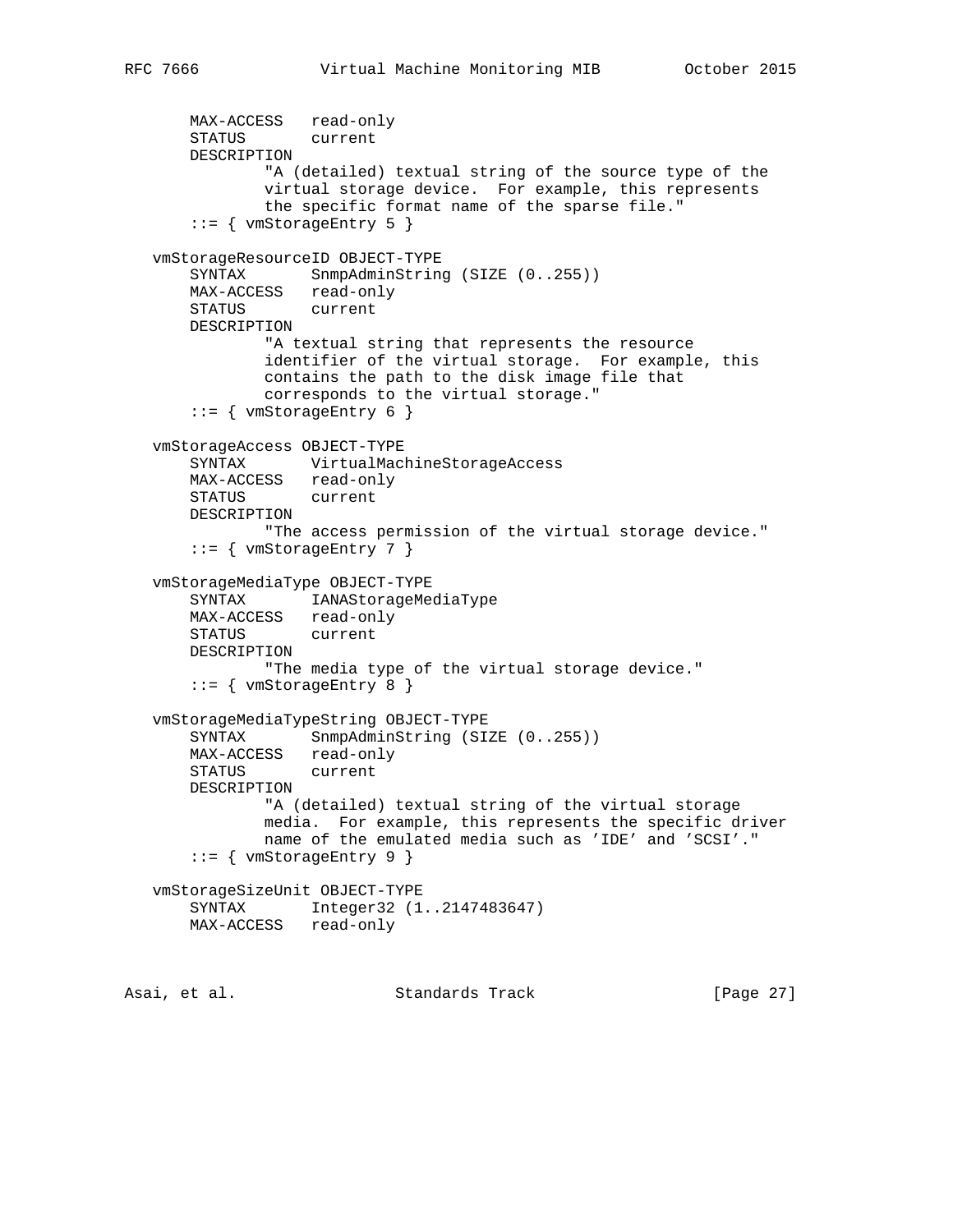```
 STATUS current
     DESCRIPTION
             "The multiplication unit in bytes for
             vmStorageDefinedSize and vmStorageAllocatedSize. For
             example, when this value is 1048576, the storage size
             unit for vmStorageDefinedSize and vmStorageAllocatedSize
             is MiB."
     ::= { vmStorageEntry 10 }
 vmStorageDefinedSize OBJECT-TYPE
    SYNTAX Integer32 (-1|0..2147483647)
   MAX-ACCESS read-only<br>STATUS current
   STATUS
    DESCRIPTION
             "The defined virtual storage size defined in the unit
             designated by vmStorageSizeUnit. If this information is
             not available, this value MUST be -1."
     ::= { vmStorageEntry 11 }
 vmStorageAllocatedSize OBJECT-TYPE
     SYNTAX Integer32 (-1|0..2147483647)
    MAX-ACCESS read-only
    STATUS current
    DESCRIPTION
             "The storage size allocated to the virtual storage from
             a physical storage in the unit designated by
             vmStorageSizeUnit. When the virtual storage is block
             device or raw file, this value and vmStorageDefinedSize
             are supposed to equal. This value MUST NOT be different
             from vmStorageDefinedSize when vmStorageSourceType is
             'block' or 'raw'. If this information is not available,
             this value MUST be -1."
     ::= { vmStorageEntry 12 }
 vmStorageReadIOs OBJECT-TYPE
    SYNTAX Counter64
    MAX-ACCESS read-only
     STATUS current
    DESCRIPTION
             "The number of read I/O requests.
             Discontinuities in the value of this counter can occur
             at re-initialization of the hypervisor and
             administrative state (vmAdminState) changes of the
             virtual machine."
     ::= { vmStorageEntry 13 }
 vmStorageWriteIOs OBJECT-TYPE
```
Asai, et al. Standards Track [Page 28]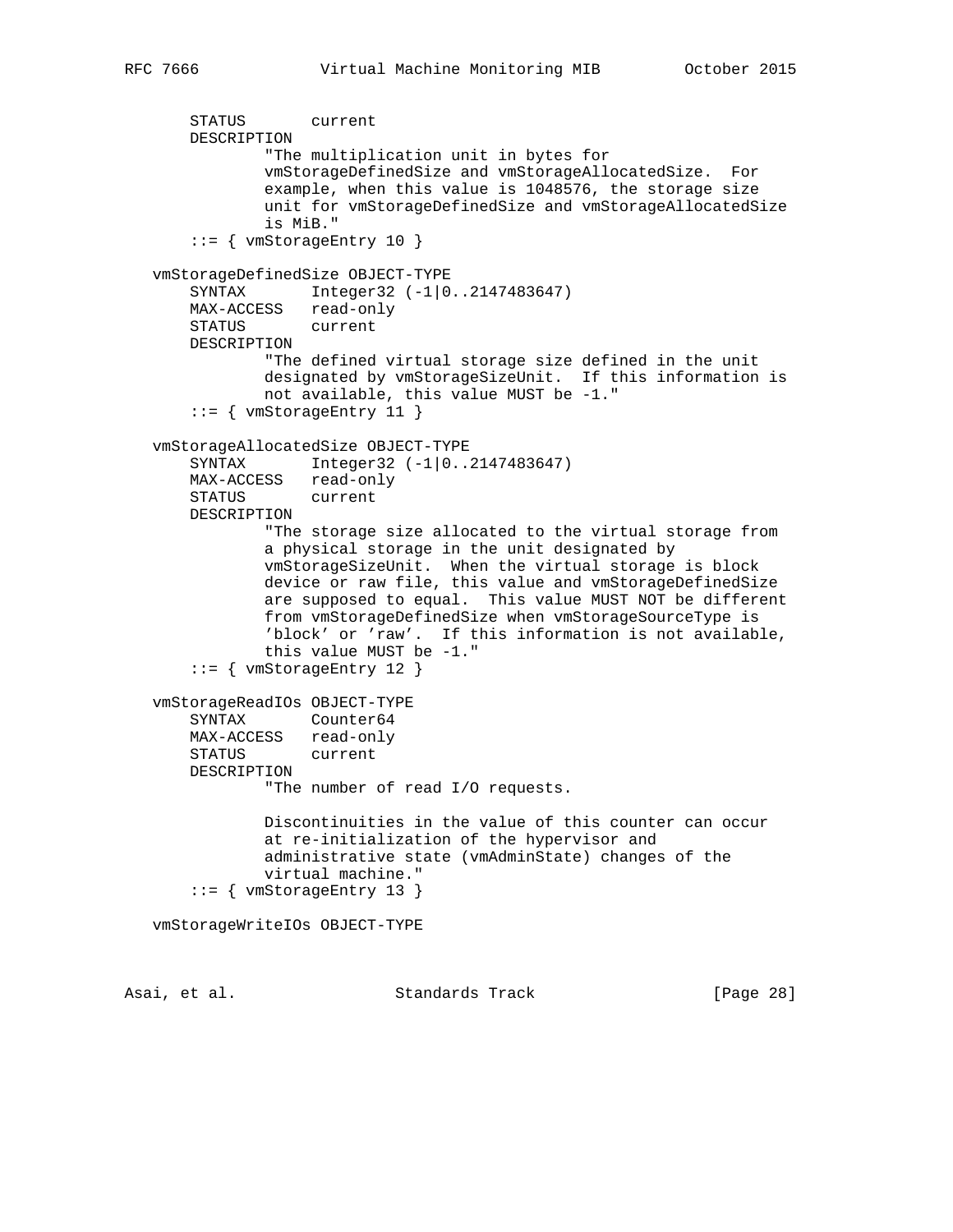```
 SYNTAX Counter64
 MAX-ACCESS read-only
 STATUS current
       DESCRIPTION
               "The number of write I/O requests.
               Discontinuities in the value of this counter can occur
               at re-initialization of the hypervisor and
               administrative state (vmAdminState) changes of the
               virtual machine."
        ::= { vmStorageEntry 14 }
    vmStorageReadOctets OBJECT-TYPE
       SYNTAX Counter64
      MAX-ACCESS read-only<br>STATUS current
      STATUS
       DESCRIPTION
               "The total number of bytes read from this device.
               Discontinuities in the value of this counter can occur
               at re-initialization of the hypervisor and
               administrative state (vmAdminState) changes of the
               virtual machine."
        ::= { vmStorageEntry 15 }
    vmStorageWriteOctets OBJECT-TYPE
 SYNTAX Counter64
 MAX-ACCESS read-only
       STATUS current
       DESCRIPTION
               "The total number of bytes written to this device.
               Discontinuities in the value of this counter can occur
               at re-initialization of the hypervisor and
               administrative state (vmAdminState) changes of the
               virtual machine."
        ::= { vmStorageEntry 16 }
    vmStorageReadLatency OBJECT-TYPE
       SYNTAX Counter64
       MAX-ACCESS read-only
       STATUS current
       DESCRIPTION
               "The total number of microseconds read requests have
               been queued for this device.
               This would typically be implemented by storing the high
               precision system timestamp of when the request is
Asai, et al. Standards Track [Page 29]
```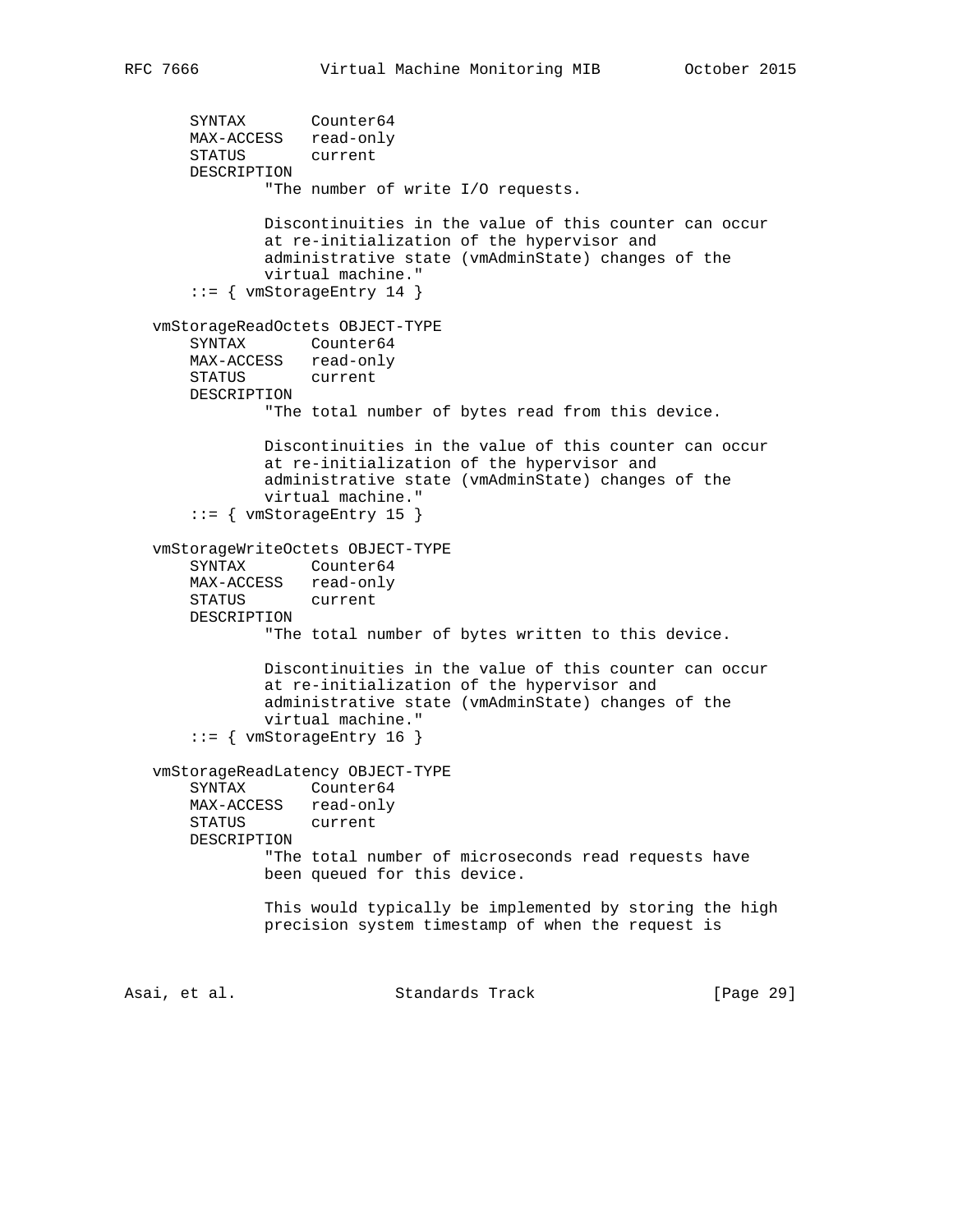```
 received from the virtual machine with the request, the
            difference between this initial timestamp and the time
            at which the requested operation has completed SHOULD be
             converted to microseconds and accumulated.
            Discontinuities in the value of this counter can occur at
            re-initialization of the hypervisor and administrative
            state (vmAdminState) changes of the virtual machine."
     ::= { vmStorageEntry 17 }
 vmStorageWriteLatency OBJECT-TYPE
    SYNTAX Counter64
    MAX-ACCESS read-only
    STATUS current
    DESCRIPTION
            "The total number of microseconds write requests have
            been queued for this device.
            This would typically be implemented by storing the high
            precision system timestamp of when the request is
            received from the virtual machine with the request; the
            difference between this initial timestamp and the time
            at which the requested operation has completed SHOULD be
            converted to microseconds and accumulated.
            Discontinuities in the value of this counter can occur
            at re-initialization of the hypervisor and
            administrative state (vmAdminState) changes of the
            virtual machine."
     ::= { vmStorageEntry 18 }
 -- The virtual network interfaces on each virtual machine.
 vmNetworkTable OBJECT-TYPE
    SYNTAX SEQUENCE OF VmNetworkEntry
    MAX-ACCESS not-accessible
    STATUS current
    DESCRIPTION
            "The conceptual table of virtual network interfaces
            attached to the virtual machine."
     ::= \{ vmObjects 8 \} vmNetworkEntry OBJECT-TYPE
    SYNTAX VmNetworkEntry
    MAX-ACCESS not-accessible
    STATUS current
    DESCRIPTION
             "An entry for one virtual network interface attached to
```
Asai, et al. Standards Track [Page 30]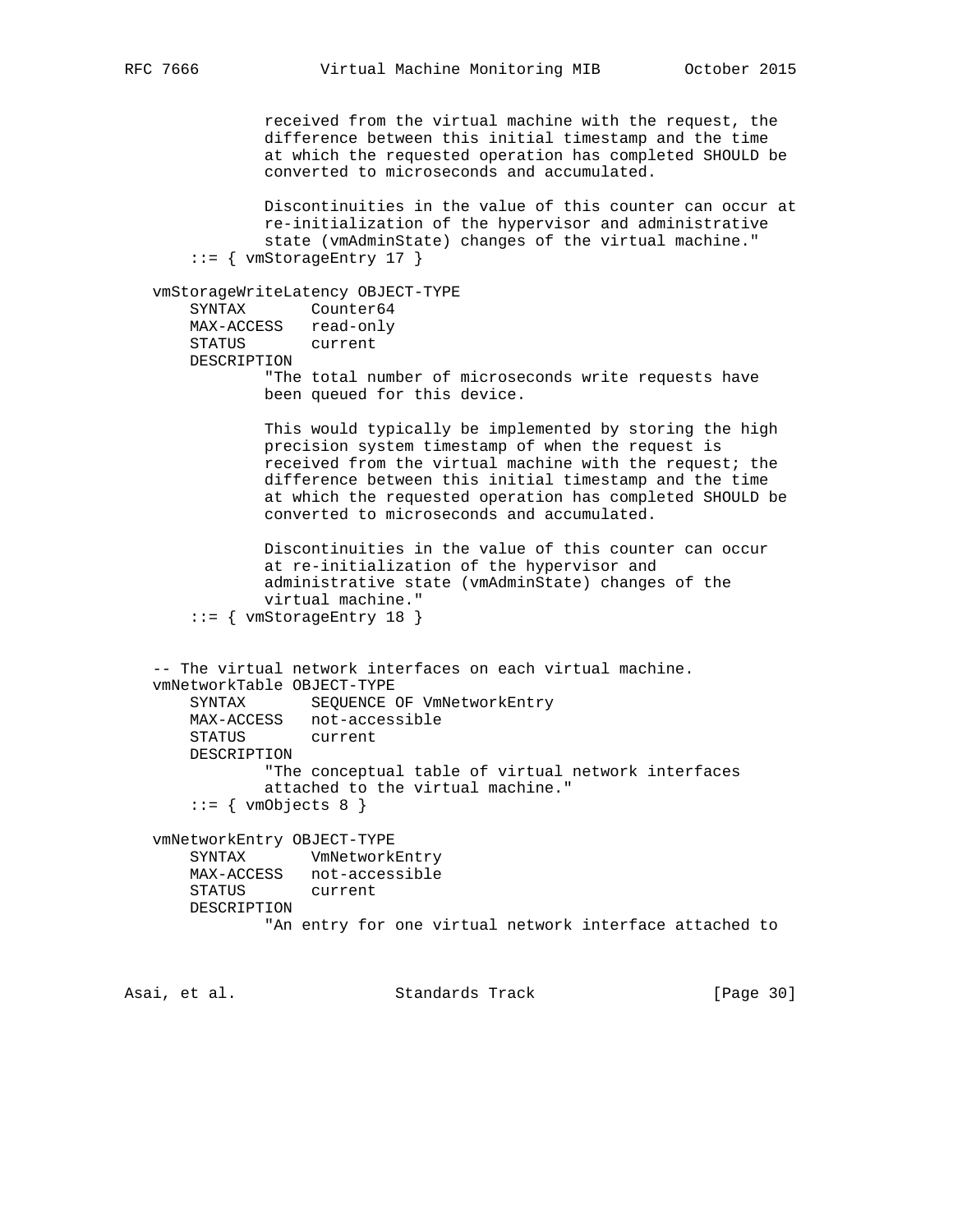```
 the virtual machine."
       INDEX { vmIndex, vmNetworkIndex }
       ::= { vmNetworkTable 1 }
   VmNetworkEntry ::=
       SEQUENCE {
 vmNetworkIndex VirtualMachineNetworkIndex,
 vmNetworkIfIndex InterfaceIndexOrZero,
 vmNetworkParent InterfaceIndexOrZero,
vmNetworkModel SnmpAdminString,
 vmNetworkPhysAddress PhysAddress
       }
   vmNetworkIndex OBJECT-TYPE
       SYNTAX VirtualMachineNetworkIndex
       MAX-ACCESS not-accessible
       STATUS current
       DESCRIPTION
              "A unique value identifying a virtual network interface
               allocated to the virtual machine."
      ::= { vmNetworkEntry 1 }
   vmNetworkIfIndex OBJECT-TYPE
       SYNTAX InterfaceIndexOrZero
       MAX-ACCESS read-only
       STATUS current
       DESCRIPTION
               "The value of ifIndex, which corresponds to this virtual
               network interface. If this device is not represented in
              the ifTable, then this value MUST be zero."
      ::= { vmNetworkEntry 2 }
   vmNetworkParent OBJECT-TYPE
       SYNTAX InterfaceIndexOrZero
       MAX-ACCESS read-only
       STATUS current
       DESCRIPTION
              "The value of ifIndex, which corresponds to the parent
               (i.e., physical) device of this virtual device. The
              value zero denotes this virtual device is not any
              child represented in the ifTable."
       ::= { vmNetworkEntry 3 }
   vmNetworkModel OBJECT-TYPE
      SYNTAX SnmpAdminString (SIZE (0..255))
       MAX-ACCESS read-only
       STATUS current
       DESCRIPTION
Asai, et al.                     Standards Track                 [Page 31]
```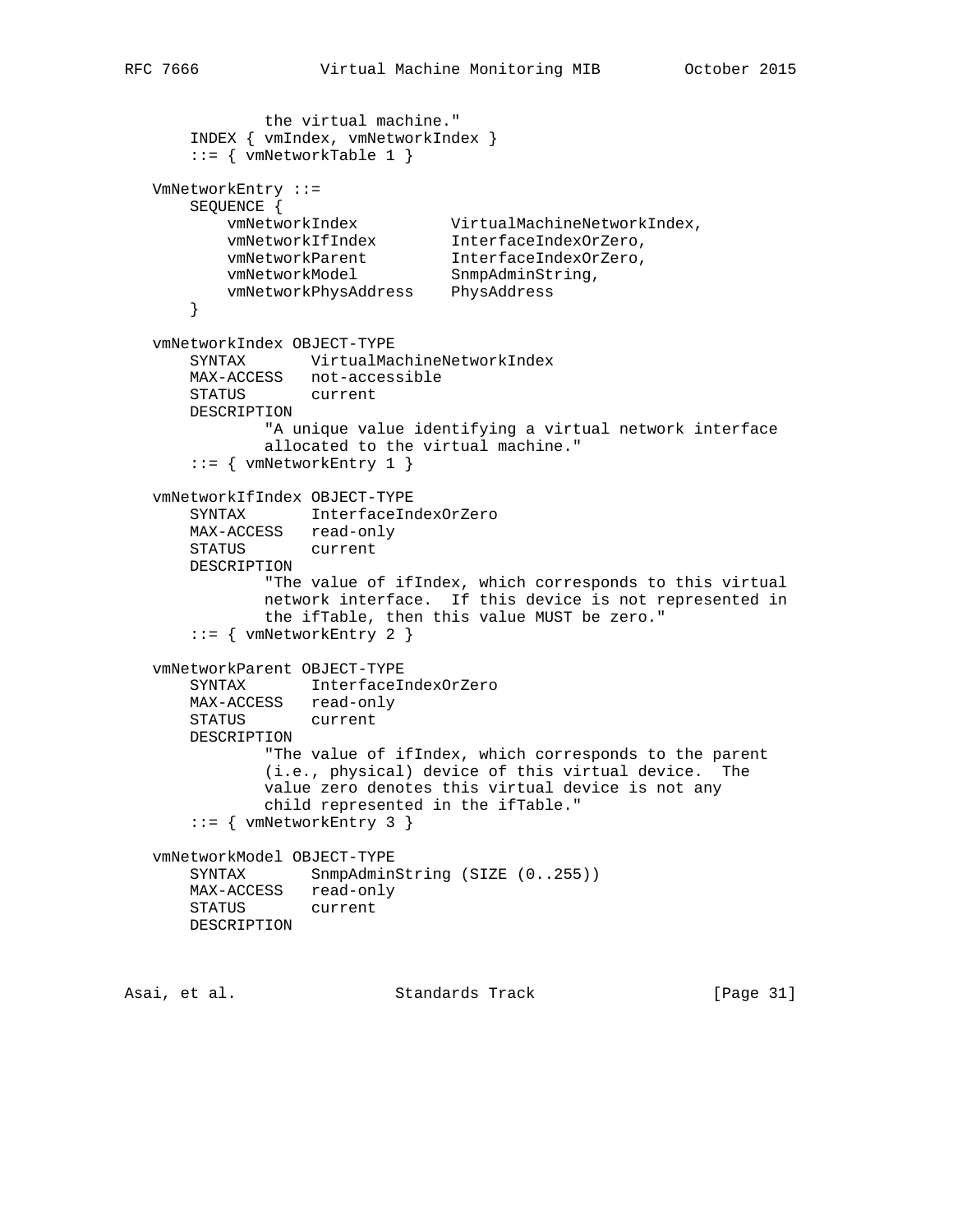```
 "A textual string containing the (emulated) model of the
            virtual network interface. For example, this value is
             'virtio' when the emulation driver model is virtio."
    ::= { vmNetworkEntry 4 }
 vmNetworkPhysAddress OBJECT-TYPE
    SYNTAX PhysAddress
    MAX-ACCESS read-only
    STATUS current
    DESCRIPTION
            "The Media Access Control (MAC) address of the virtual
            network interface."
     ::= { vmNetworkEntry 5 }
 -- Notification definitions:
 vmPerVMNotificationsEnabled OBJECT-TYPE
    SYNTAX TruthValue
    MAX-ACCESS read-write
    STATUS current
    DESCRIPTION
             "Indicates if the notification generator will send
            notifications per virtual machine. Changes to this
            object MUST NOT persist across re-initialization of
            the management system, e.g., SNMP agent."
    ::= { vmObjects 9 }
 vmBulkNotificationsEnabled OBJECT-TYPE
    SYNTAX TruthValue
    MAX-ACCESS read-write
    STATUS current
    DESCRIPTION
            "Indicates if the notification generator will send
            notifications per set of virtual machines. Changes to
            this object MUST NOT persist across re-initialization of
            the management system, e.g., SNMP agent."
    ::= { vmObjects 10 }
 vmAffectedVMs OBJECT-TYPE
    SYNTAX VirtualMachineList
    MAX-ACCESS accessible-for-notify
    STATUS current
    DESCRIPTION
             "A complete list of virtual machines whose state has
            changed. This object is the only object sent with bulk
            notifications."
    ::= { vmObjects 11 }
```
Asai, et al. Standards Track [Page 32]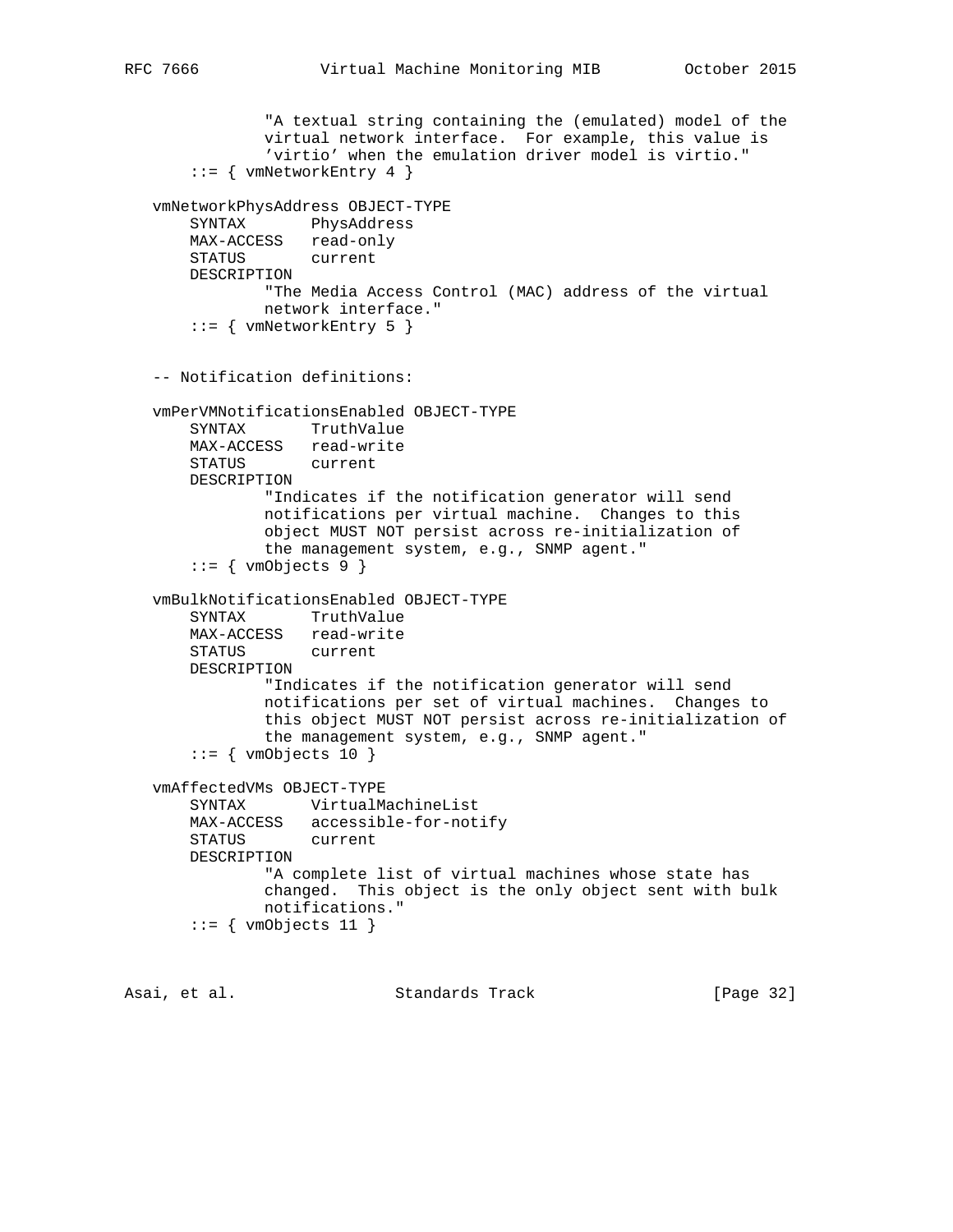```
 vmRunning NOTIFICATION-TYPE
       OBJECTS {
                      vmName,
                      vmUUID,
                   vmOperState}
 }
       STATUS current
       DESCRIPTION
               "This notification is generated when the operational
               state of a virtual machine has been changed to
               running(4) from some other state. The other state is
               indicated by the included value of vmOperState."
       ::= { vmNotifications 1 }
   vmShuttingdown NOTIFICATION-TYPE
       OBJECTS {
                      vmName,
                      vmUUID,
                      vmOperState
 }
       STATUS current
       DESCRIPTION
               "This notification is generated when the operational
               state of a virtual machine has been changed to
               shuttingdown(10) from some other state. The other state
               is indicated by the included value of vmOperState."
       ::= { vmNotifications 2 }
   vmShutdown NOTIFICATION-TYPE
       OBJECTS {
                      vmName,
                      vmUUID,
                      vmOperState
 }
       STATUS current
       DESCRIPTION
              "This notification is generated when the operational
               state of a virtual machine has been changed to
               shutdown(11) from some other state. The other state is
               indicated by the included value of vmOperState."
       ::= { vmNotifications 3 }
   vmPaused NOTIFICATION-TYPE
       OBJECTS {
                      vmName,
                      vmUUID,
                   vmOperState}
 }
Asai, et al.                   Standards Track               [Page 33]
```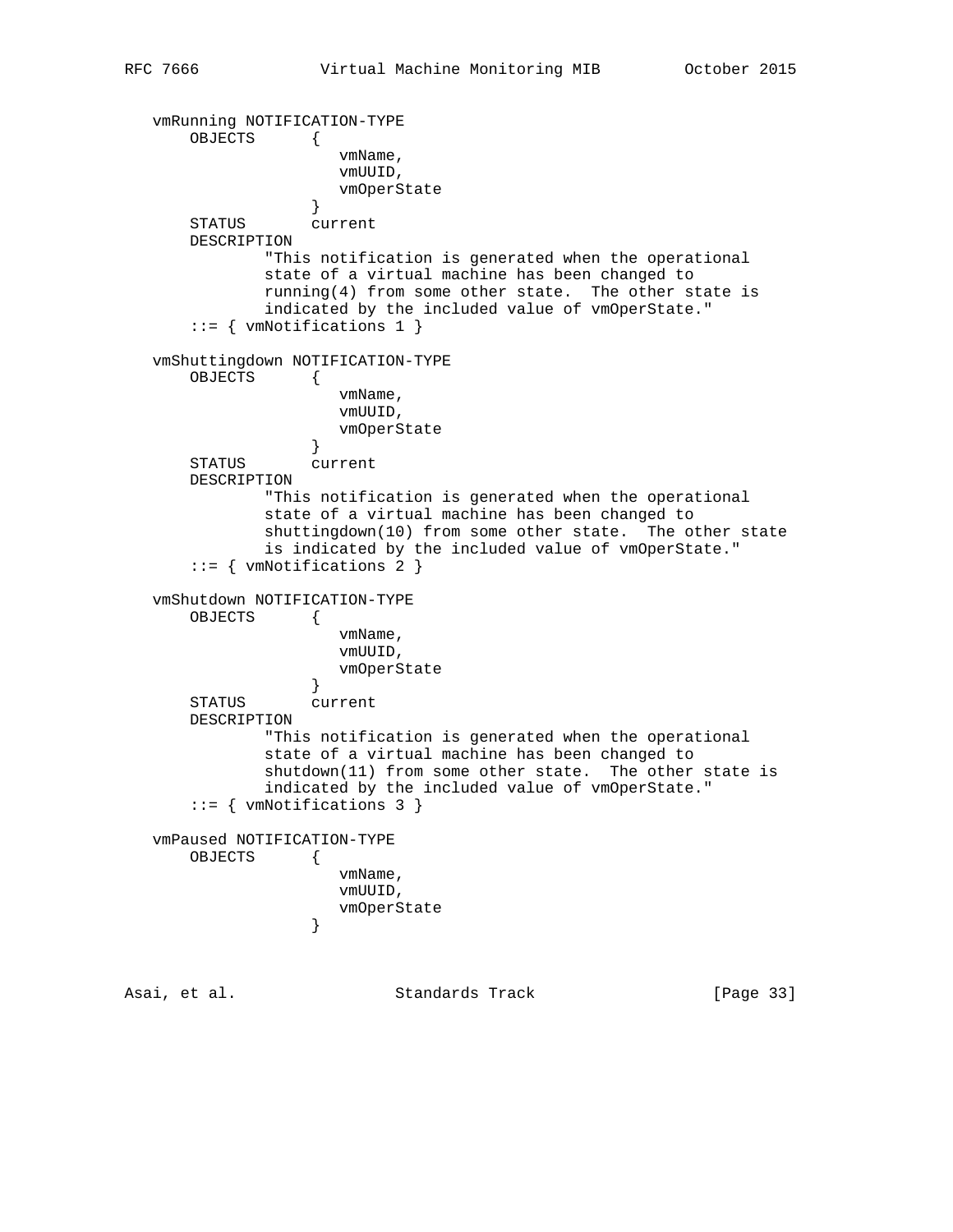```
 STATUS current
       DESCRIPTION
               "This notification is generated when the operational
               state of a virtual machine has been changed to
               paused(8) from some other state. The other state is
               indicated by the included value of vmOperState."
       ::= { vmNotifications 4 }
   vmSuspending NOTIFICATION-TYPE
       OBJECTS {
                      vmName,
                      vmUUID,
                   vmOperState}
 }
       STATUS current
       DESCRIPTION
               "This notification is generated when the operational
               state of a virtual machine has been changed to
               suspending(5) from some other state. The other state is
               indicated by the included value of vmOperState."
       ::= { vmNotifications 5 }
   vmSuspended NOTIFICATION-TYPE
       OBJECTS {
                      vmName,
                      vmUUID,
                      vmOperState
 }
       STATUS current
       DESCRIPTION
               "This notification is generated when the operational
               state of a virtual machine has been changed to
              suspended(6) from some other state. The other state is
               indicated by the included value of vmOperState."
       ::= { vmNotifications 6 }
   vmResuming NOTIFICATION-TYPE
       OBJECTS {
                      vmName,
                      vmUUID,
                   vmOperState}
 }
       STATUS current
       DESCRIPTION
               "This notification is generated when the operational
               state of a virtual machine has been changed to
               resuming(7) from some other state. The other state is
               indicated by the included value of vmOperState."
```
Asai, et al. Standards Track [Page 34]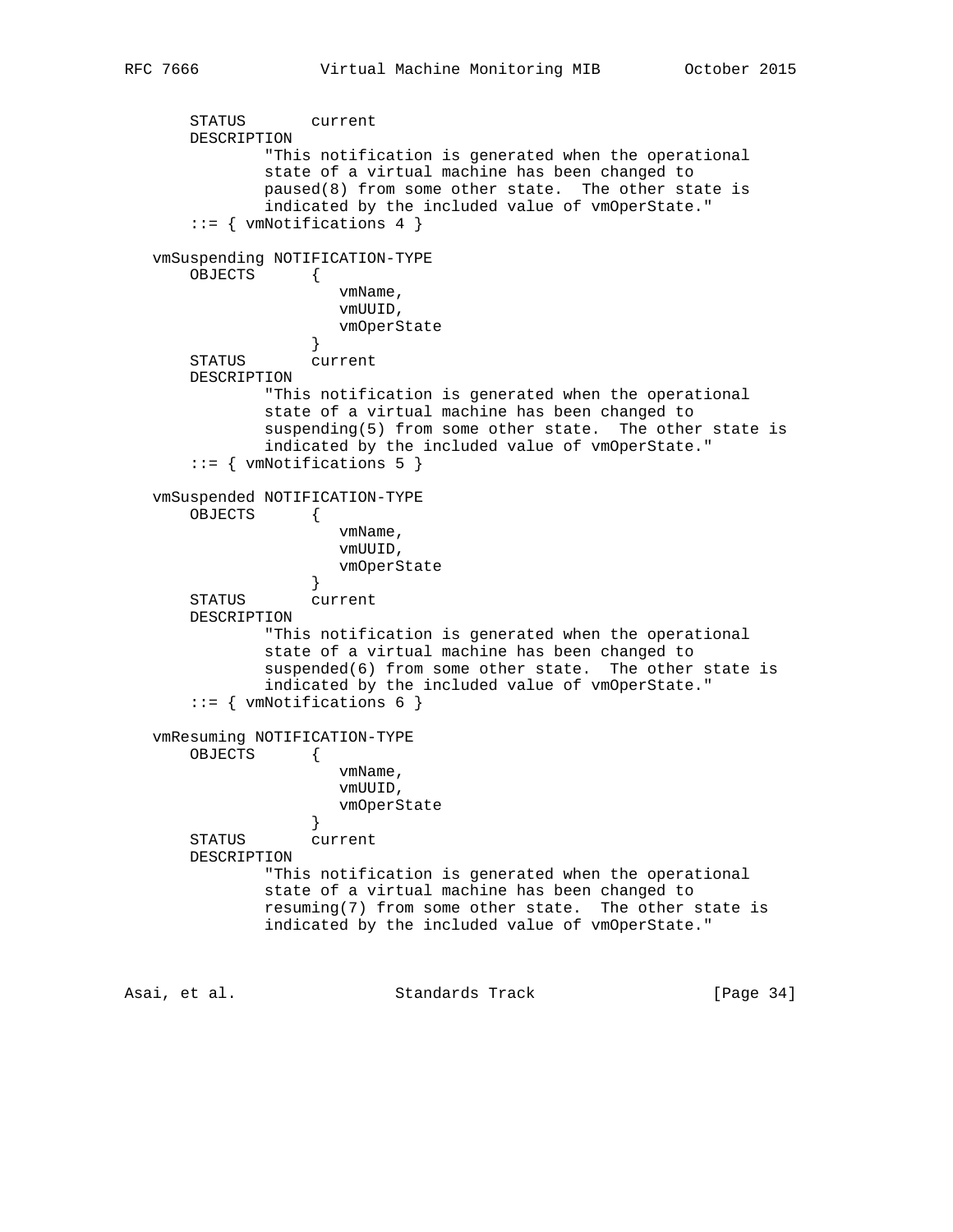```
 ::= { vmNotifications 7 }
   vmMigrating NOTIFICATION-TYPE
       OBJECTS {
                      vmName,
                      vmUUID,
                   vmOperState
 }
       STATUS current
       DESCRIPTION
               "This notification is generated when the operational
               state of a virtual machine has been changed to
               migrating(9) from some other state. The other state is
               indicated by the included value of vmOperState."
       ::= { vmNotifications 8 }
   vmCrashed NOTIFICATION-TYPE
       OBJECTS {
                      vmName,
                      vmUUID,
                  vmOperState}
 }
       STATUS current
       DESCRIPTION
               "This notification is generated when a virtual machine
               has been crashed. The previous state of the virtual
              machine is indicated by the included value of
               vmOperState."
       ::= { vmNotifications 9 }
   vmDeleted NOTIFICATION-TYPE
       OBJECTS {
                      vmName,
                      vmUUID,
                      vmOperState,
                   vmPersistent
 }
       STATUS current
       DESCRIPTION
               "This notification is generated when a virtual machine
              has been deleted. The prior state of the virtual
              machine is indicated by the included value of
              vmOperState."
       ::= { vmNotifications 10 }
   vmBulkRunning NOTIFICATION-TYPE
       OBJECTS {
                      vmAffectedVMs
```
Asai, et al. Standards Track [Page 35]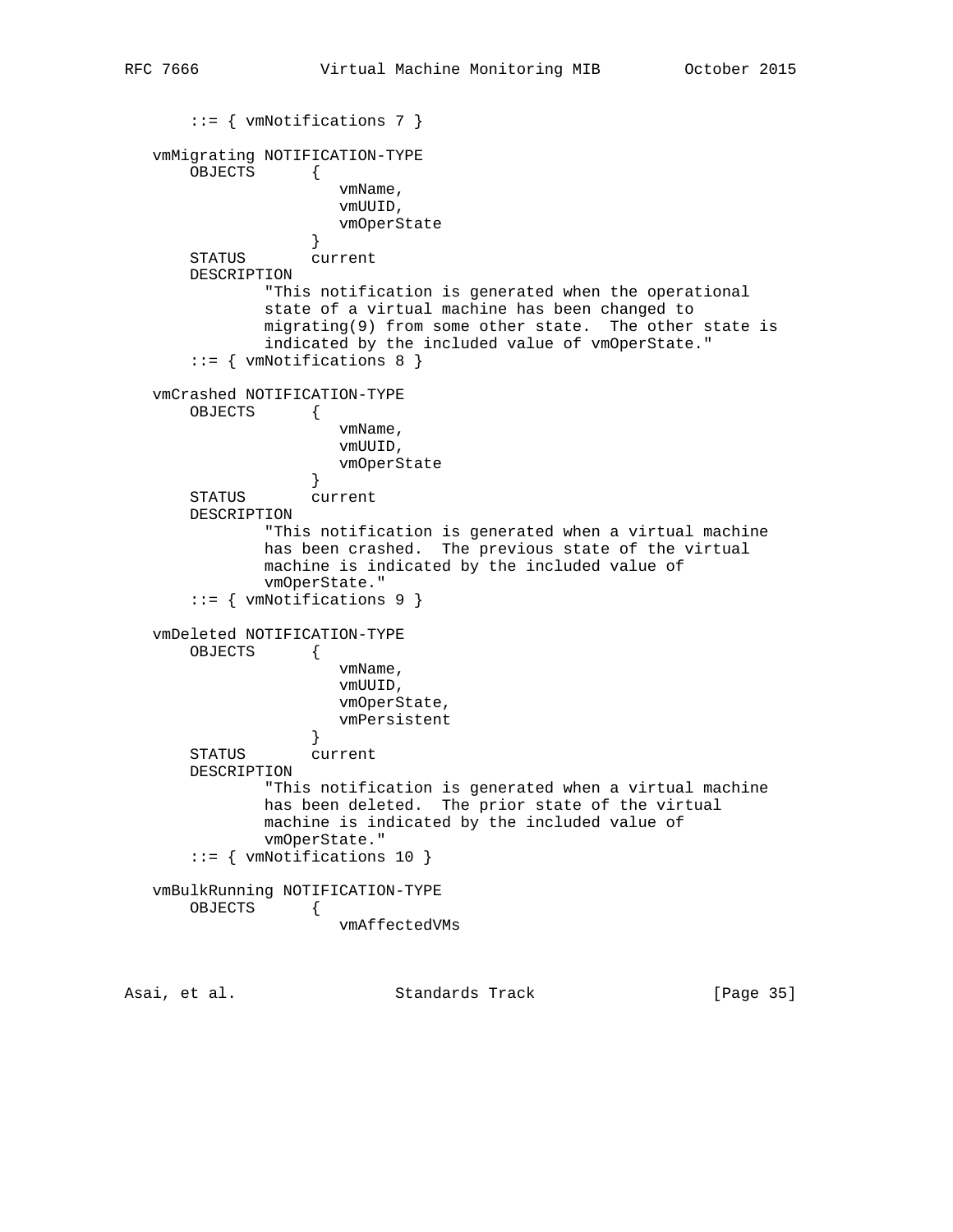```
 }
       STATUS current
       DESCRIPTION
               "This notification is generated when the operational
               state of one or more virtual machines has been changed
               to running(4) from any prior state, except for
               running(4). Management stations are encouraged to
               subsequently poll the subset of virtual machines of
               interest for vmOperState."
       ::= { vmNotifications 11 }
   vmBulkShuttingdown NOTIFICATION-TYPE
       OBJECTS {
                  vmAffectedVMs<br>}
 }
       STATUS current
       DESCRIPTION
               "This notification is generated when the operational
               state of one or more virtual machines has been changed
               to shuttingdown(10) from a state other than
               shuttingdown(10). Management stations are encouraged to
               subsequently poll the subset of virtual machines of
               interest for vmOperState."
       ::= { vmNotifications 12 }
   vmBulkShutdown NOTIFICATION-TYPE
       OBJECTS {
                     vmAffectedVMs
 }
       STATUS current
       DESCRIPTION
               "This notification is generated when the operational
               state of one or more virtual machine has been changed to
               shutdown(11) from a state other than shutdown(11).
               Management stations are encouraged to subsequently poll
               the subset of virtual machines of interest for
               vmOperState."
       ::= { vmNotifications 13 }
   vmBulkPaused NOTIFICATION-TYPE
       OBJECTS {
                      vmAffectedVMs
 }
       STATUS current
       DESCRIPTION
               "This notification is generated when the operational
               state of one or more virtual machines has been changed
              to paused(8) from a state other than paused(8).
```
Asai, et al. Standards Track [Page 36]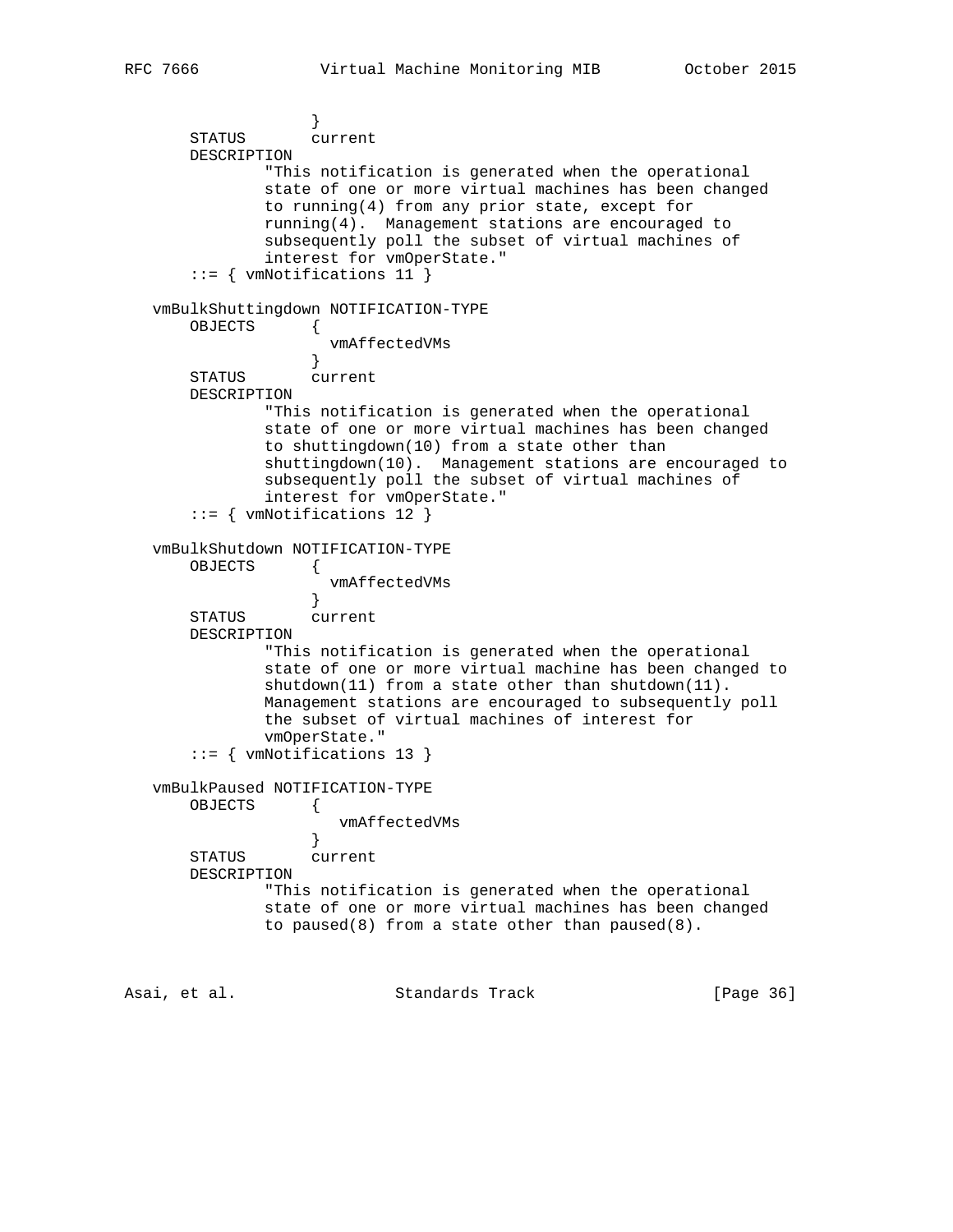```
 Management stations are encouraged to subsequently poll
               the subset of virtual machines of interest for
               vmOperState."
       ::= { vmNotifications 14 }
   vmBulkSuspending NOTIFICATION-TYPE
       OBJECTS {
                       vmAffectedVMs
 }
       STATUS current
       DESCRIPTION
               "This notification is generated when the operational
               state of one or more virtual machines has been changed
               to suspending(5) from a state other than suspending(5).
               Management stations are encouraged to subsequently poll
               the subset of virtual machines of interest for
               vmOperState."
       ::= { vmNotifications 15 }
   vmBulkSuspended NOTIFICATION-TYPE
       OBJECTS {
                      vmAffectedVMs
 }
       STATUS current
       DESCRIPTION
               "This notification is generated when the operational
               state of one or more virtual machines has been changed
               to suspended(6) from a state other than suspended(6).
               Management stations are encouraged to subsequently poll
               the subset of virtual machines of interest for
               vmOperState."
       ::= { vmNotifications 16 }
   vmBulkResuming NOTIFICATION-TYPE
       OBJECTS {
                    vmAffectedVMs
 }
       STATUS current
       DESCRIPTION
               "This notification is generated when the operational
               state of one or more virtual machines has been changed
               to resuming(7) from a state other than resuming(7).
               Management stations are encouraged to subsequently poll
               the subset of virtual machines of interest for
               vmOperState."
       ::= { vmNotifications 17 }
   vmBulkMigrating NOTIFICATION-TYPE
```
Asai, et al. Standards Track [Page 37]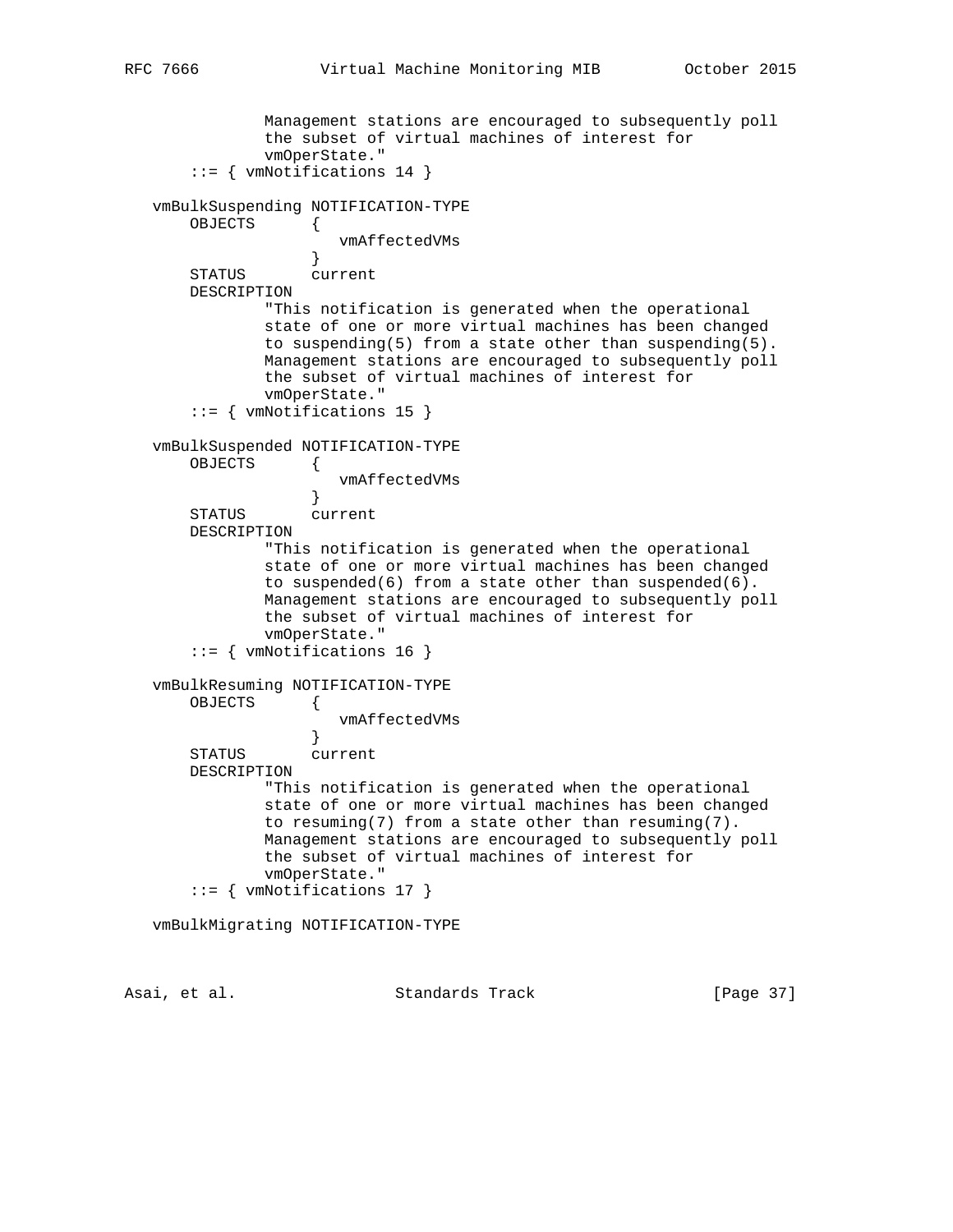```
 OBJECTS {
                   vmAffectedVMs
 }
       STATUS current
       DESCRIPTION
               "This notification is generated when the operational
               state of one or more virtual machines has been changed
               to migrating(9) from a state other than migrating(9).
               Management stations are encouraged to subsequently poll
               the subset of virtual machines of interest for
              vmOperState."
       ::= { vmNotifications 18 }
   vmBulkCrashed NOTIFICATION-TYPE
       OBJECTS {
                  vmAffectedVMs<br>}
 }
       STATUS current
       DESCRIPTION
              "This notification is generated when one or more virtual
               machines have been crashed. Management stations are
               encouraged to subsequently poll the subset of virtual
              machines of interest for vmOperState."
       ::= { vmNotifications 19 }
   vmBulkDeleted NOTIFICATION-TYPE
       OBJECTS {
                      vmAffectedVMs
 }
 STATUS current
       DESCRIPTION
              "This notification is generated when one or more virtual
               machines have been deleted. Management stations are
               encouraged to subsequently poll the subset of virtual
              machines of interest for vmOperState."
       ::= { vmNotifications 20 }
   -- Compliance definitions:
   vmCompliances OBJECT IDENTIFIER ::= { vmConformance 1 }
  vmGroups OBJECT IDENTIFIER ::= { vmConformance 2 }
   vmFullCompliances MODULE-COMPLIANCE
       STATUS current
       DESCRIPTION
              "Compliance statement for implementations supporting
              read/write access, according to the object definitions."
       MODULE -- this module
       MANDATORY-GROUPS {
```
Asai, et al. Standards Track [Page 38]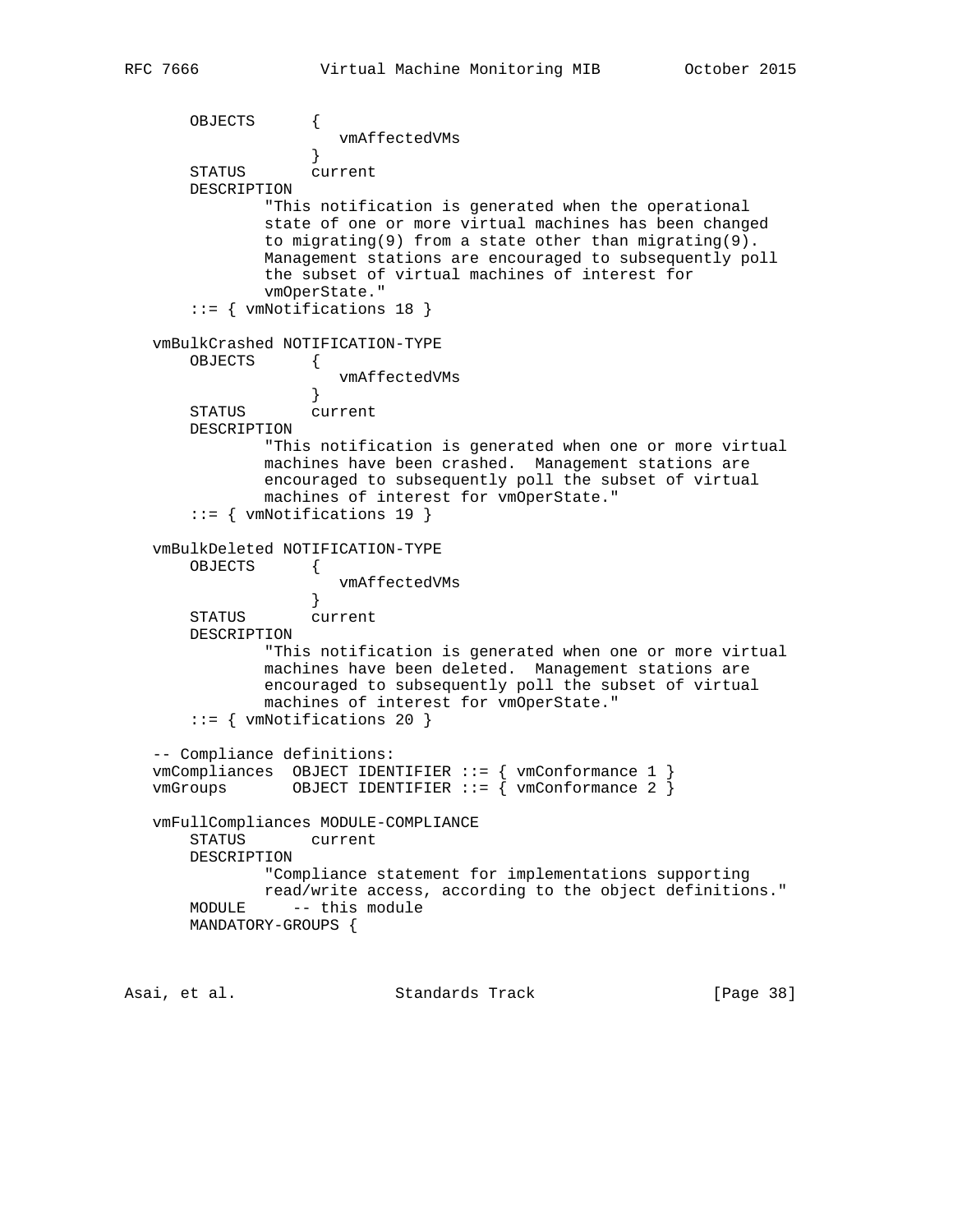```
 vmHypervisorGroup,
         vmVirtualMachineGroup,
         vmCpuGroup,
         vmCpuAffinityGroup,
         vmStorageGroup,
         vmNetworkGroup
     }
     GROUP vmPerVMNotificationOptionalGroup
     DESCRIPTION
             "Support for per-VM notifications is optional. If not
             implemented, then vmPerVMNotificationsEnabled MUST report
             false(2)."
     GROUP vmBulkNotificationsVariablesGroup
     DESCRIPTION
             "Necessary only if vmPerVMNotificationOptionalGroup is
             implemented."
     GROUP vmBulkNotificationOptionalGroup
     DESCRIPTION
             "Support for bulk notifications is optional. If not
             implemented, then vmBulkNotificationsEnabled MUST report
             false(2)."
    ::= { vmCompliance 1 }
 vmReadOnlyCompliances MODULE-COMPLIANCE
     STATUS current
    DESCRIPTION
             "Compliance statement for implementations supporting
             only read-only access."
    MODULE -- this module
     MANDATORY-GROUPS {
         vmHypervisorGroup,
         vmVirtualMachineGroup,
         vmCpuGroup,
         vmCpuAffinityGroup,
         vmStorageGroup,
         vmNetworkGroup
     }
     OBJECT vmPerVMNotificationsEnabled
     MIN-ACCESS read-only
    DESCRIPTION
            "Write access is not required."
     OBJECT vmBulkNotificationsEnabled
     MIN-ACCESS read-only
     DESCRIPTION
             "Write access is not required."
```
Asai, et al. Standards Track [Page 39]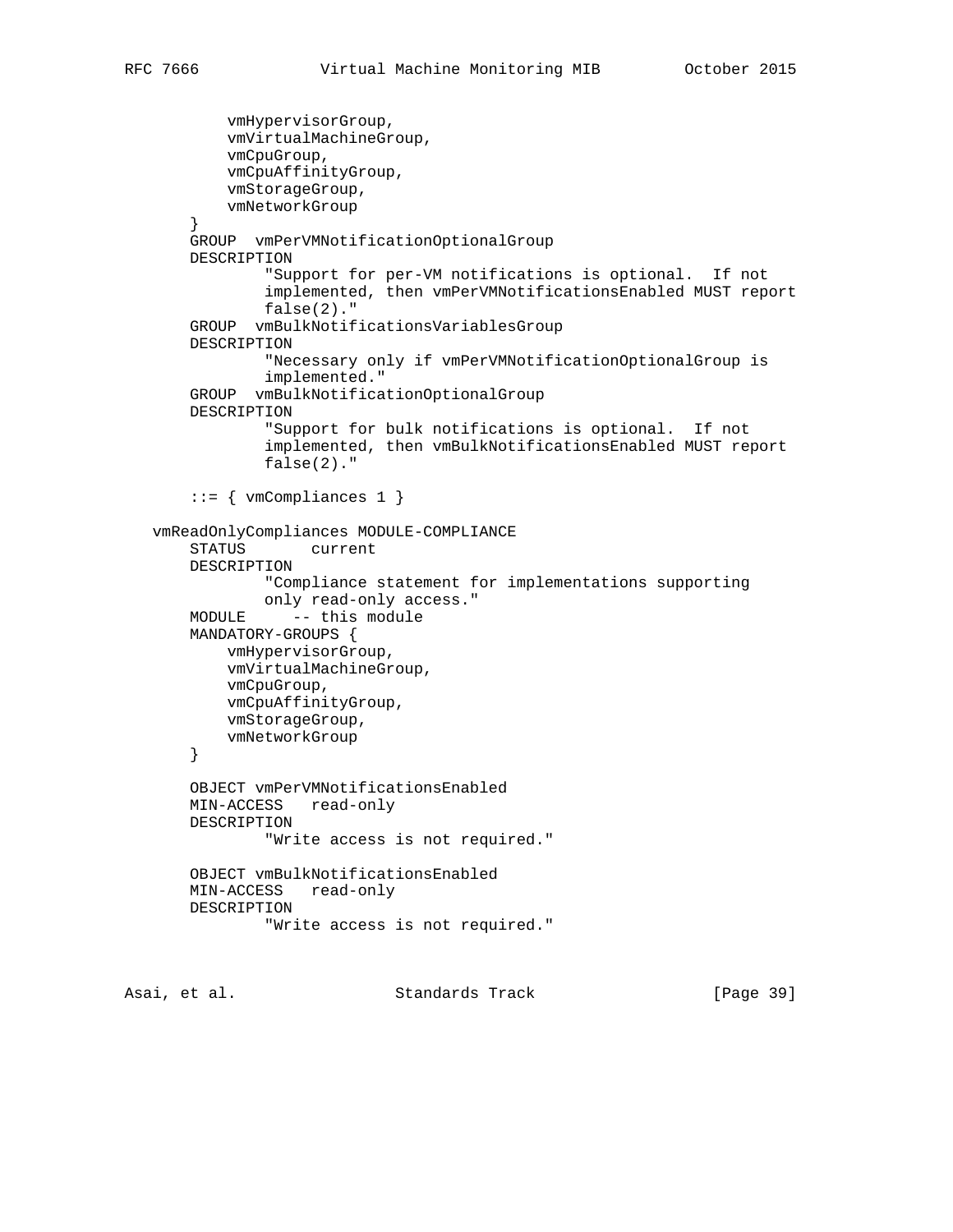```
 ::= { vmCompliances 2 }
 vmHypervisorGroup OBJECT-GROUP
     OBJECTS {
         vmHvSoftware,
         vmHvVersion,
         vmHvObjectID,
         vmHvUpTime,
         vmNumber,
         vmTableLastChange,
         vmPerVMNotificationsEnabled,
         vmBulkNotificationsEnabled
     }
     STATUS current
     DESCRIPTION
             "A collection of objects providing insight into the
             hypervisor itself."
     ::= { vmGroups 1 }
 vmVirtualMachineGroup OBJECT-GROUP
     OBJECTS {
         -- vmIndex
         vmName,
         vmUUID,
         vmOSType,
         vmAdminState,
         vmOperState,
         vmAutoStart,
         vmPersistent,
         vmCurCpuNumber,
         vmMinCpuNumber,
         vmMaxCpuNumber,
         vmMemUnit,
         vmCurMem,
         vmMinMem,
         vmMaxMem,
         vmUpTime,
         vmCpuTime
     }
     STATUS current
     DESCRIPTION
             "A collection of objects providing insight into the
             virtual machines controlled by a hypervisor."
    ::= { vmGroups 2 }
 vmCpuGroup OBJECT-GROUP
     OBJECTS {
         -- vmCpuIndex,
```
Asai, et al. Standards Track [Page 40]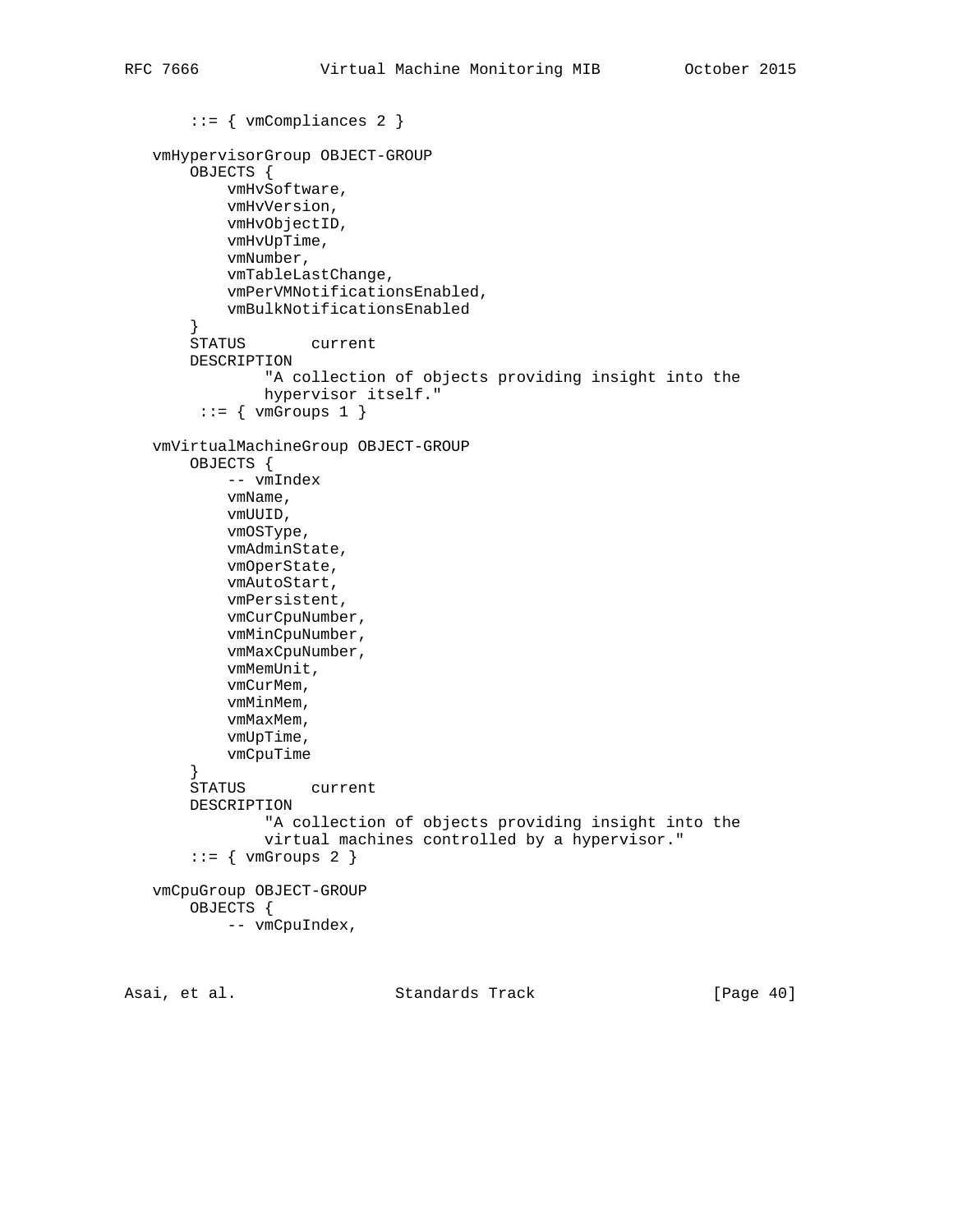```
 vmCpuCoreTime
 }
        STATUS current
        DESCRIPTION
                "A collection of objects providing insight into the
                virtual machines controlled by a hypervisor."
       ::= { vmGroups 3 }
   vmCpuAffinityGroup OBJECT-GROUP
       OBJECTS {
           -- vmCpuPhysIndex,
           vmCpuAffinity
        }
        STATUS current
       DESCRIPTION
                "A collection of objects providing insight into the
                virtual machines controlled by a hypervisor."
       ::= { vmGroups 4 }
   vmStorageGroup OBJECT-GROUP
       OBJECTS {
          -- vmStorageVmIndex,
           -- vmStorageIndex,
           vmStorageParent,
           vmStorageSourceType,
            vmStorageSourceTypeString,
           vmStorageResourceID,
           vmStorageAccess,
           vmStorageMediaType,
           vmStorageMediaTypeString,
           vmStorageSizeUnit,
           vmStorageDefinedSize,
           vmStorageAllocatedSize,
           vmStorageReadIOs,
           vmStorageWriteIOs,
           vmStorageReadOctets,
           vmStorageWriteOctets,
           vmStorageReadLatency,
           vmStorageWriteLatency
        }
        STATUS current
       DESCRIPTION
                "A collection of objects providing insight into the
                virtual storage devices controlled by a hypervisor."
       ::= { vmGroups 5 }
   vmNetworkGroup OBJECT-GROUP
       OBJECTS {
```
Asai, et al. Standards Track [Page 41]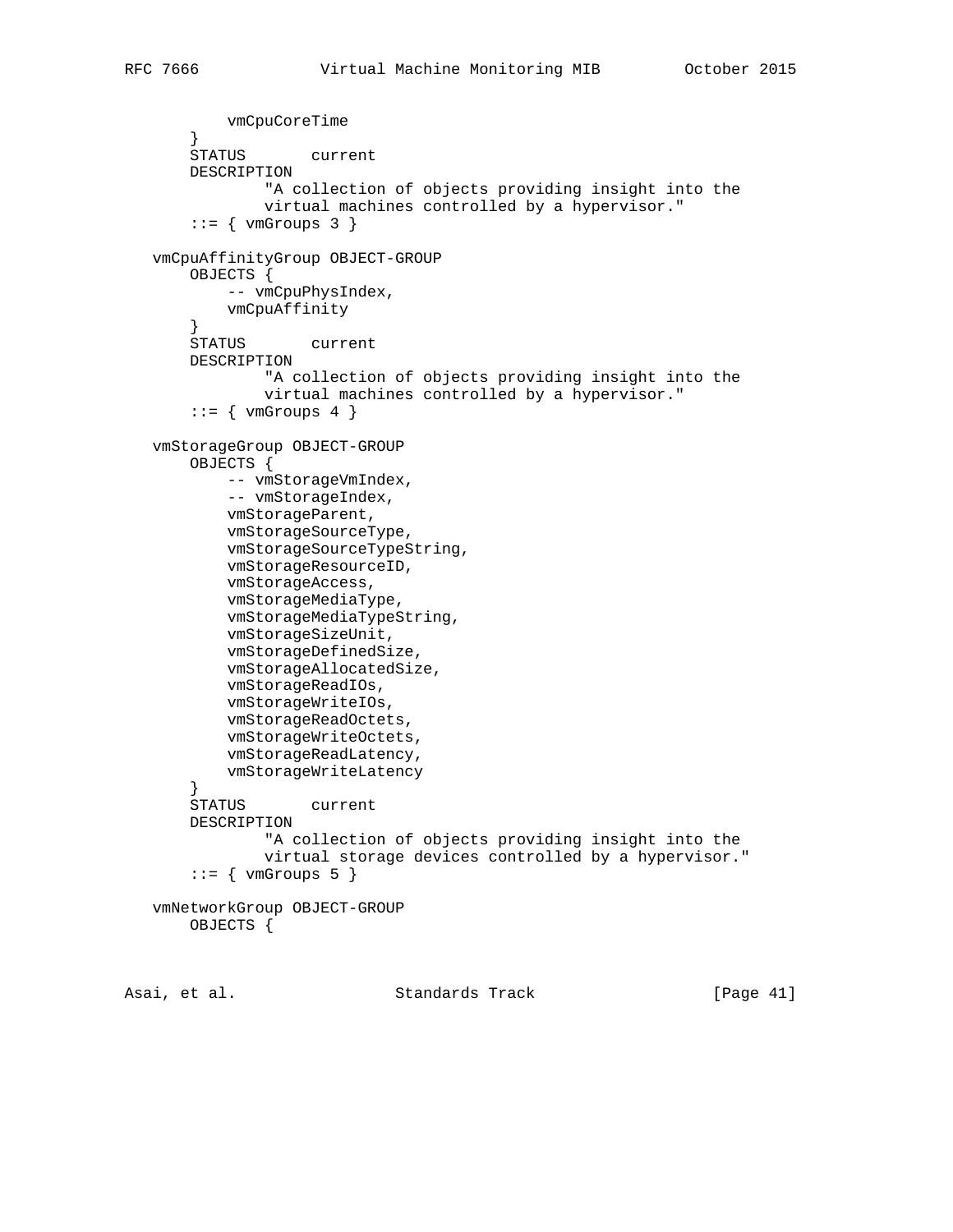```
-- vmNetworkIndex,
         vmNetworkIfIndex,
         vmNetworkParent,
         vmNetworkModel,
         vmNetworkPhysAddress
     }
     STATUS current
     DESCRIPTION
             "A collection of objects providing insight into the
             virtual network interfaces controlled by a hypervisor."
    ::= { vmGroups 6 }
 vmPerVMNotificationOptionalGroup NOTIFICATION-GROUP
     NOTIFICATIONS {
         vmRunning,
         vmShuttingdown,
         vmShutdown,
         vmPaused,
         vmSuspending,
         vmSuspended,
         vmResuming,
         vmMigrating,
         vmCrashed,
         vmDeleted
     }
     STATUS current
     DESCRIPTION
             "A collection of notifications for per-VM notification
             of changes to virtual machine state (vmOperState) as
             reported by a hypervisor."
    ::= { vmGroups 7 }
 vmBulkNotificationsVariablesGroup OBJECT-GROUP
     OBJECTS {
         vmAffectedVMs
     }
     STATUS current
     DESCRIPTION
             "The variables used in vmBulkNotificationOptionalGroup
             virtual network interfaces controlled by a hypervisor."
    ::= { vmGroups 8 }
 vmBulkNotificationOptionalGroup NOTIFICATION-GROUP
     NOTIFICATIONS {
         vmBulkRunning,
         vmBulkShuttingdown,
         vmBulkShutdown,
         vmBulkPaused,
```
Asai, et al. Standards Track [Page 42]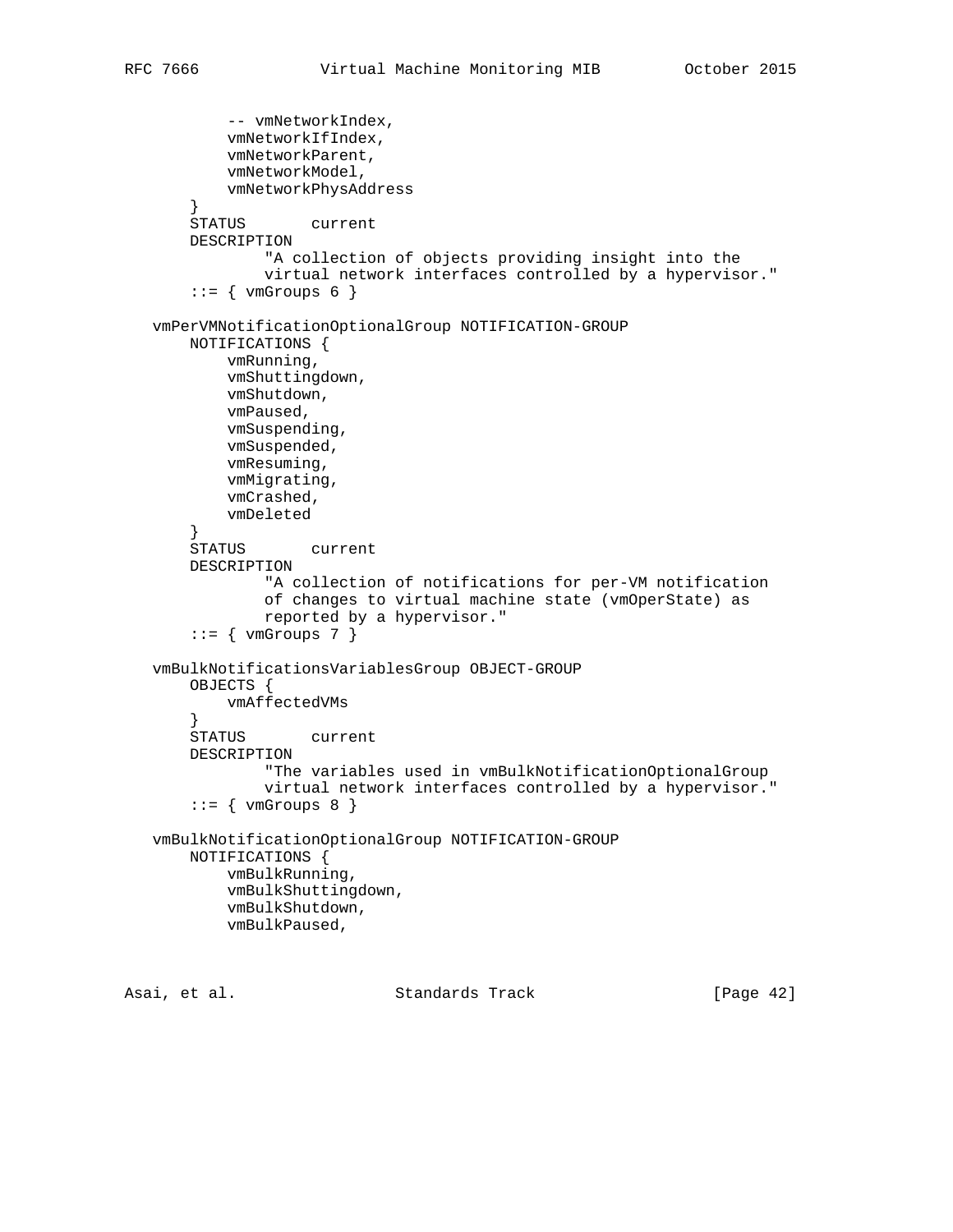```
 vmBulkSuspending,
           vmBulkSuspended,
           vmBulkResuming,
           vmBulkMigrating,
           vmBulkCrashed,
           vmBulkDeleted
        }
        STATUS current
        DESCRIPTION
                "A collection of notifications for bulk notification of
               changes to virtual machine state (vmOperState) as
               reported by a given hypervisor."
       ::= { vmGroups 9 }
    END
6.2. IANA-STORAGE-MEDIA-TYPE-MIB
    IANA-STORAGE-MEDIA-TYPE-MIB DEFINITIONS ::= BEGIN
    IMPORTS
       MODULE-IDENTITY, mib-2
           FROM SNMPv2-SMI
        TEXTUAL-CONVENTION
           FROM SNMPv2-TC;
    ianaStorageMediaTypeMIB MODULE-IDENTITY
        LAST-UPDATED "201510120000Z" -- 12 October 2015
        ORGANIZATION "IANA"
       CONTACT-INFO
                "Internet Assigned Numbers Authority
                Postal: ICANN
                        12025 Waterfront Drive, Suite 300
                        Los Angeles, CA 90094-2536
                        United States
                 Tel: +1 310-301-5800
                 Email: iana@iana.org"
        DESCRIPTION
                "This MIB module defines Textual Conventions
                representing the media type of a storage device.
                Copyright (c) 2015 IETF Trust and the persons identified
                as authors of the code. All rights reserved.
                Redistribution and use in source and binary forms, with
                or without modification, is permitted pursuant to, and
                subject to the license terms contained in, the
Asai, et al. Standards Track [Page 43]
```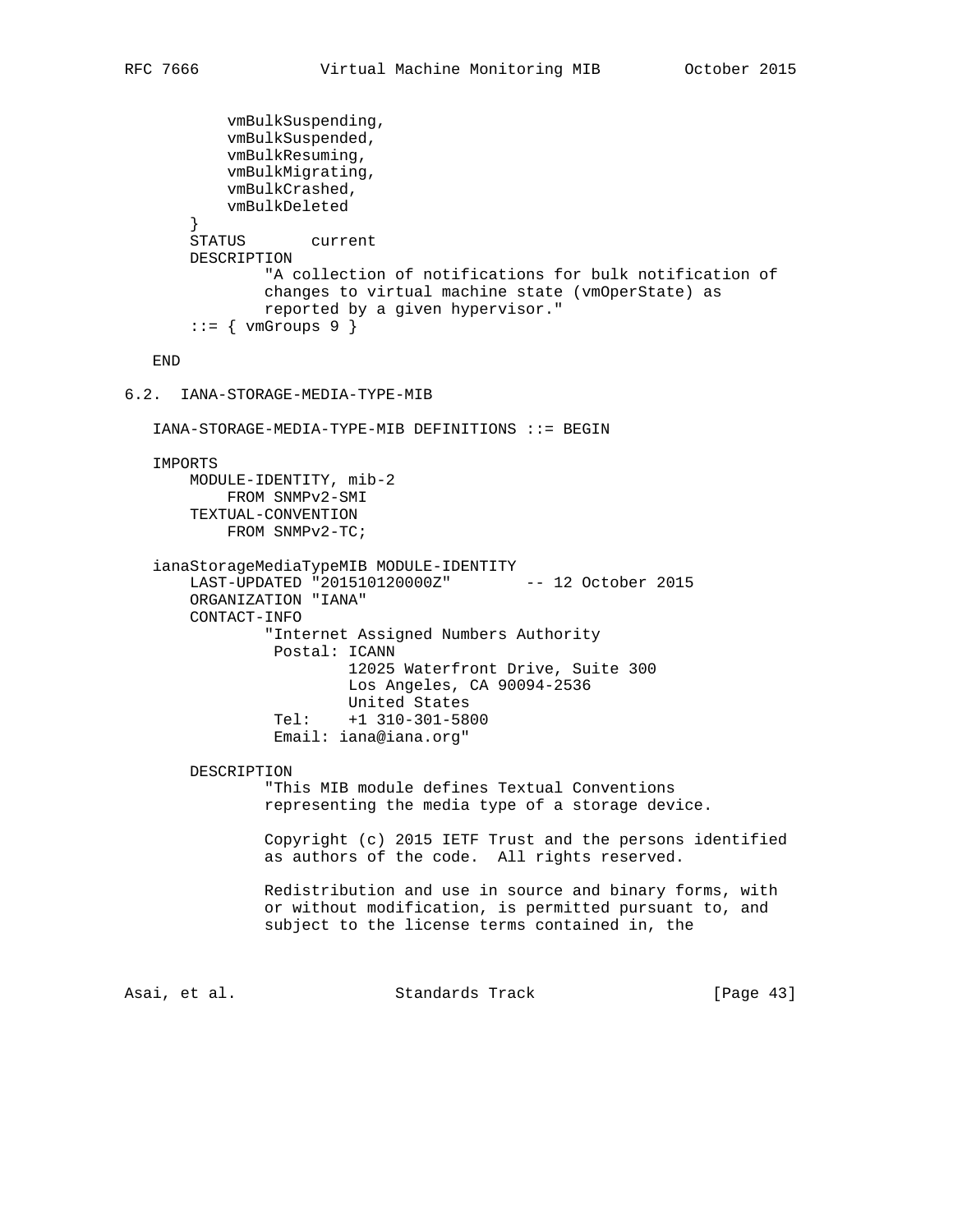Simplified BSD License set forth in Section 4.c of the IETF Trust's Legal Provisions Relating to IETF Documents (http://trustee.ietf.org/license-info)." REVISION "201510120000Z" -- 12 October 2015 DESCRIPTION "The initial version of this MIB, published as RFC 7666."  $::=$  { mib-2 237 } IANAStorageMediaType ::= TEXTUAL-CONVENTION STATUS current DESCRIPTION "The media type of a storage device: unknown(1) The media type is unknown, e.g., because the implementation failed to obtain the media type from the hypervisor. other(2) The media type is other than those defined in this conversion. hardDisk(3) The media type is hard disk. opticalDisk(4) The media type is optical disk. floppyDisk(5) The media type is floppy disk." SYNTAX INTEGER { other(1), unknown(2), hardDisk(3), opticalDisk(4), floppyDisk(5) }

END

Asai, et al. Standards Track [Page 44]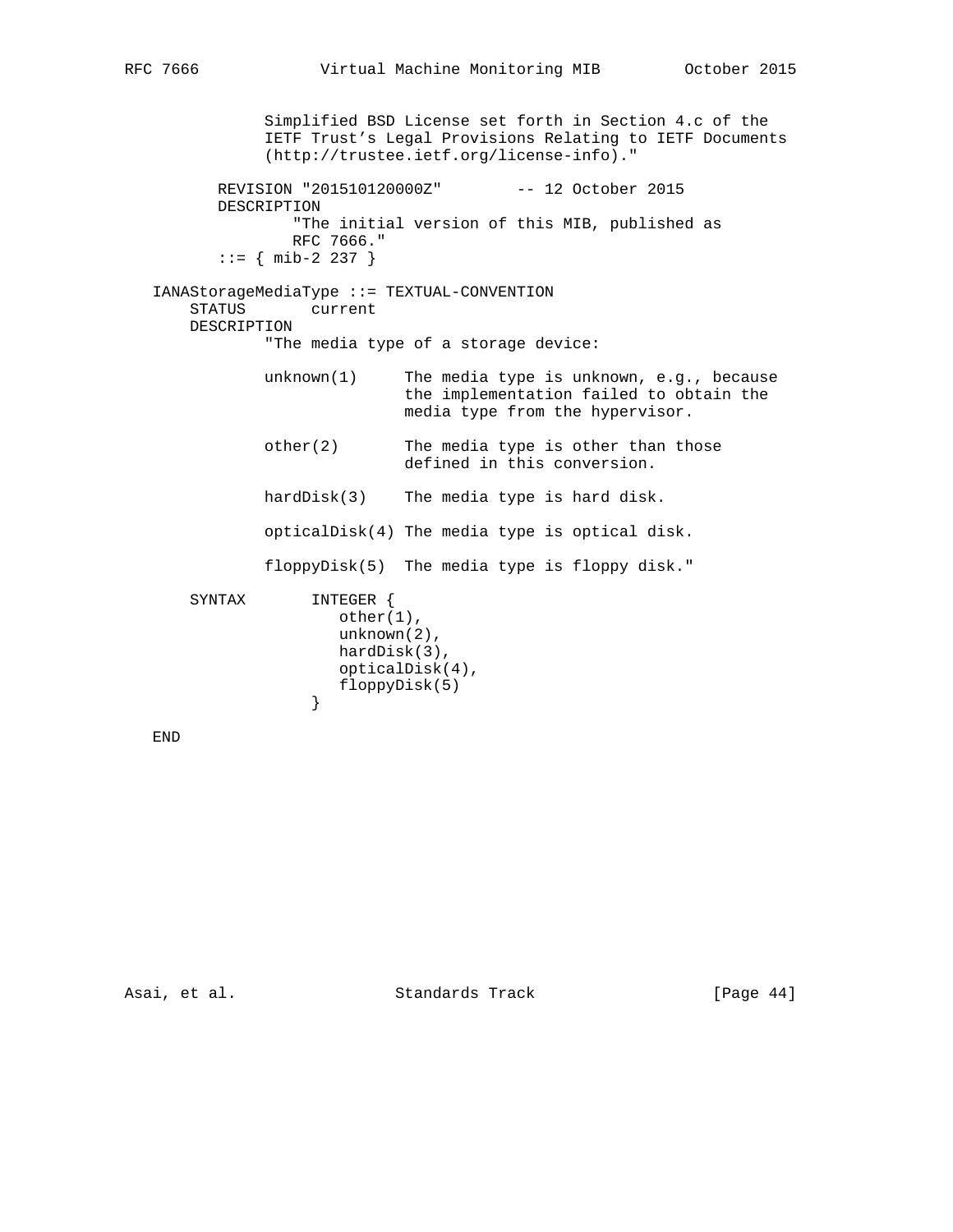### 7. IANA Considerations

 This document defines the first version of the IANA-maintained IANA-STORAGE-MEDIA-TYPE-MIB module, which allows new storage media types to be added to the enumeration in IANAStorageMediaType. An Expert Review, as defined in RFC 5226 [RFC5226], is REQUIRED for each modification.

 The MIB module in this document uses the following IANA-assigned OBJECT IDENTIFIER values recorded in the SMI Numbers registry:

| Descriptor                       |           | OBJECT IDENTIFIER value |  |
|----------------------------------|-----------|-------------------------|--|
|                                  |           |                         |  |
| vmMTB<br>ianaStorageMediaTypeMIB | mib-2 237 | mib-2 236 }             |  |

#### 8. Security Considerations

 This MIB module is typically implemented on the hypervisor not inside a virtual machine. Virtual machines, possibly under other administrative domains, would not have access to this MIB as the SNMP service would typically operate in a separate management network.

 There are two objects defined in this MIB module, vmPerVMNotificationsEnabled and vmBulkNotificationsEnabled, that have a MAX-ACCESS clause of read-write. Enabling notifications can lead to a substantial number of notifications if many virtual machines change their state concurrently. Hence, such objects may be considered sensitive or vulnerable in some network environments. The support for SET operations in a non-secure environment without proper protection can have a negative effect on the management system. It is RECOMMENDED that these objects have access of read-only instead of read-write on deployments where SNMPv3 strong security (i.e., authentication and encryption) is not used.

 There are a number of managed objects in this MIB that may contain sensitive information. The objects in the vmHvSoftware and vmHvVersion list information about the hypervisor's software and version. Some may wish not to disclose to others which software they are running. Further, an inventory of the running software and versions may be helpful to an attacker who hopes to exploit software bugs in certain applications. Moreover, the objects in the vmTable, vmCpuTable, vmCpuAffinityTable, vmStorageTable, and vmNetworkTable list information about the virtual machines and their virtual resource allocation. Some may wish not to disclose to others how many and what virtual machines they are operating.

Asai, et al. Standards Track [Page 45]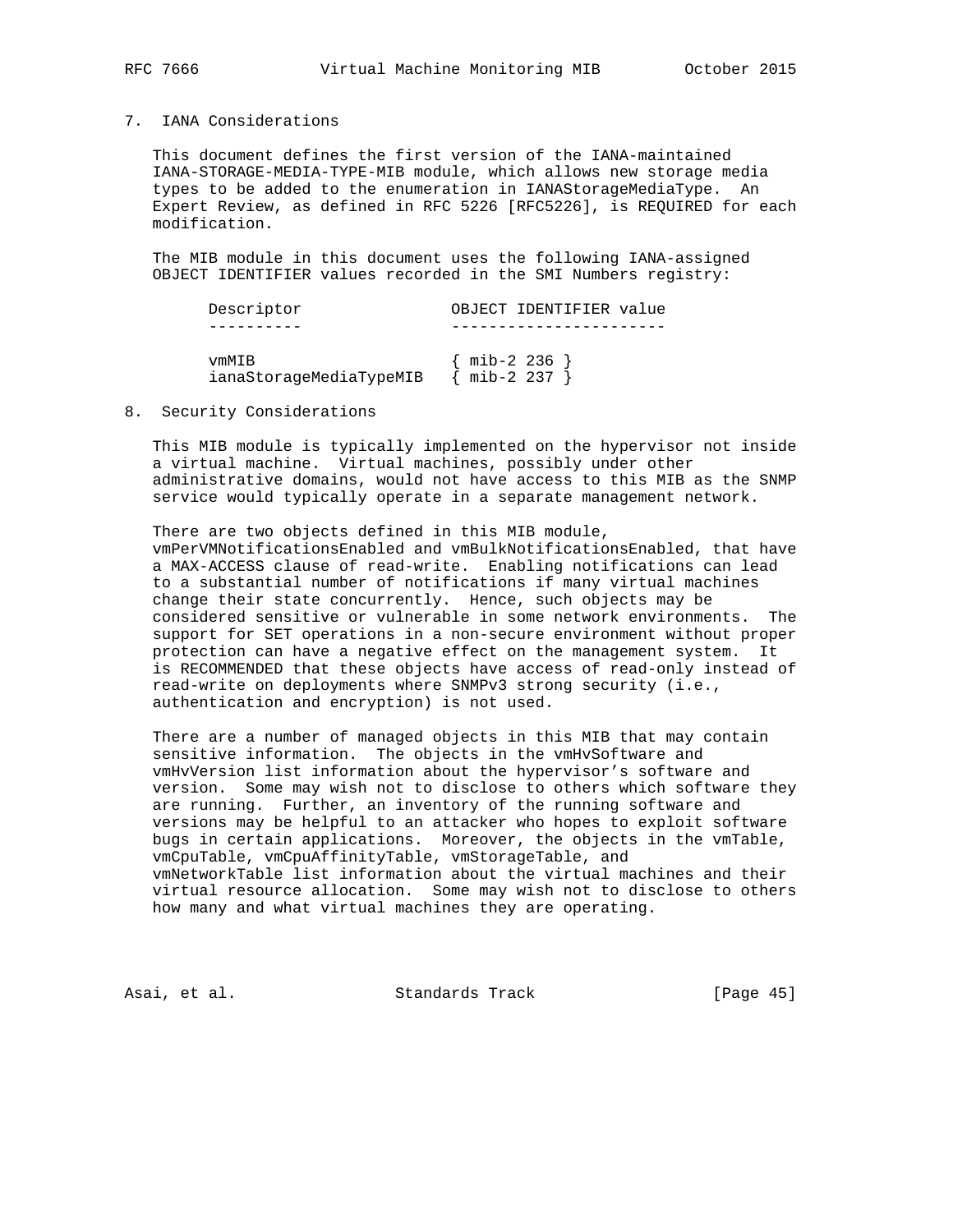It is thus important to control even GET access to these objects and possibly to even encrypt the values of these objects when sending them over the network via SNMP. Not all versions of SNMP provide features for such a secure environment.

 SNMPv1 by itself is not a secure environment. Even if the network itself is secure (for example by using IPsec), there is no control as to who on the secure network is allowed to access and GET/SET (read/change/create/delete) the objects in this MIB module.

 It is recommended that the implementers consider using the security features as provided by the SNMPv3 framework. Specifically, the use of the User-based Security Model [RFC3414] and the View-based Access Control Model [RFC3415] is recommended.

 It is then a customer/user responsibility to ensure that the SNMP entity giving access to an instance of this MIB is properly configured to give access to the objects only to those principals (users) that have legitimate rights to indeed GET or SET (change/create/delete) them.

- 9. References
- 9.1. Normative References
	- [RFC2119] Bradner, S., "Key words for use in RFCs to Indicate Requirement Levels", BCP 14, RFC 2119, DOI 10.17487/RFC2119, March 1997, <http://www.rfc-editor.org/info/rfc2119>.
	- [RFC2578] McCloghrie, K., Ed., Perkins, D., Ed., and J. Schoenwaelder, Ed., "Structure of Management Information Version 2 (SMIv2)", STD 58, RFC 2578, DOI 10.17487/RFC2578, April 1999, <http://www.rfc-editor.org/info/rfc2578>.
	- [RFC2579] McCloghrie, K., Ed., Perkins, D., Ed., and J. Schoenwaelder, Ed., "Textual Conventions for SMIv2", STD 58, RFC 2579, DOI 10.17487/RFC2579, April 1999, <http://www.rfc-editor.org/info/rfc2579>.
	- [RFC2580] McCloghrie, K., Ed., Perkins, D., Ed., and J. Schoenwaelder, Ed., "Conformance Statements for SMIv2", STD 58, RFC 2580, DOI 10.17487/RFC2580, April 1999, <http://www.rfc-editor.org/info/rfc2580>.

Asai, et al. Standards Track [Page 46]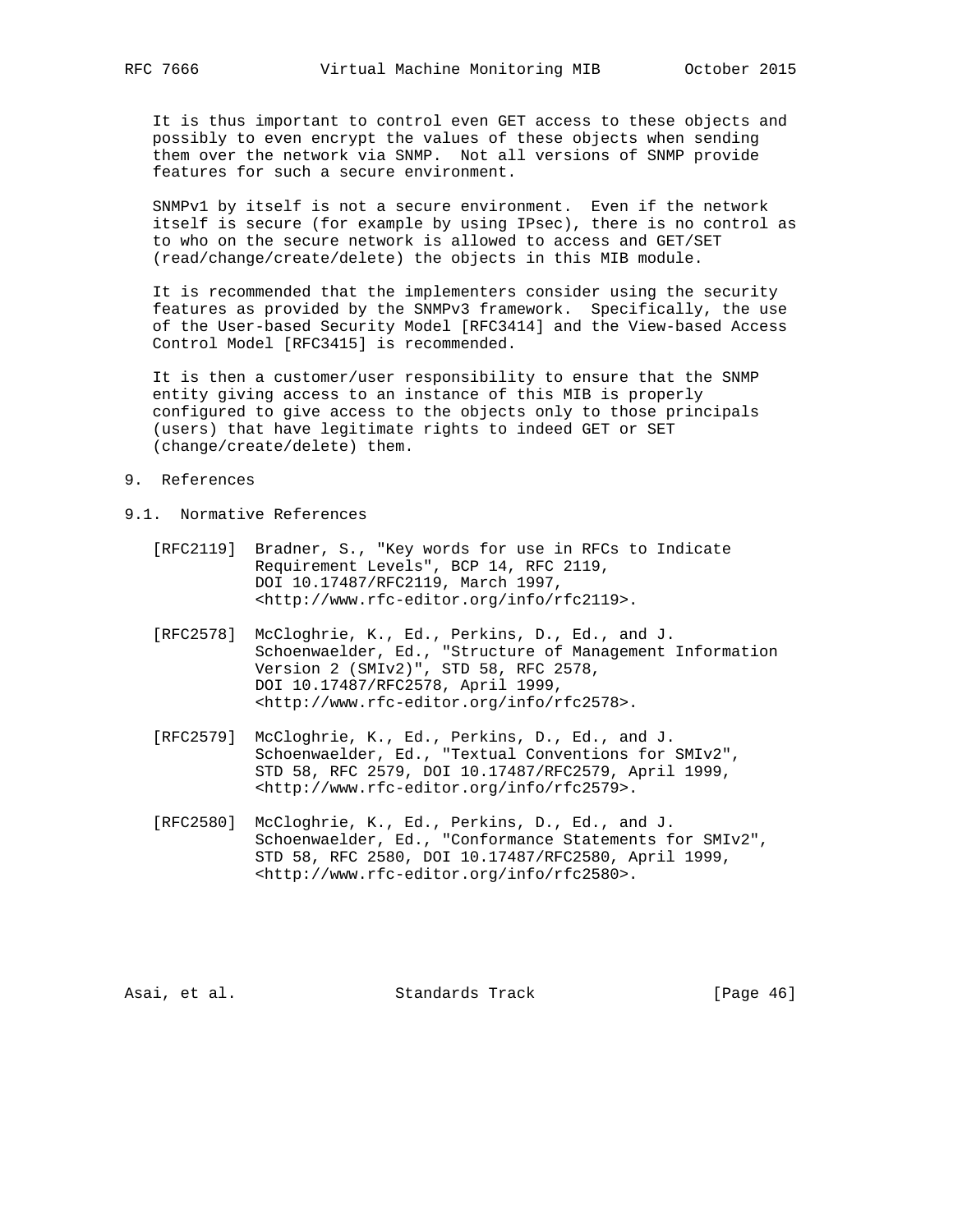- [RFC2790] Waldbusser, S. and P. Grillo, "Host Resources MIB", RFC 2790, DOI 10.17487/RFC2790, March 2000, <http://www.rfc-editor.org/info/rfc2790>.
- [RFC2863] McCloghrie, K. and F. Kastenholz, "The Interfaces Group MIB", RFC 2863, DOI 10.17487/RFC2863, June 2000, <http://www.rfc-editor.org/info/rfc2863>.
- [RFC3413] Levi, D., Meyer, P., and B. Stewart, "Simple Network Management Protocol (SNMP) Applications", STD 62, RFC 3413, DOI 10.17487/RFC3413, December 2002, <http://www.rfc-editor.org/info/rfc3413>.
- [RFC3414] Blumenthal, U. and B. Wijnen, "User-based Security Model (USM) for version 3 of the Simple Network Management Protocol (SNMPv3)", STD 62, RFC 3414, DOI 10.17487/RFC3414, December 2002, <http://www.rfc-editor.org/info/rfc3414>.
- [RFC3415] Wijnen, B., Presuhn, R., and K. McCloghrie, "View-based Access Control Model (VACM) for the Simple Network Management Protocol (SNMP)", STD 62, RFC 3415, DOI 10.17487/RFC3415, December 2002, <http://www.rfc-editor.org/info/rfc3415>.
- [RFC3418] Presuhn, R., Ed., "Management Information Base (MIB) for the Simple Network Management Protocol (SNMP)", STD 62, RFC 3418, DOI 10.17487/RFC3418, December 2002, <http://www.rfc-editor.org/info/rfc3418>.
- [RFC5226] Narten, T. and H. Alvestrand, "Guidelines for Writing an IANA Considerations Section in RFCs", BCP 26, RFC 5226, DOI 10.17487/RFC5226, May 2008, <http://www.rfc-editor.org/info/rfc5226>.
- [RFC6933] Bierman, A., Romascanu, D., Quittek, J., and M. Chandramouli, "Entity MIB (Version 4)", RFC 6933, DOI 10.17487/RFC6933, May 2013, <http://www.rfc-editor.org/info/rfc6933>.
- 9.2. Informative References

 [IEEE8021-BRIDGE-MIB] IEEE, "IEEE8021-BRIDGE-MIB", October 2008, <http://www.ieee802.org/1/files/public/MIBs/ IEEE8021-BRIDGE-MIB-200810150000Z.txt>.

Asai, et al. Standards Track [Page 47]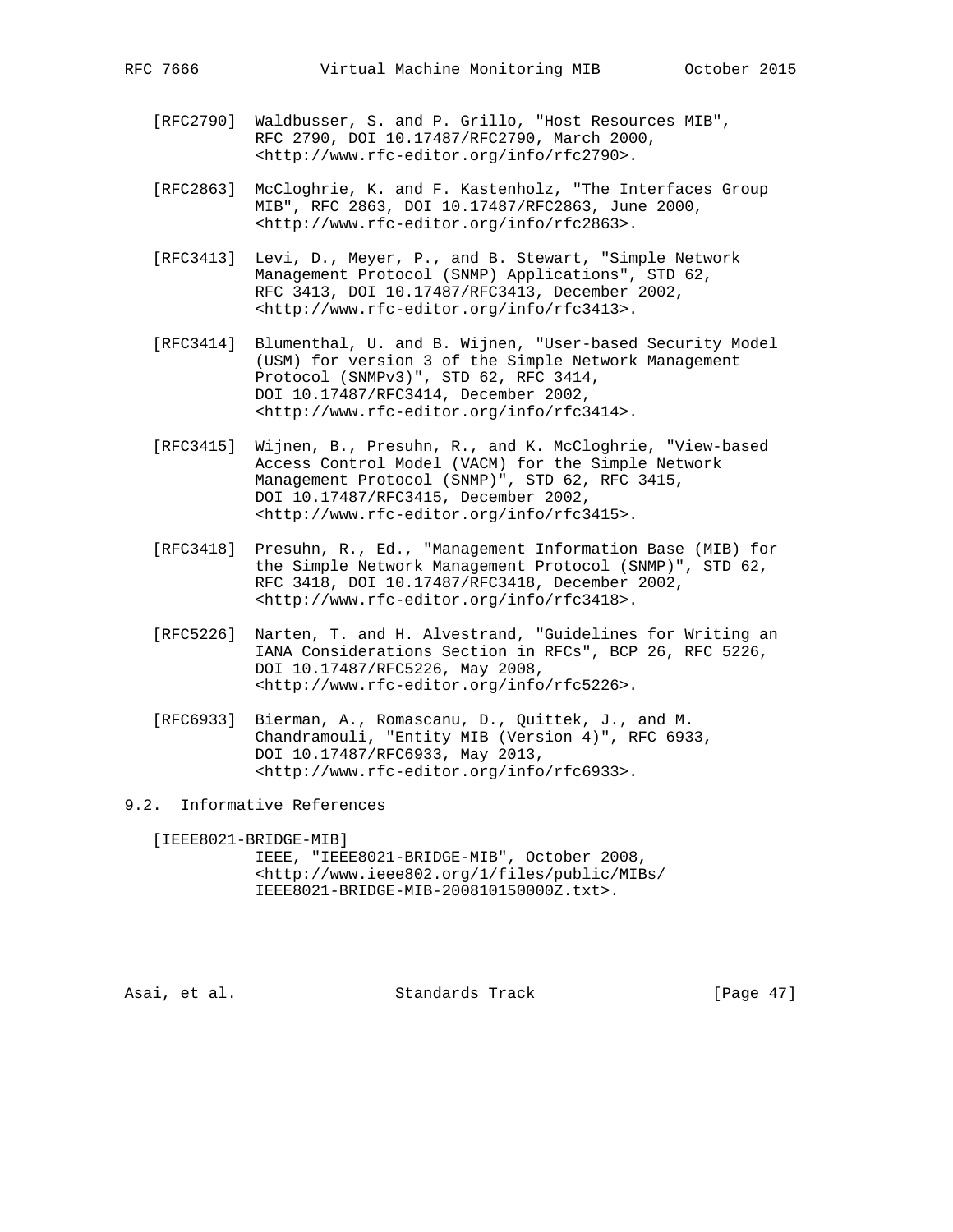[IEEE8021-Q-BRIDGE-MIB] IEEE, "IEEE8021-Q-BRIDGE-MIB", October 2008, <http://www.ieee802.org/1/files/public/MIBs/ IEEE8021-Q-BRIDGE-MIB-200810150000Z.txt>. [libvirt] The libvirt developers, "The libvirt virtialization API", <http://www.libvirt.org/>. [RFC3410] Case, J., Mundy, R., Partain, D., and B. Stewart, "Introduction and Applicability Statements for Internet- Standard Management Framework", RFC 3410, DOI 10.17487/RFC3410, December 2002,

<http://www.rfc-editor.org/info/rfc3410>.

 [VMware] VMware, Inc., "The VMware Hypervisor", <http://www.vmware.com/>.

[Xen] The Xen Project, "The Xen Hypervisor", <http://www.xenproject.org/>.

Asai, et al. Standards Track [Page 48]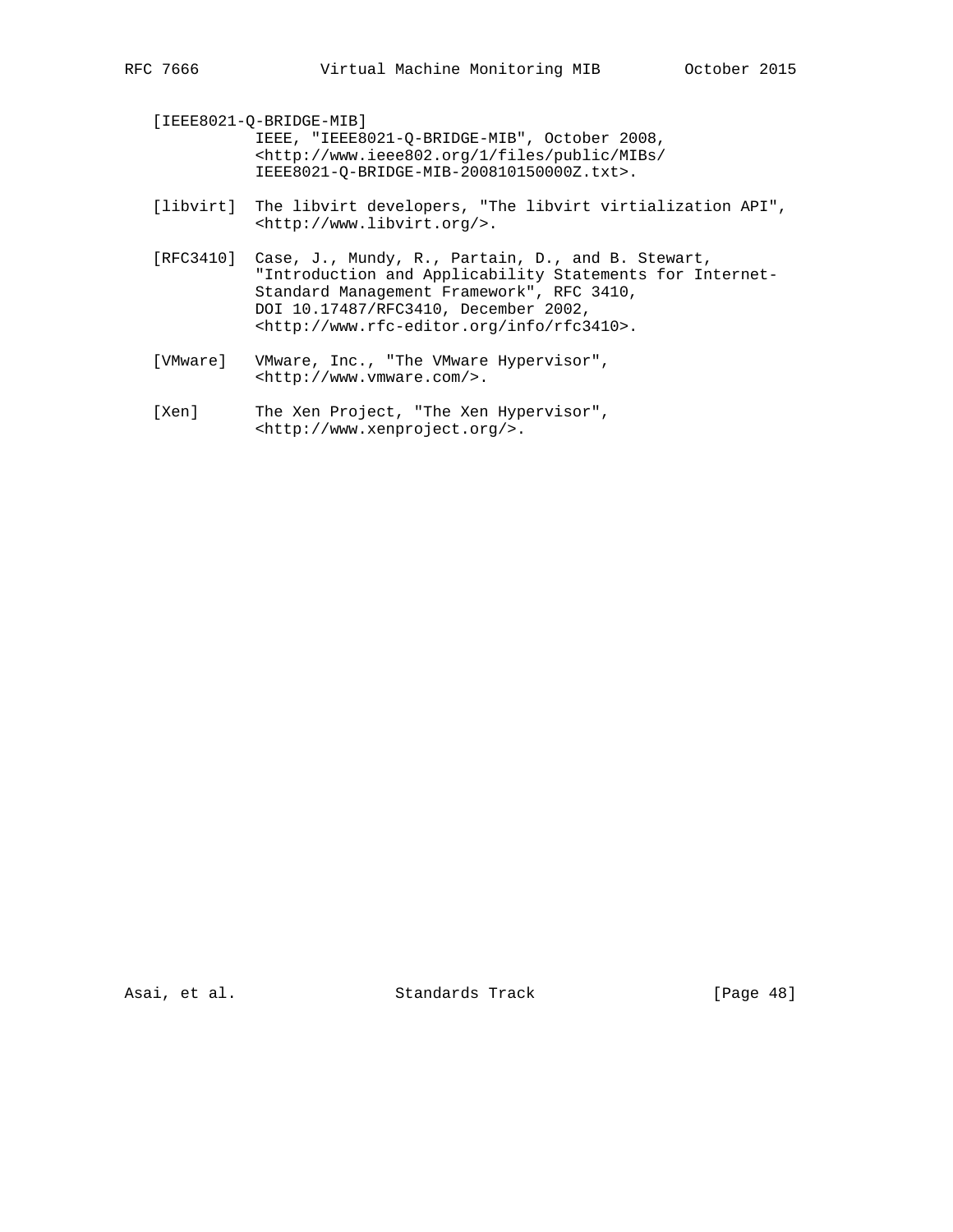# Appendix A. State Transition Table

| State        | Change to<br>vmAdminState<br>at the<br>hypervisor or<br>(Event)            | Next State   | Notification                         |
|--------------|----------------------------------------------------------------------------|--------------|--------------------------------------|
| suspended    | running                                                                    | resuming     | vmResuming  <br>vmBulkResuming       |
| suspending   | (suspend<br>operation<br>completed)                                        | suspended    | vmSuspended<br>vmBulkSuspended       |
| running      | suspended                                                                  | suspending   | vmSuspending<br>vmBulkSuspending     |
|              | shutdown                                                                   | shuttingdown | vmShuttingdown<br>vmBulkShuttingdown |
|              | (migration to<br>other<br>hypervisor<br>initiated)                         | migrating    | vmMigrating  <br>vmBulkMigrating     |
| resuming     | (resume)<br>operation<br>completed)                                        | running      | vmRunning<br>vmBulkRunning           |
| paused       | running                                                                    | running      | vmRunning<br>vmBulkRunning           |
| shuttingdown | (shutdown<br>operation<br>completed)                                       | shutdown     | vmShutdown<br>vmBulkShutdown         |
| shutdown     | running                                                                    | running      | vmRunning<br>vmBulkRunning           |
|              | (if this state<br>entry is<br>created by a<br>migration<br>operation $(*)$ | migrating    | vmMigrating<br>vmBulkMigrating       |

Asai, et al. Standards Track [Page 49]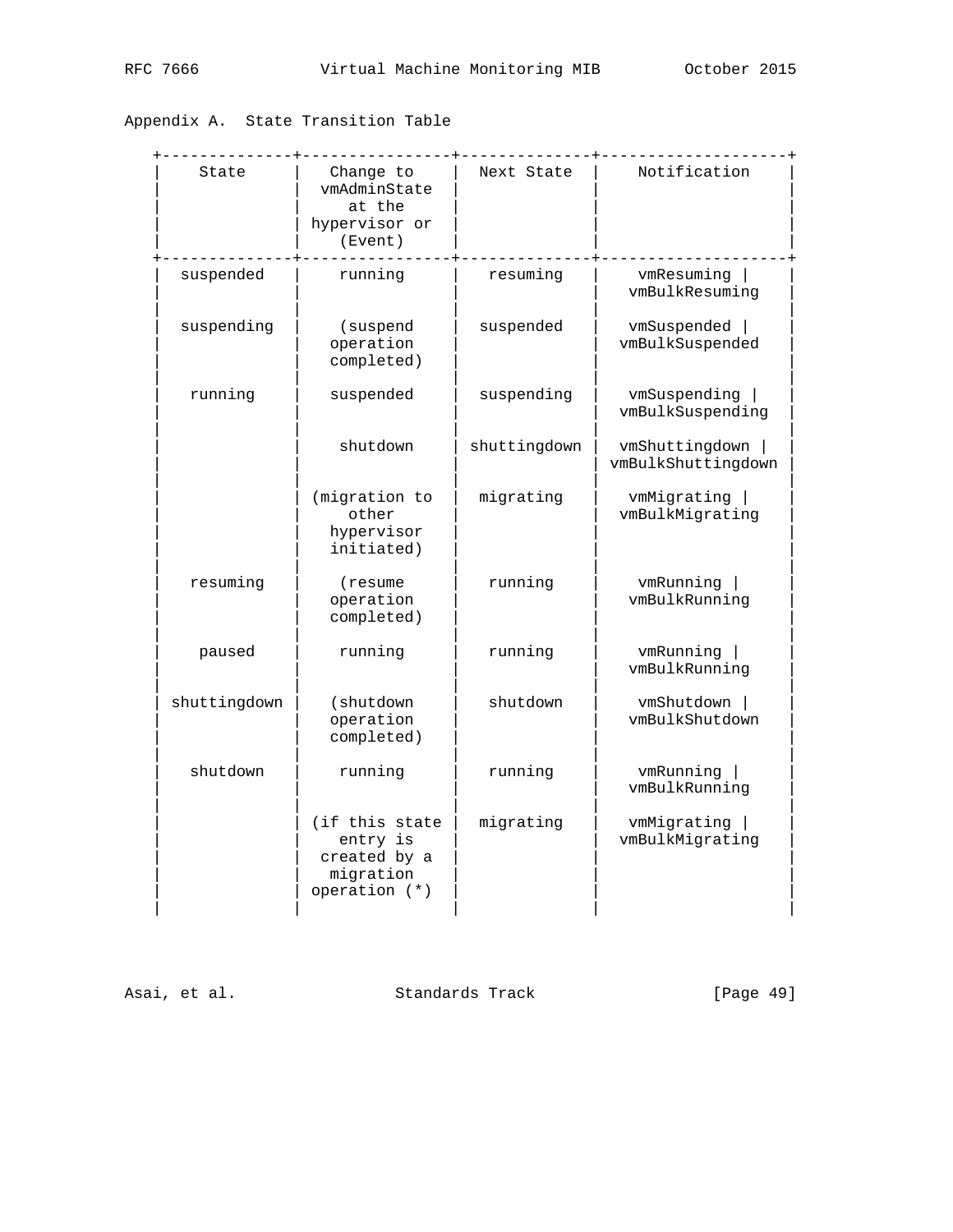|            | (deletion<br>operation<br>completed)                 | (no state)       | vmDeleted<br>vmBulkDeleted   |  |  |  |  |
|------------|------------------------------------------------------|------------------|------------------------------|--|--|--|--|
| migrating  | (migration<br>from other<br>hypervisor<br>completed) | running          | vmRunning<br>vmBulkRunning   |  |  |  |  |
|            | (migration to<br>other<br>hypervisor<br>completed)   | shutdown         | vmShutdown<br>vmBulkShutdown |  |  |  |  |
| preparing  | (preparation<br>completed)                           | shutdown         | vmShutdown<br>vmBulkShutdown |  |  |  |  |
| crashed    |                                                      |                  |                              |  |  |  |  |
|            | (crashed)                                            | crashed          | vmCrashed<br>vmBulkCrashed   |  |  |  |  |
| (no state) | (preparation<br>initiated)                           | preparing        |                              |  |  |  |  |
|            | (migrate from<br>other<br>hypervisor<br>initiated)   | $shutdown$ $(*)$ | vmShutdown<br>vmBulkShutdown |  |  |  |  |

State Transition Table for vmOperState

Asai, et al. Standards Track [Page 50]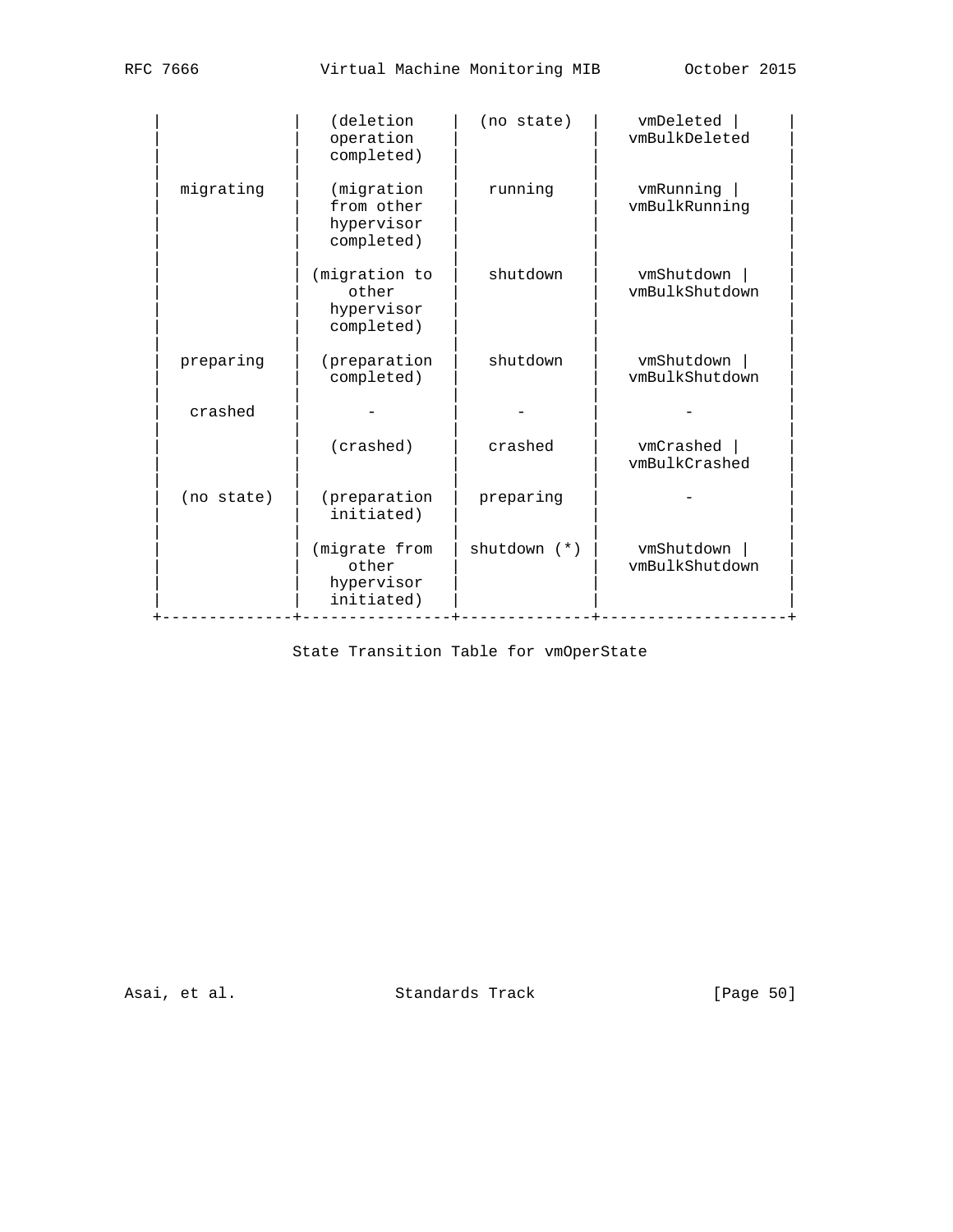Acknowledgements

 The authors would like to thank Andy Bierman, David Black, Joe Marcus Clarke, C.M. Heard, Joel Jaeggli, Tom Petch, Randy Presuhn, and Ian West for providing helpful comments during the development of this specification.

 Juergen Schoenwaelder was partly funded by Flamingo, a Network of Excellence project (ICT-318488) supported by the European Commission under its Seventh Framework Programme.

Contributors

 Yuji Sekiya The University of Tokyo 2-11-16 Yayoi Bunkyo-ku, Tokyo 113-8658 Japan

Email: sekiya@wide.ad.jp

 Cathy Zhou Huawei Technologies Bantian, Longgang District Shenzhen 518129 China

Email: cathyzhou@huawei.com

 Hiroshi Esaki The University of Tokyo 7-3-1 Hongo Bunkyo-ku, Tokyo 113-8656 Japan

Email: hiroshi@wide.ad.jp

Asai, et al. Standards Track [Page 51]